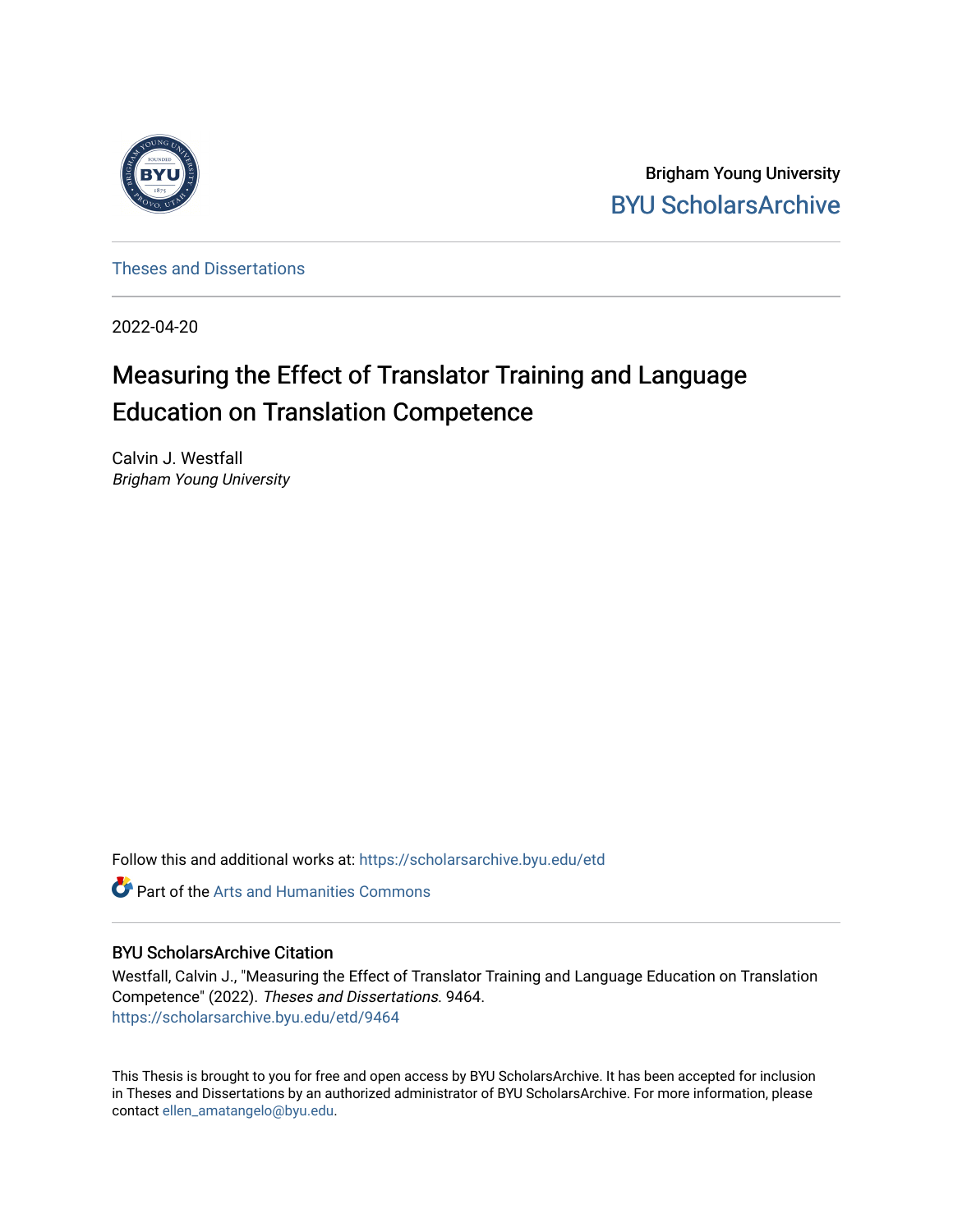Measuring the Effect of Translator Training and Language

Education on Translation Competence

Calvin J. Westfall

A thesis submitted to the faculty of Brigham Young University in partial fulfillment of the requirements for the degree of

Master of Arts

Daryl R. Hague, Chair Samuel López Alcalá Robert N. Smead

Department of Spanish and Portuguese

Brigham Young University

Copyright © 2022 Calvin J. Westfall

All Rights Reserved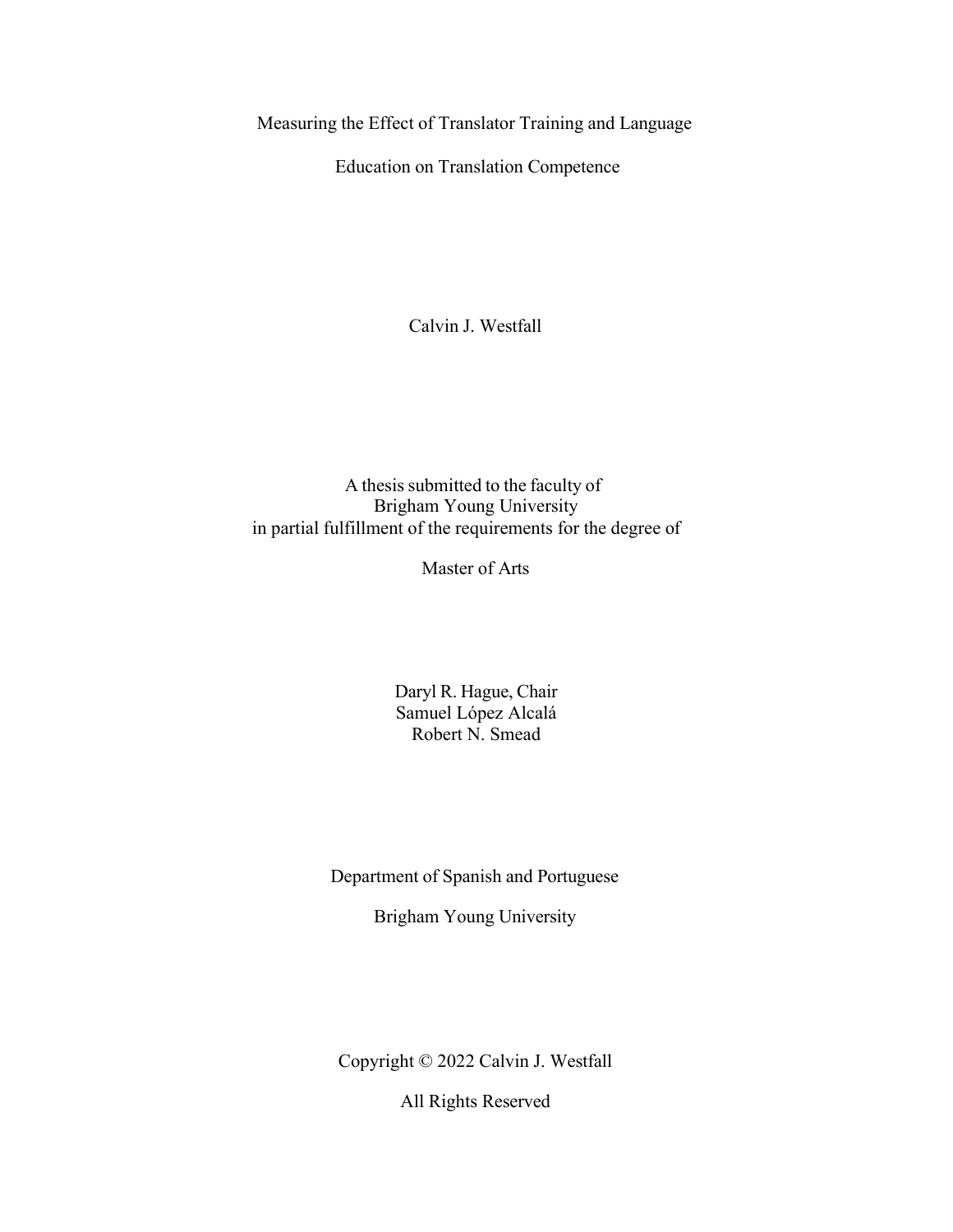## ABSTRACT

## Measuring the Effect of Translator Training and Language Education on Translation Competence

Calvin J. Westfall Department of Spanish & Portuguese, BYU Master of Arts

This study reviews concepts of bilingualism, summarizes various models of translation competency, and quantifies the difference of translation competency among students and graduates of Brigham Young University. By means of a survey about language history and a translation test from Spanish to English, data from 57 participants was collected and analyzed to measure the effect of formal language education and translation training.

Despite numerous proposed models of translation competency (Wilss 1976, 1989; Koller, 1979; Krings, 1986; Lörscher, 1991; Toury, 1991; Pym, 1991, 1992, 2003, 2013; Kiraly, 1995; Fraser, 1996; Neubert, 2000; Kelly, 2005; Hague et al., 2011; Pietrzrak, 2015), few have attempted to quantify differences in translation competency. Those that have measured translation competency have either focused on younger speakers (Malakoff & Hakuta, 1991; Valdés, 2003), untrained heritage speakers (Gasca Jiménez, 2019), or established language professionals (PACTE, 2017). This study sought to quantify differences in translation competency of university students; the results show considerable differences according to specific variables such as progress in the Spanish Translation program, the number of Spanish classes taken, and native language when comparing number of errors, number of critical errors, mistranslation errors, and grammar and spelling errors. By identifying the strengths and needs of different groups of bilingual English and Spanish speakers, this study hopes to improve translation training programs and inform language industry practices.

Keywords: bilingualism, translation competence, language education, translator training, Spanish, English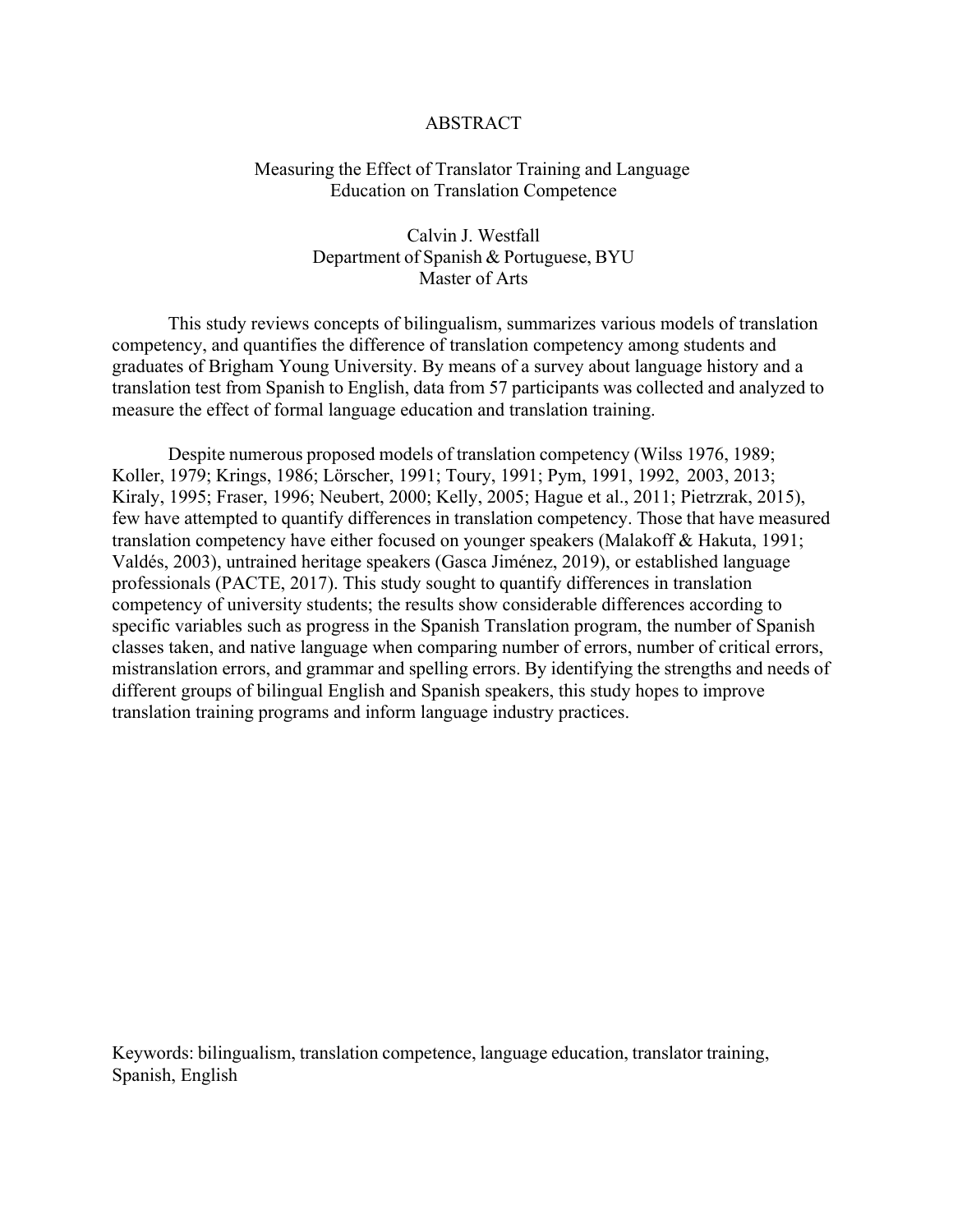## ACKNOWLEDGEMENTS

I am immensely grateful for the blessing and privilege of studying at Brigham Young University, both as an undergraduate and during my Master's program.

Firstly, I want to thank my thesis committee. I am grateful to my thesis advisor Dr. Hague for his guidance, his kindness, and his willingness to mentor me on multiple projects during my time at BYU. I am thankful for Dr. López and his incredibly helpful insights which pushed me to more deeply explore and understand topics in Translation Studies. I am also grateful for Dr. Smead, whose counsel and guidance were fundamental in designing this research study.

Additionally, I am thankful for Dr. Alan Melby for his generosity and mentorship while developing translation quality evaluation materials. I would also like to thank all of the participants of this study for their contribution to my research, as well as my evaluators and their irreplaceable efforts. I could not have done this without you.

I am also grateful to the Department of Spanish & Portuguese, both as an organization and collectively to all of the faculty members, for the insights, experiences, and opportunities that they have provided me. I want to especially thank Dr. Jeff Turley, Dr. Scott Alvord, Dr. John Rosenberg and Gaylamarie Rosenberg, and Dr. Greg Stallings and Gloria Stallings for their beloved friendship and invaluable mentorship.

Most of all, I am grateful to my wonderfully supportive wife Mallory for all her encouragement and support.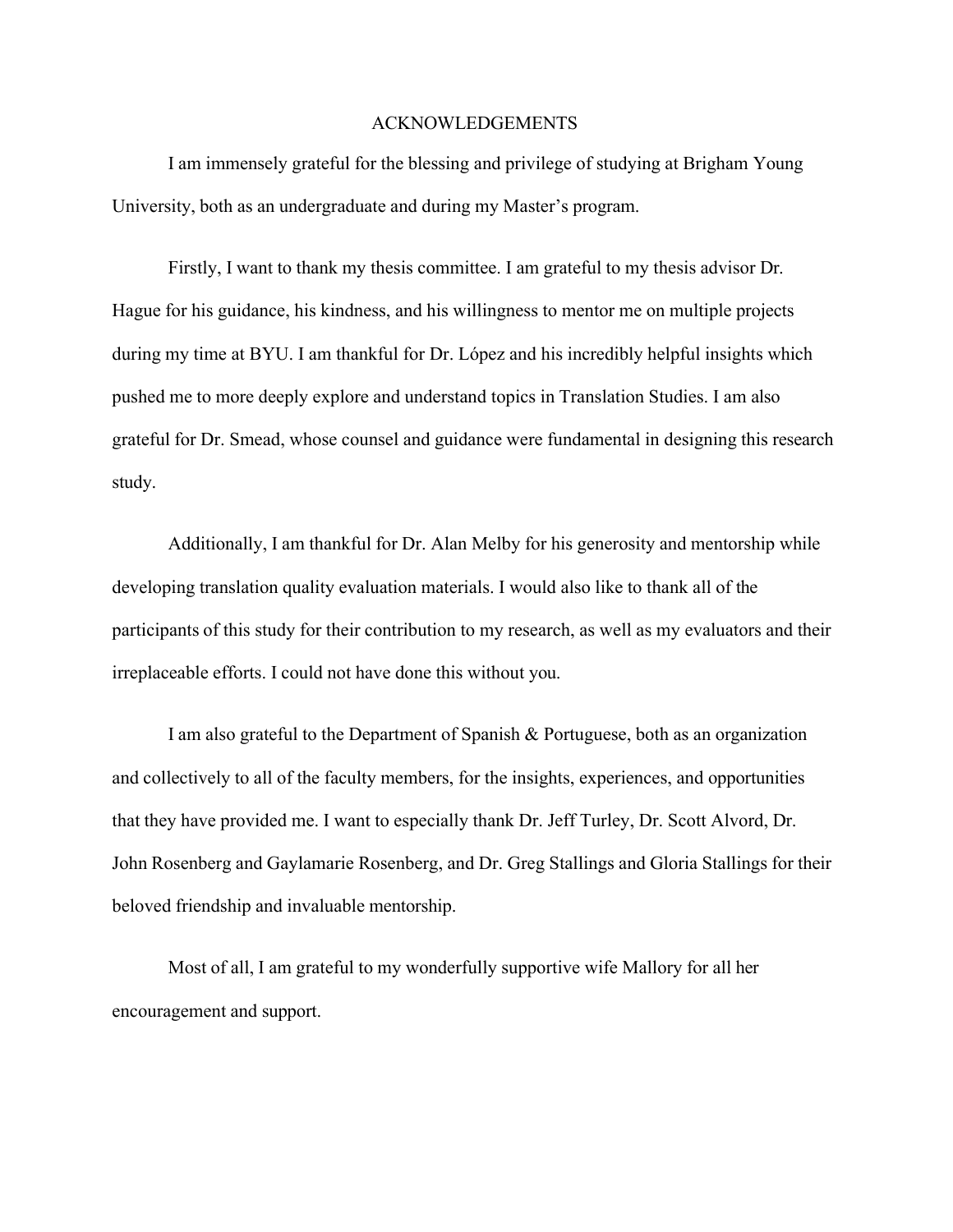## **TABLE OF CONTENTS**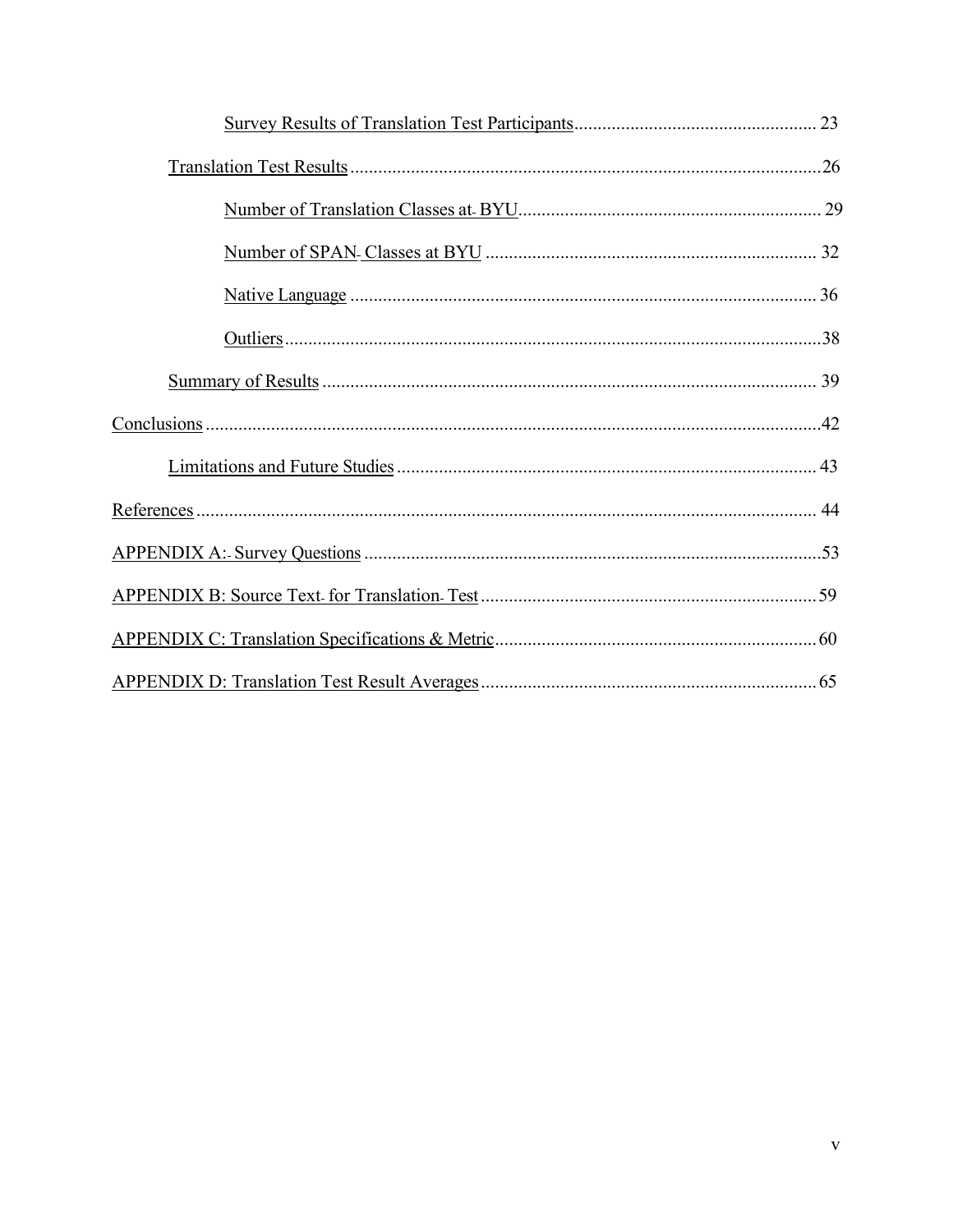## **LIST OF TABLES**

| Table 1 |                                                                |  |
|---------|----------------------------------------------------------------|--|
| Table 2 | Average Error Counts by Progress in the Translation Program 31 |  |
| Table 3 | Average Error Counts by Number of Spanish Classes Completed32  |  |
| Table 4 |                                                                |  |
| Table 5 | Average Error Counts of Outliers Compared with Other Groups39  |  |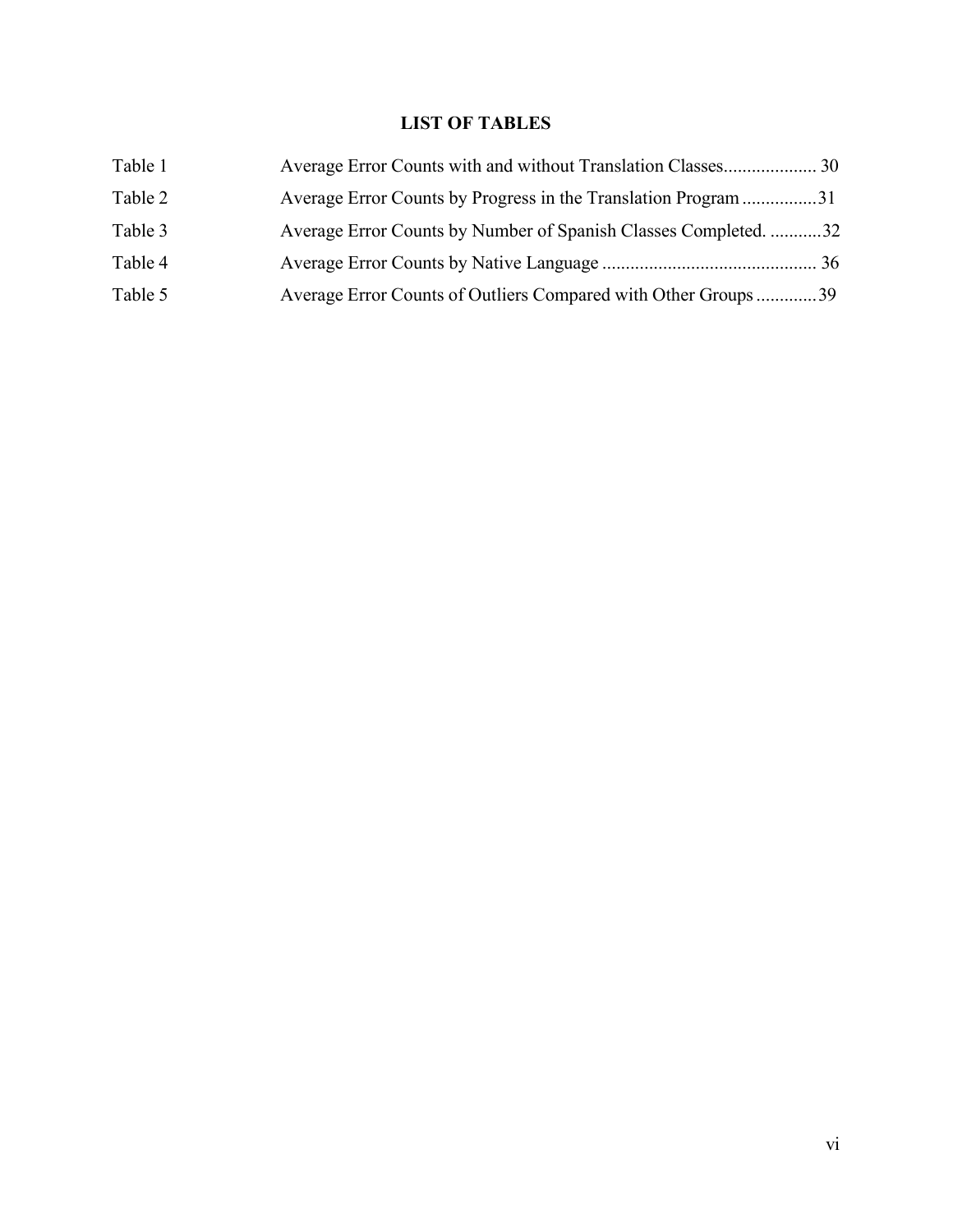## **INTRODUCTION**

Often considered one of the world's oldest professions, translation is a complex human process that communicates meaning from one language system to another. In the last 80 years or so, sub-fields in translation have multiplied rapidly to keep up with ever-changing technology, with popular topics such as interpretation and its various modalities, machine translation and Computer Assisted Translation (CAT) tools, real-time machine interpretation, audio-visual translation, and transcreation. Despite these developments in the different subfields, at the core, translation remains a human process that depends on knowledge and expertise in two (or more) languages and their accompanying cultures to produce an acceptable and adequate text for consumption in a target language. However, translation competence is a complex construction composed of much more than simply the ability to speak and use multiple languages. In this paper I will specifically focus on the notion of bilingualism as a translator's competency.

Despite the extensive history of translation throughout the world and the increasing rate of globalization, Translation Studies itself is a relatively young discipline, especially when compared to the related field of linguistics. As such, a great need exists for scholars, professionals and the greater global community to understand translation and its associated competences to improve translation quality and processes. This study will summarize models of translation competence and will present research about English-Spanish bilinguals to examine the fundamental role of bilingualism as a translator's competence, as well as the impact of language education and translator training with regards to improving translation competence.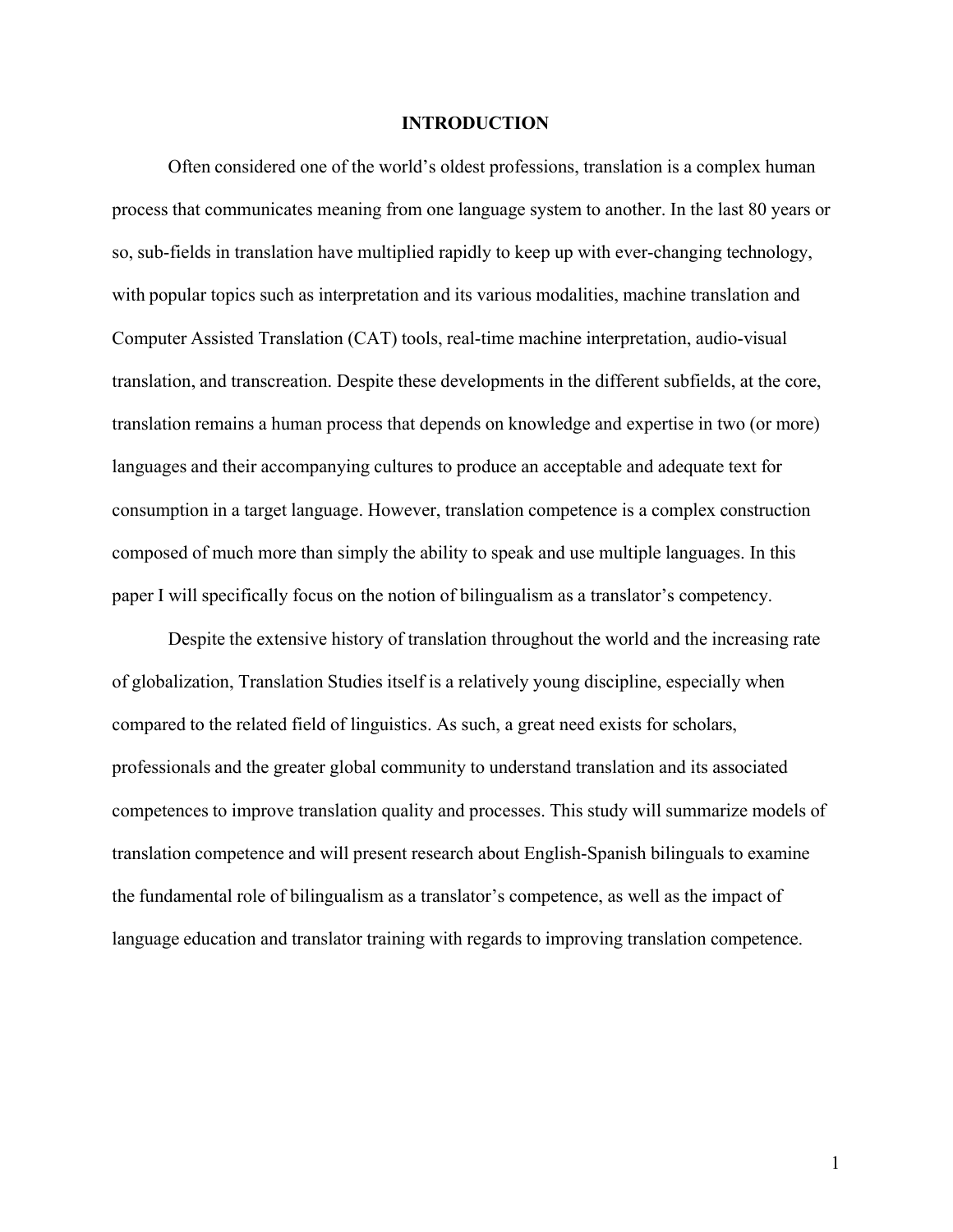## **CHAPTER 1: LITERATURE REVIEW**

In this research study, I will employ several terms that have been debated throughout the years, most principal among them *bilingual/bilingualism*, *native speaker*, *translation competence,* and *equivalence*. In order to contextualize each term within conversations of the corresponding literature, I have divided this first chapter into two sections—bilingualism and translation competence—to provide the theoretical framework and history of the literature upon which this work seeks to build. In addition to reviewing the literature of each discipline, I will also establish definitions for each of these terms as they relate to this study.

## **BILINGUALISM**

Within the larger umbrella of linguistics, bilingualism itself is a well-studied field with further divisions into sub-fields like second language acquisition, intersections with culture, and public policies. Many authors have written on these and other topics and it is impossible to list them all here. However, there are relevant topics within bilingualism that demand attention from this study, such as Spanish-specific bilingualism (Thompson & Lamboy, 2012; Koike & Klee, 2013; Thompson & Alvord, 2019), language contact, particularly with English (Hamels, 1998; Martínez, 2006; Lipski, 2008; Klee & Lynch, 2009; Fuller, 2013), the effect of age on acquisition (Silva-Corvalán, 2018; Khodos & Moskovsky, 2021), bilingual costs (McGregor, 2016; Sadat et al., 2016), and non-professional translation and untrained bilingual professionals (Antonini et. al, 2017; Gasca Jiménez, 2019; Showstack & Guzman, 2020). These relevant topics within bilingualism have shaped my approach to this study and I have considered them in the analysis of the data as appropriate.

Since many authors approach bilingualism from various perspectives, their definitions and understanding of bilingualism differ as well. For this study, I have considered Grosjean's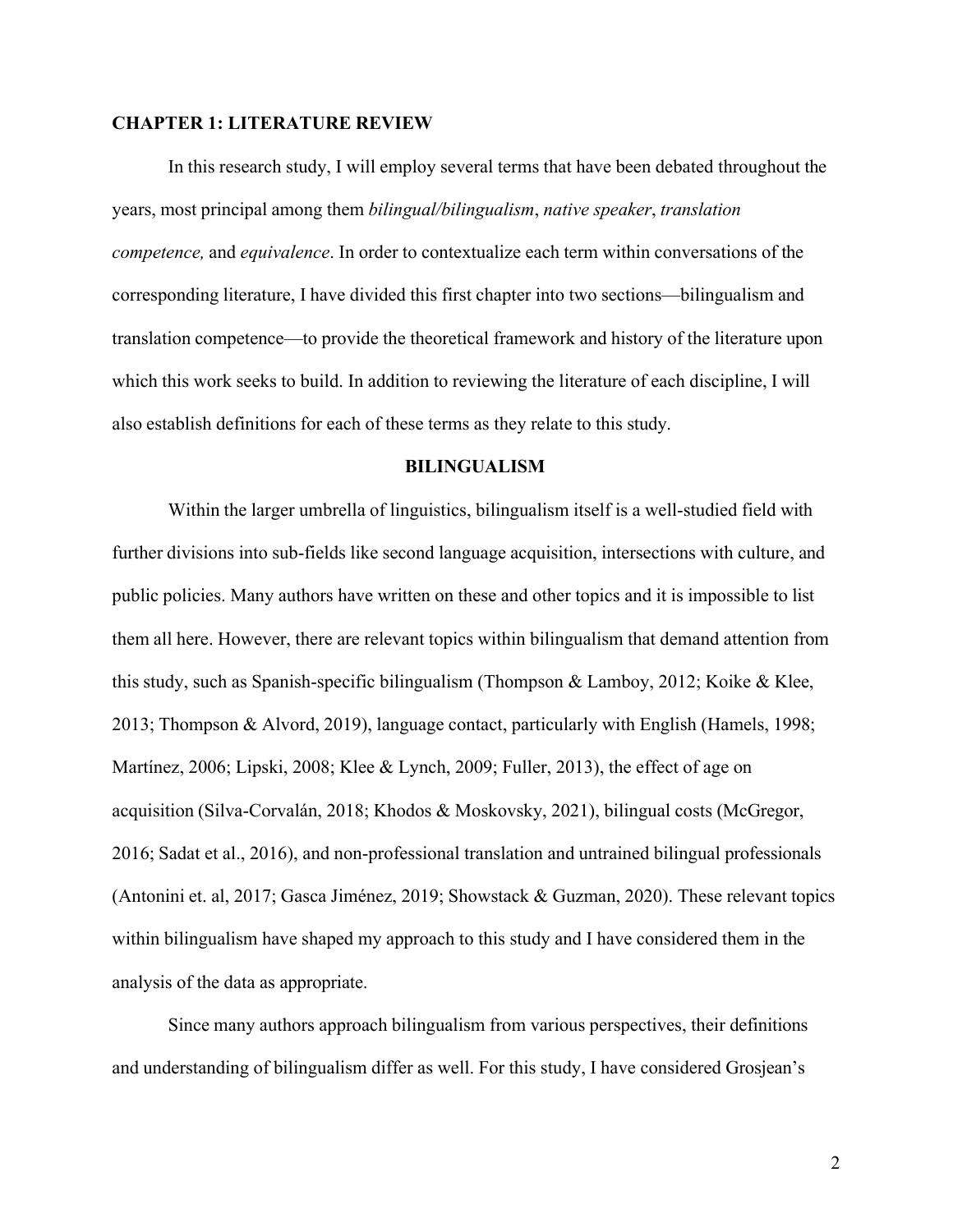definition in his 2010 volume *Bilingual: Life and Reality*, which begins by proposing a usecentered definition that defines bilinguals as "those who use two or more languages (or dialects) in their everyday lives" before discussing the myriad of reasons why an individual would speak two or more languages, as well as the situations in which they might find themselves.

As for my own definition of bilingualism, I will not depend on fixed categories but rather a multidimensional spectrum with several variables at play, adapting Grosjean's (2010) definition and applying it to a spectrum of use with monolinguals on one end and fully functional bilinguals who use two or more languages daily on the other. To borrow more from Grosjean's (2010) questioning of language fluency versus language use, I place bilingual speakers on a spectrum: on one side are speakers with linguistic competence and experience with two languages but who may not use them every day; on the other are speakers who use two languages daily. I will measure participants' translation performance against their previous language experiences and education.

When discussing bilingualism, we must address the question: "Who is a native speaker of *language X*?" Authors have debated this question and related topics extensively, pointing to a critical period of acquisition during which a child acquires a first language, while others have attempted to propose models of language acquisition when multiple language systems are acquired simultaneously during childhood (Lenneberg, 1967; Volterra & Taeschner, 1978 & Genesee, 1989; Newport, 1990). In recent years, definitions of who is a native speaker based on origin are being replaced by those related to identity and language proficiency (Anchimbe, 2006; Saniei, 2011). For the purposes of this study, the term *native speaker* (and the abbreviation L1) will be self-described by participants who consider themselves native speakers of either or both languages.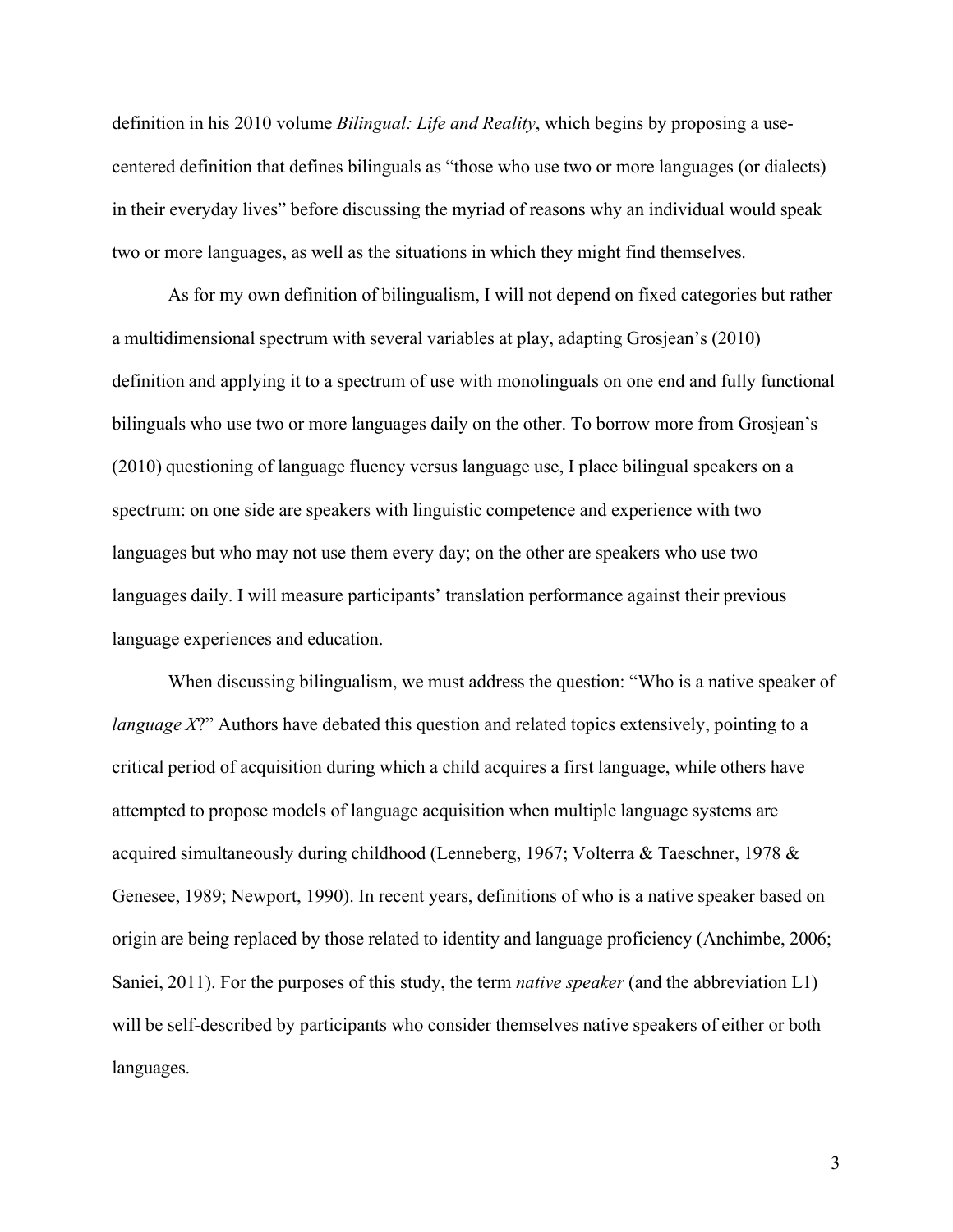One final consideration of bilingualism in relation to this study stems back to Martinet's (1967) distinction between social bilingualism and professional bilingualism, which is later cited in Harris's (1977) article to support his proposal of *natural translation*, or "the translation done by bilinguals in everyday circumstances without special training for it." Later authors such as Valdés et. al (2000), Valdés (2003), Shreve (2006, 2012), Angelelli (2010, 2016), and Lörscher (2012) have concluded that not all bilinguals develop the specialized skills for advanced translation and that knowledge of two languages is not sufficient enough to translate at a professional level, and some even label language professionals as "special bilinguals" (Grosjean, 2010; PACTE, 2017; Gasca Jiménez, 2019). In other words, being bilingual is simply not enough to qualify one as a translator. To do so, we must consider bilingualism, or bilingual competence, within the larger context of translation competence.

## **TRANSLATION COMPETENCE**

In the introductory chapter of the 2017 volume *Research Translation Competence* by the PACTE Group (in Spanish, *Proceso de Adquisición de la Competencia Traductora y Evaluación*), Hurtado Albir reviews the different models of translation competence (hereafter TC), or the ability to translate, throughout the years. She notes the first foundations of Translation Studies as a field in the 1950's, when scholars began to examine the different products, processes, and behaviors related to translation. However, these interdisciplinary authors worked in isolation and had little if no contact with each other while writing about translation, and it was not until Holmes (1975) coined the term "Translation Studies" that there began to be an organized attempt to study translation as its own discipline. Nevertheless, we can observe the confluence of different authors as they thought and theorized about translation.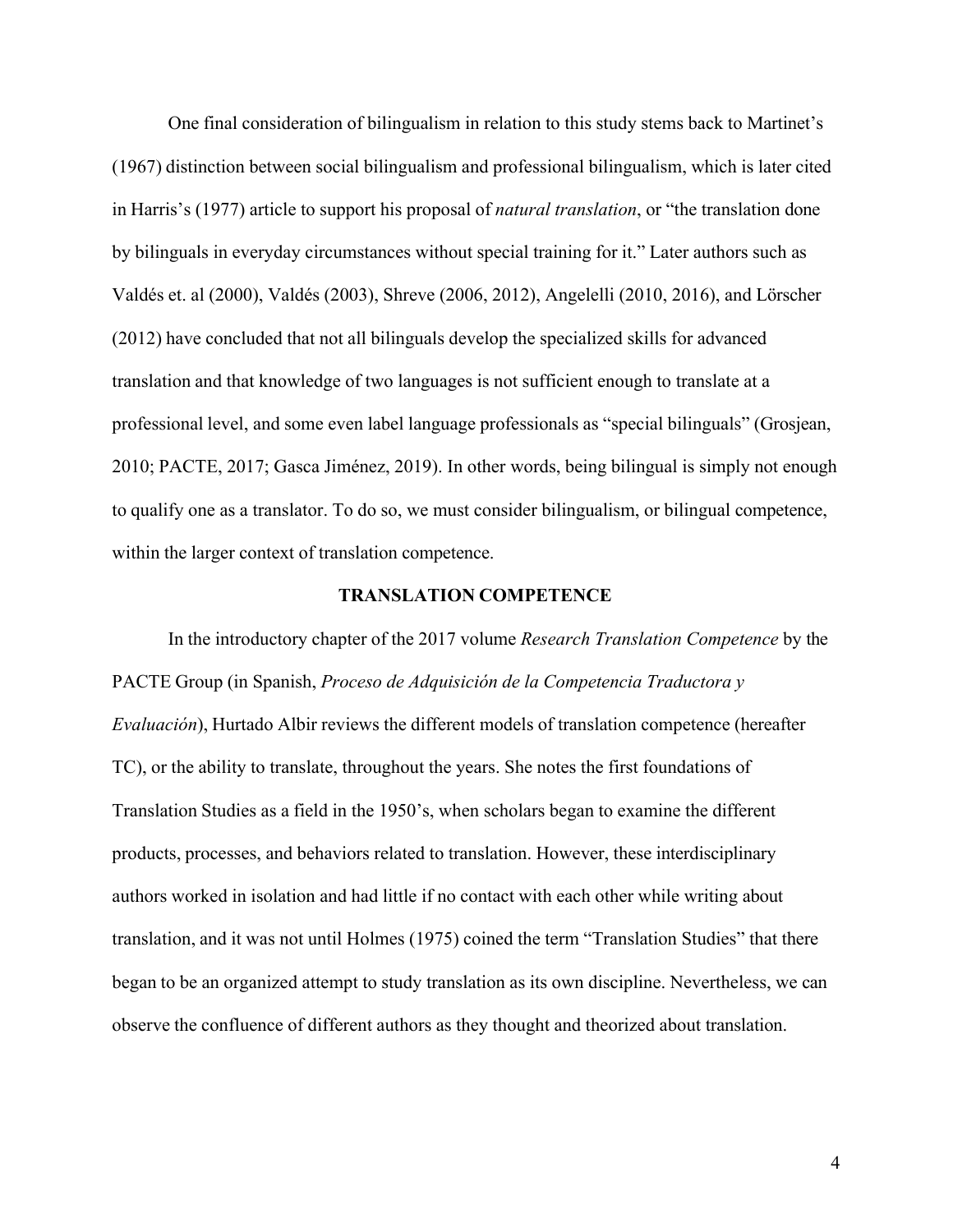The notion of TC was originally postulated by Wilss (1976) and later reinforced by Koller (1979). Wilss's model is composed of two linguistic competences: the ability to decode and understand the source language, and the ability to use linguistic and textual resources in the target language. The two competences combine to create a transfer super-competency of transferring messages between the source and target culture's linguistic and textual systems. In the following decades, many others (Krings, 1986; Wilss, 1989; Lörscher, 1991; Toury, 1991; Kiraly, 1995; Fraser, 1996) proposed their own models of TC that combined lists of various competences, including (but not necessarily all together at once) linguistic, extralinguistic, thematic/subject, transfer, methodological, technical, professional, and strategic competences that better reflected the skills demanded of translators in a growing industry. Meanwhile, others presented simplified TC models, most notably Pym (1991, 1992) who only identified two "translation skills": the ability to generate different options from a source text and the ability to choose one of those options based on the specific end user and target reader.

However, others began to evaluate (and in some cases, reevaluate) the claims that previous TC models made and presented to the discipline. Lörscher (1991) stated that "translation problems has been largely speculative and that little in the way of empirical study has been carried out," while Kiraly (1995) noted that translator trainers lacked a "systematic pedagogy" and Wilss (1996) criticized the absence of an "appropriate, reliable conceptual framework" within the field of Translation Studies. Later authors also pointed out the lack of explicit details and consistent terminology of these previous models (Orozco, 2000; Hurtado Albir, 2017). Despite these initial deficiencies, it is worth noting here that all of these models included or implied some version of linguistic competence to work in multiple languages.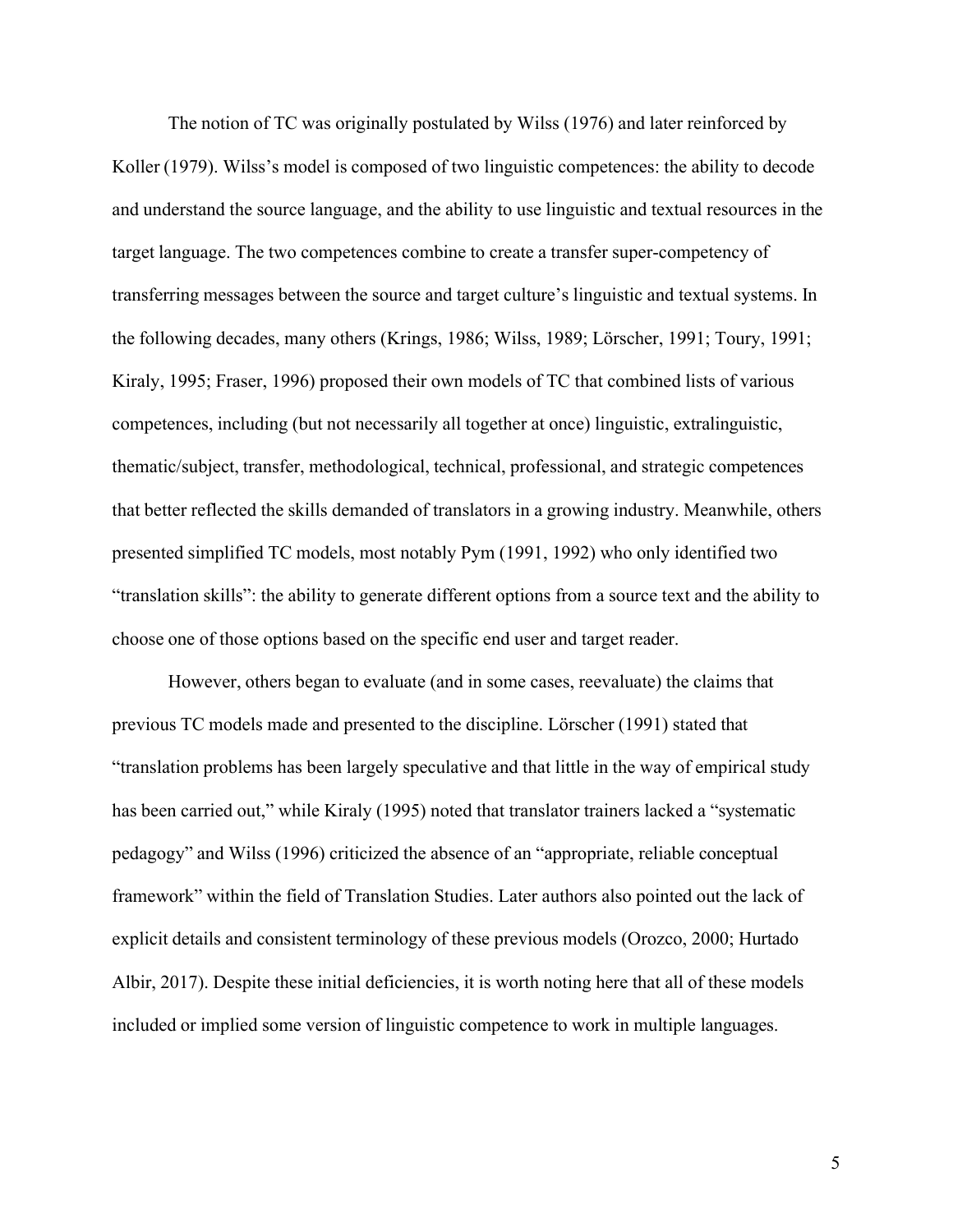Since the turn of the century, authors such as Neubert (2000), Pym (2003, 2013), Kelly (2005), Hague et al. (2011) and Pietrzrak (2015) have proposed and analyzed models of TC in dialogue with more details regarding the relationship of competences. Authors have suggested different approaches to TC, such as general knowledge of language, while others delineate the difference between source language competency and target language competency. The PACTE group has also published extensively on the subject, updating their own model and analyzing it throughout the years (1998, 2000, 2001, 2002a, 2003, 2005a, 2005b, 2007, 2008, 2009, 2011a, 2011b, 2014, 2015, 2017). Among their conclusions is a clear statement that "Translation Competence is an acquired competence that is different from bilingual competence" (PACTE, 2017). This declaration is made with data from different studies designed to test the validity of PACTE's own model including an experiment involving language professionals of two groups: translators and language teachers. The PACTE group state that they:

"...have been able to corroborate the fact that TC is different from bilingual competence and is a competence acquired either through personal experience as a translator (selftaught) or as a result of a learning process. The Acceptability of translations (in particular, direct translation) obtained from the group of translators, who were experienced in translation and most of whom had studied translation, was higher than that of the group of language teachers who had no experience in translation. Moreover, the group of translators presented differentiating characteristics with regard to their concept of translation; approach to translation; identification and resolutions of problems; and use of cognitive and instrumental resources." (2017, p. 281)

The PACTE group's statement can be taken as a substantial piece of evidence to a growing chorus of empirical studies about the difference between professional translators and non-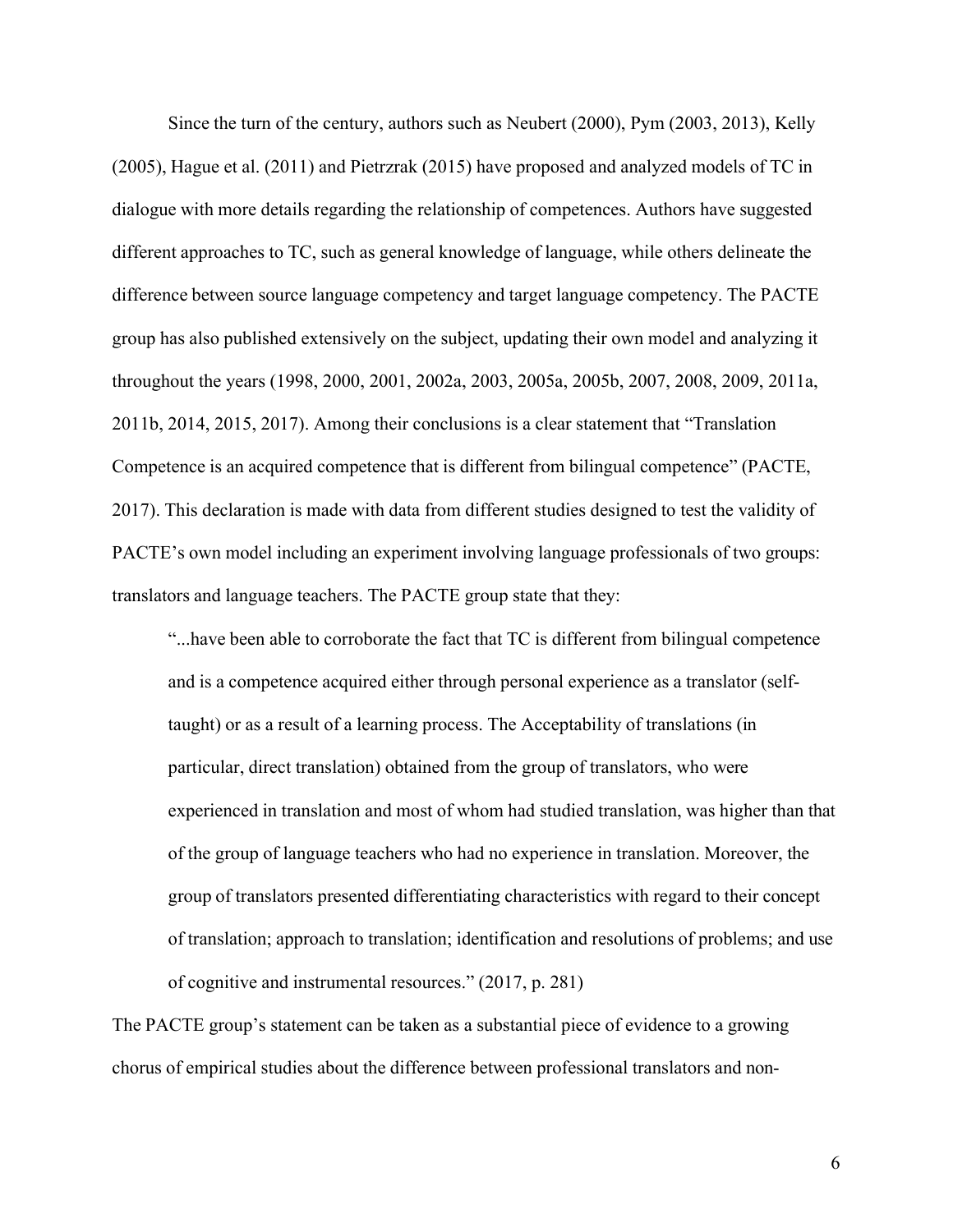professionally trained bilinguals as mentioned above. Most recently, Gasca Jiménez's (2019, 2021) work has examined TC in Spanish heritage speaker university students, building on previous studies that focused on younger participants (Malakoff & Hakuta, 1991; Valdés, 2003). As far as I know, no one has attempted to quantify the difference in linguistic competence, or in other words, bilingual proficiency reflected by translation performance, of university students and graduates with formal language education and translation training at the university level and those without. That is precisely the difference that I intend to examine with this study.

I should note that TC, and Translation Theory as a whole, has hinged on the controversial notion of equivalence. For thousands of years, proper equivalence in translation practice was loyalty to both the form and function of a source text in the production of a target text; however, Nida & Taber's (1969) introduction of dynamic and formal equivalence in their translations of the Bible opened the floodgates to freer interpretations and adaptations as well as a radical shift of perspectives regarding translation equivalence. The shockwaves of this new approach quickly inspired responses and developments from authors. Not long after dynamic and formal equivalence entered the scene, Vermeer (1978) applied Reiss' (1971) functional theory to translation to create Skopos Theory, *skopos* meaning 'purpose' in Greek. In Skopos Theory, the function of the text, which is the expected end use by the intended audience, governs the decisions made during the translation process (Vermeer, 1978; Nord, 1997).

Although an in-depth analysis of TC models is not within the scope of this work, understanding that virtually all TC models rely upon some form of implied or explicit linguistic competency in the source and target languages as a foundation helps to inform this study's approach to examining the differences of translation competence of different groups of bilinguals. If I were to formally propose a TC model, I would explore a more detailed application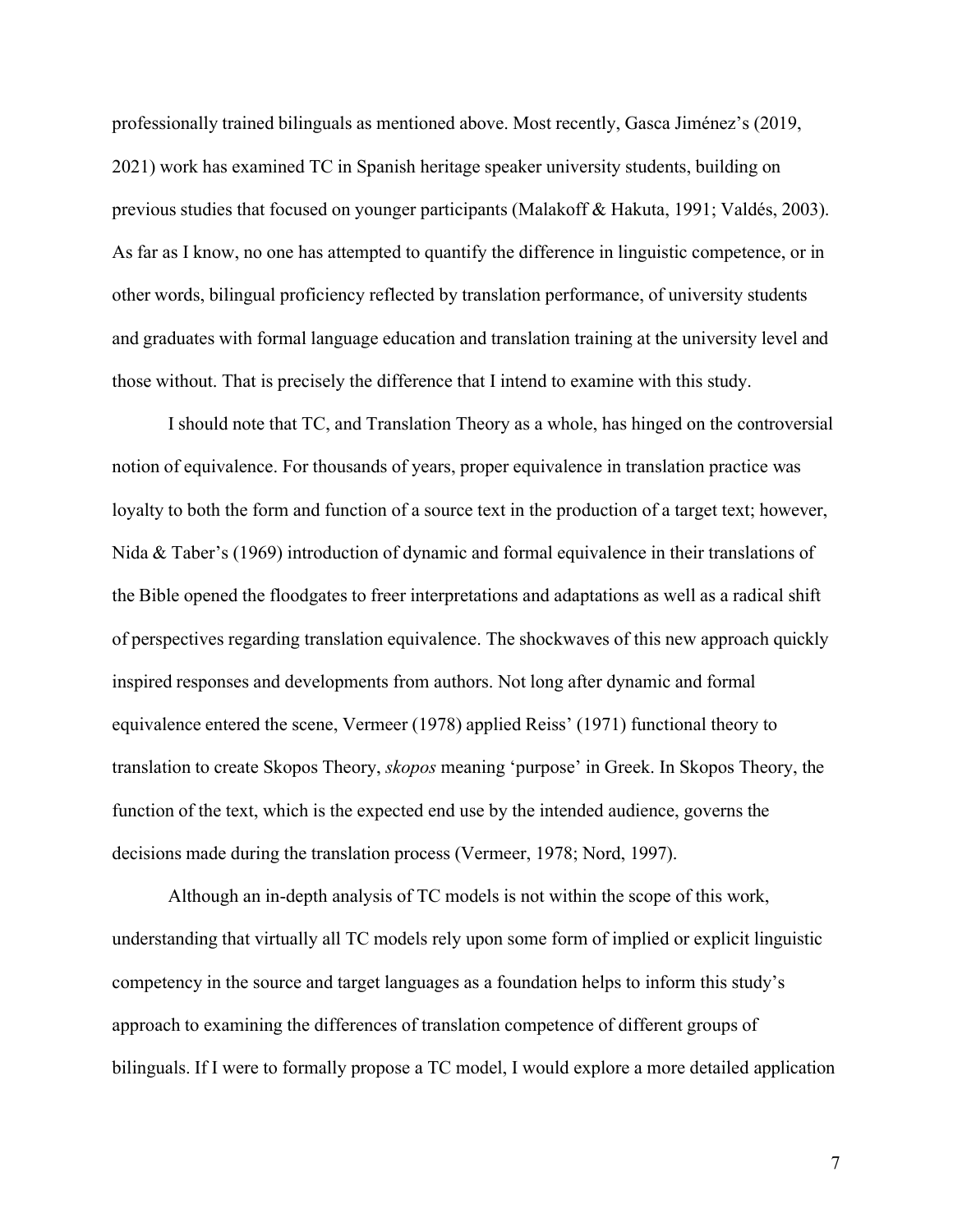of Hague et al.'s (2011) consideration of translation specifications to the PACTE (2017) model of sub-competences: bilingual, extra-linguistic, instrumental, knowledge about translation and strategic super-competency. In this hypothetical model, I would also reevaluate the relationships between the different proposed competences and seek to more clearly represent how they work together during the translation process. The use of translation specifications with function in mind is a natural extension of Skopos Theory applied to a TC model. Functually, this model would follow a process similar to Pym's "generate and select" method using a framework much like that found in the models proposed by Optimality Theory and used in phonology, instead using translation specifications to rank the constraints that would establish what possible target text solutions are viable options given the translation project and context (Prince & Smolensky, 2004; Archangeli, 1997). The notion that texts are translated for someone with a use in mind plays an essential role in the translation approach, resolving translation problems with macro and micro strategies, and in translation evaluation.

To conclude this opening chapter, I share Pym's (2013) remarks about TC models, originally penned while commenting on the EMT model of translation competence (Gember, 2009). He says:

"There is nothing particularly wrong with such [TC] models. In fact, they can be neither right nor wrong, since they are simply lists of training objectives, with no particular criteria for success or failure. How could we really say that a particular component is unneeded, or that one is missing? How could we actually test to see whether each component is really distinct from all the others? How could we prove that one of these components is not actually two or three stuck together with watery glue? Could we really object that this particular model has left out something as basic and important as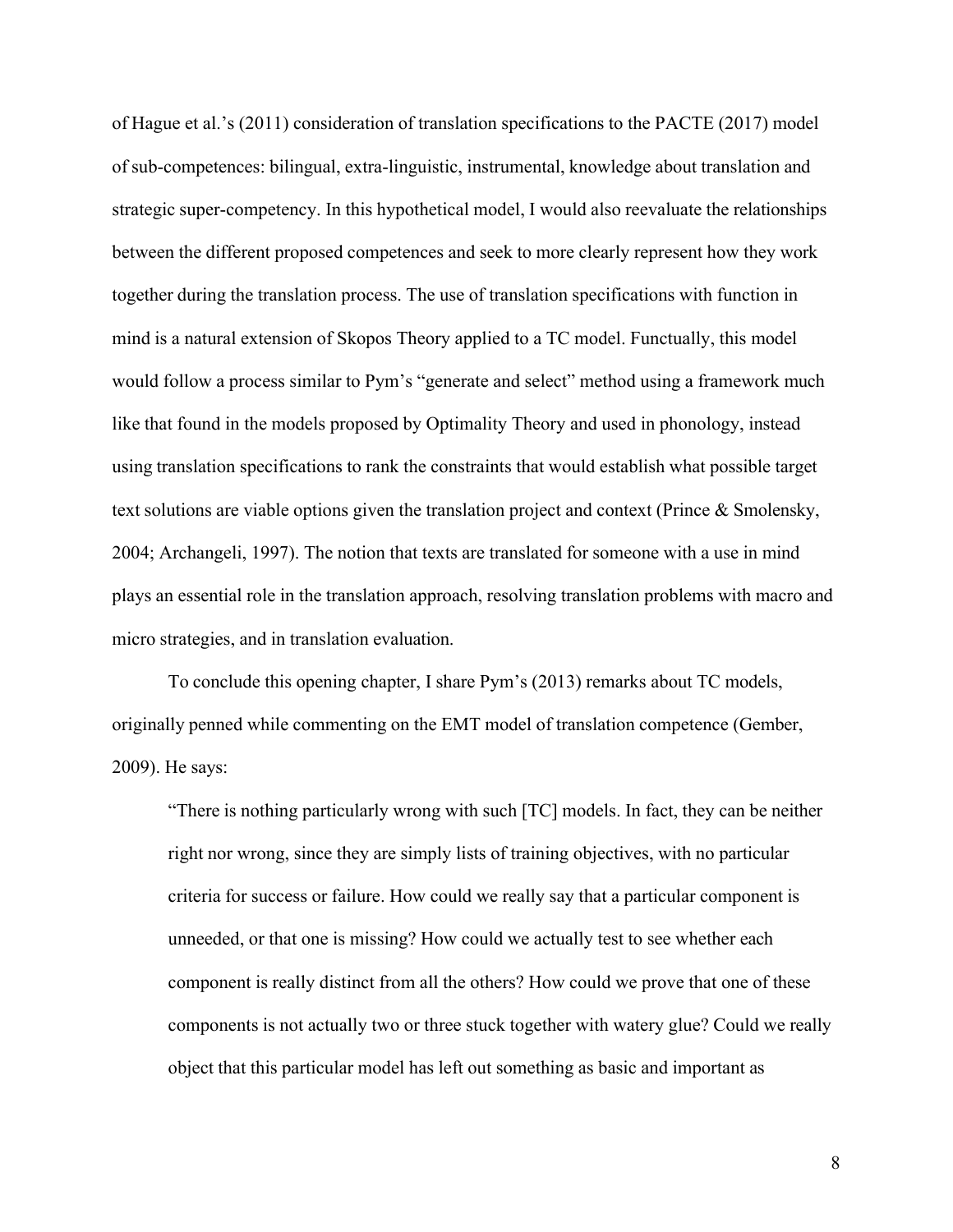translating skills, understood as the set of skills that actually enable a person to produce a translation i.e., what some other models term "transfer skills" (see for example Neubert 2000)? There is no empirical basis for these particular components, at least beyond teaching experience and consensus. At best, the model represents coherent thought about a particular historical avatar of this thing called translation."

I find them to be applicable in the context of more fully implementing Skopos Theory in TC models because, in a way, these models are subject to their own skopos of training objectives.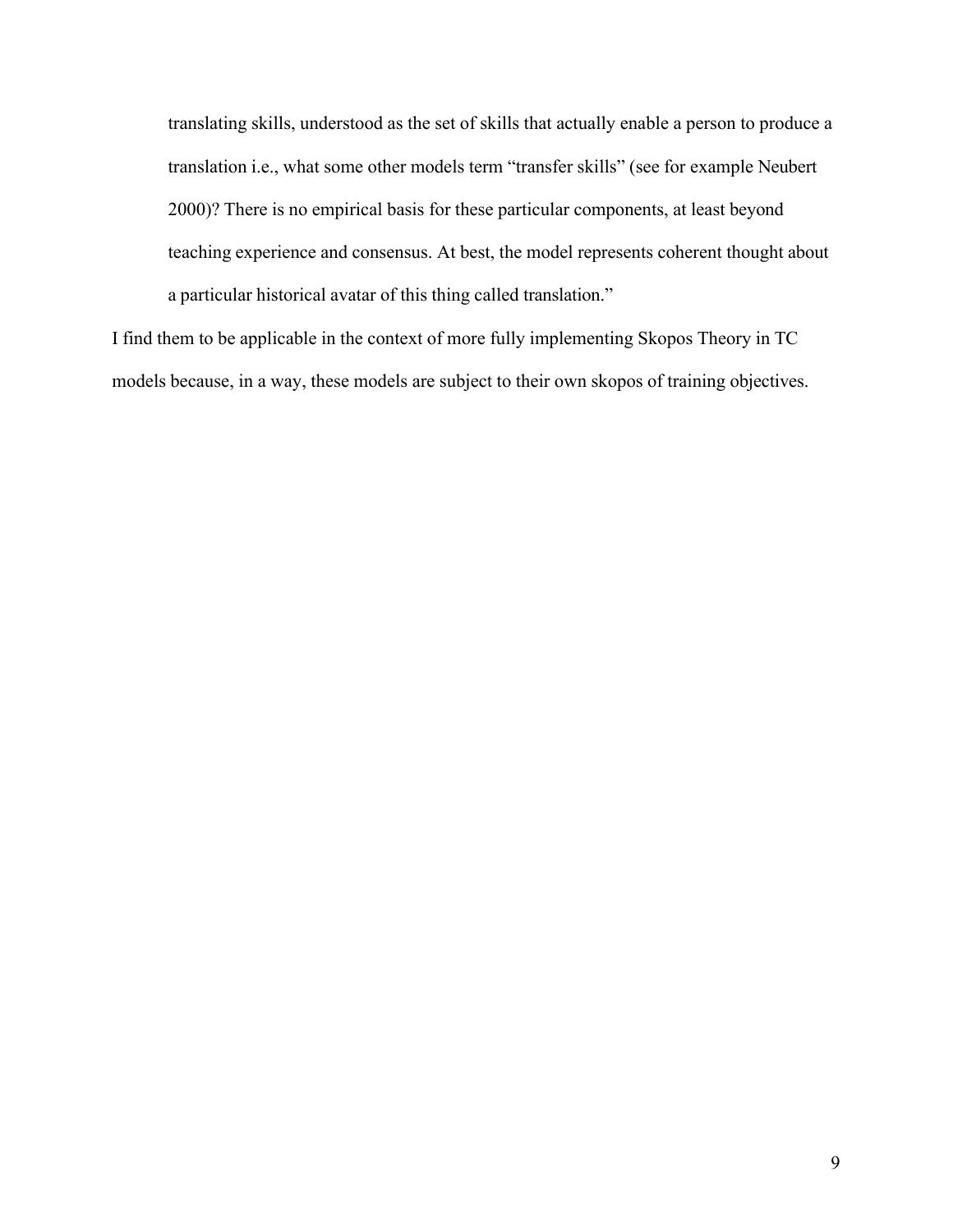## **CHAPTER 2: RESEARCH STUDY**

## **RESEARCH QUESTIONS**

- 1. What translation error types are common among English-Spanish bilinguals with X degree of language experience? To what degree and in what ways do they differ when considering the native language of bilingual speakers of both English and Spanish?
- 2. To what degree does formal education via language and translation courses at the university level affect bilingual language competence and translation competence?
- 3. Are there significant differences in TC regarding direction of translation?

## **HYPOTHESES**

With respect to the first question, I expect that most bilingual speakers of English and Spanish share common translation error types at least to some degree. These errors can result from either lack of comprehension of the source text, possibly due to a lack of language competency or unfamiliarity with the subject, or the inability to produce a viable equivalent in the target language. The types and frequency of errors can be quantified to determine the TC gap between groups of participants with different degrees and types of language experiences.

Regarding the second question, I expect that participants without formal language education and translation training at the university level will exhibit certain error patterns during translation to a greater degree than those with such language education, and even more than those with translation training. Logically, we can expect participants' ability to translate to be more developed as they receive more language education and translation training. I hypothesize that this increase in TC will not only be proportional, but also compounded, meaning that there will be substantial differences between groups of bilingual speakers that have received formal language education and translation training and those that have not. Although students in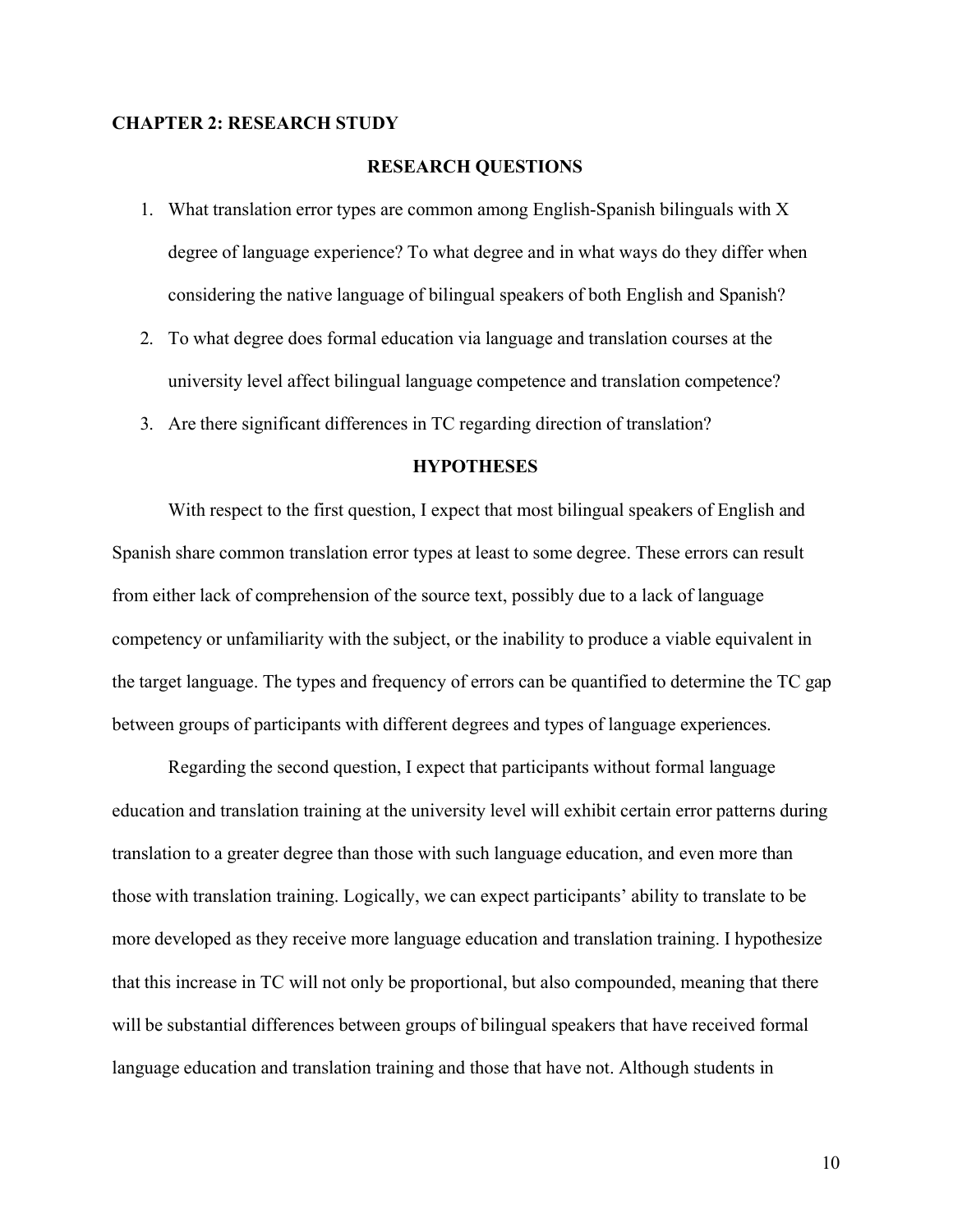university translation programs receive training and gain experience regarding other translation competences (technical/tool, extralinguistic, knowledge about translation, etc.), this study seeks to focus on the linguistic competence of translation.

With regards to the third question, I expect a significant difference in competence regarding direction of translation. For example, I anticipate that a native Spanish speaker will have more difficulty working from Spanish into English than a native English speaker working from Spanish to English. I also expect native English speakers with less formal Spanish language education to commit more serious errors of comprehension when working from their L2 Spanish into their L1 English. Regarding speakers who consider themselves native speakers of both English and Spanish, I expect them to be more capable of source text comprehension and target text generation but I still foresee clear patterns of language transfer (meaning influence from another language, not to be confused with the concept of transfer as a translation skill).

## **METHODOLOGY**

#### *Participants*

I chose to include students at Brigham Young University because of the school's unique and long history with language learning and translation.<sup>1</sup> According to the University, approximately 65% of students speak a second language and 131 languages are spoken by students on campus (Brigham Young University, 2021). With a student body of over 33,000 students, 65% is no small number. Unsurprisingly, and reflecting national trends in the United States, Spanish has consistently ranked #1 in second languages among students at BYU and

<sup>1</sup> BYU's sponsoring institution is The Church of Jesus Christ of Latter-day Saints, which maintains a considerable missionary program with tens of thousands of ecclesiatical volunteers, many of who live abroad and learn the language of the country they live in. The University has dedicated many resources to language teaching and learning for decades. Additionally, machine translation was developed in part at BYU during the 1970's, as recorded by Dr. Alan Melby, who first wrote on the subject in 1979.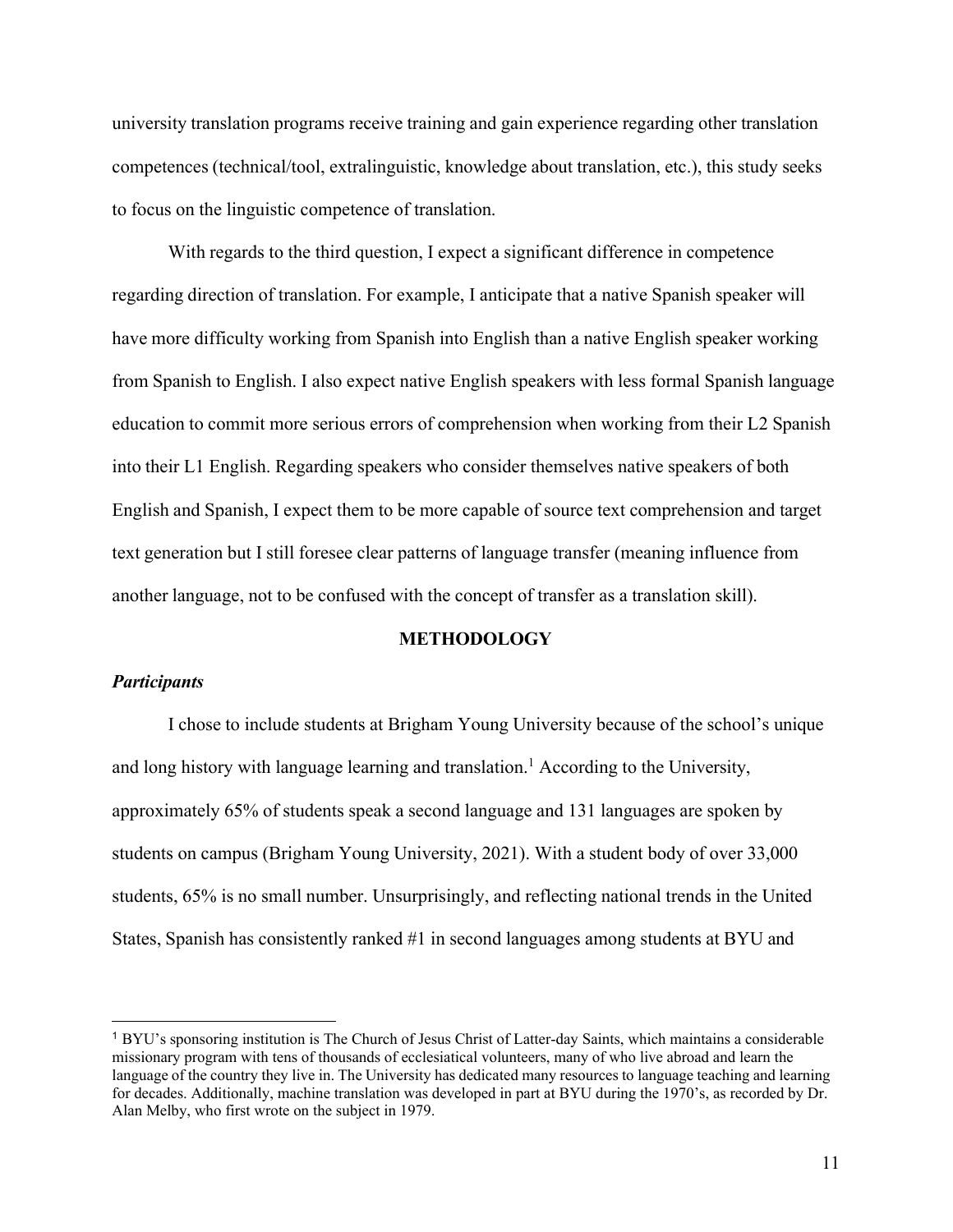other universities throughout the U.S. (U.S. Census, 2019; Brigham Young University, 2018). The history and quantity of Spanish speakers and Spanish students, as well as the Spanish Translation program, strongly influenced my decision in choosing the type of participants for this study.

Participants in this study are current BYU students or recent graduates from the last 3 years. I asked participants to complete a language history survey and a translation test. There are three main groups that I include in this study: 1.) L1 English/L2 Spanish speakers that have completed intermediate or advanced Spanish classes at BYU, 2.) L1 Spanish speakers not enrolled in translation courses, and 3.) English-Spanish bilinguals that have taken or are currently enrolled in Translation-specific courses. Since many students do not receive an official ACTFL score regarding linguistic competence until their final semester as part of their capstone course, I am assuming that students enrolled in upper division Spanish courses or higher approximate the Advanced rating on the ACTFL scale. Given the disruption of BYU students' traditional learning environments (in high schools, at university, and on ecclesiastical missions) caused by the COVID-19 pandemic, I have decided to include BYU graduates within the last three years from the beginning of this study, which would include graduates from 2018 to 2021. I expect to find a broad range of language experience and ability, as well as patterns of error types, among each of the three groups. I also expect that students and recent graduates that completed the Spanish Translation program will present the least amount of errors.

## *Data Collection & Materials*

Participant data was collected and analyzed through a Qualtrics survey and a translation test, which are included Appendix A and B, respectively. The survey is divided into two sections: one section with ten demographic questions, and another with eleven questions about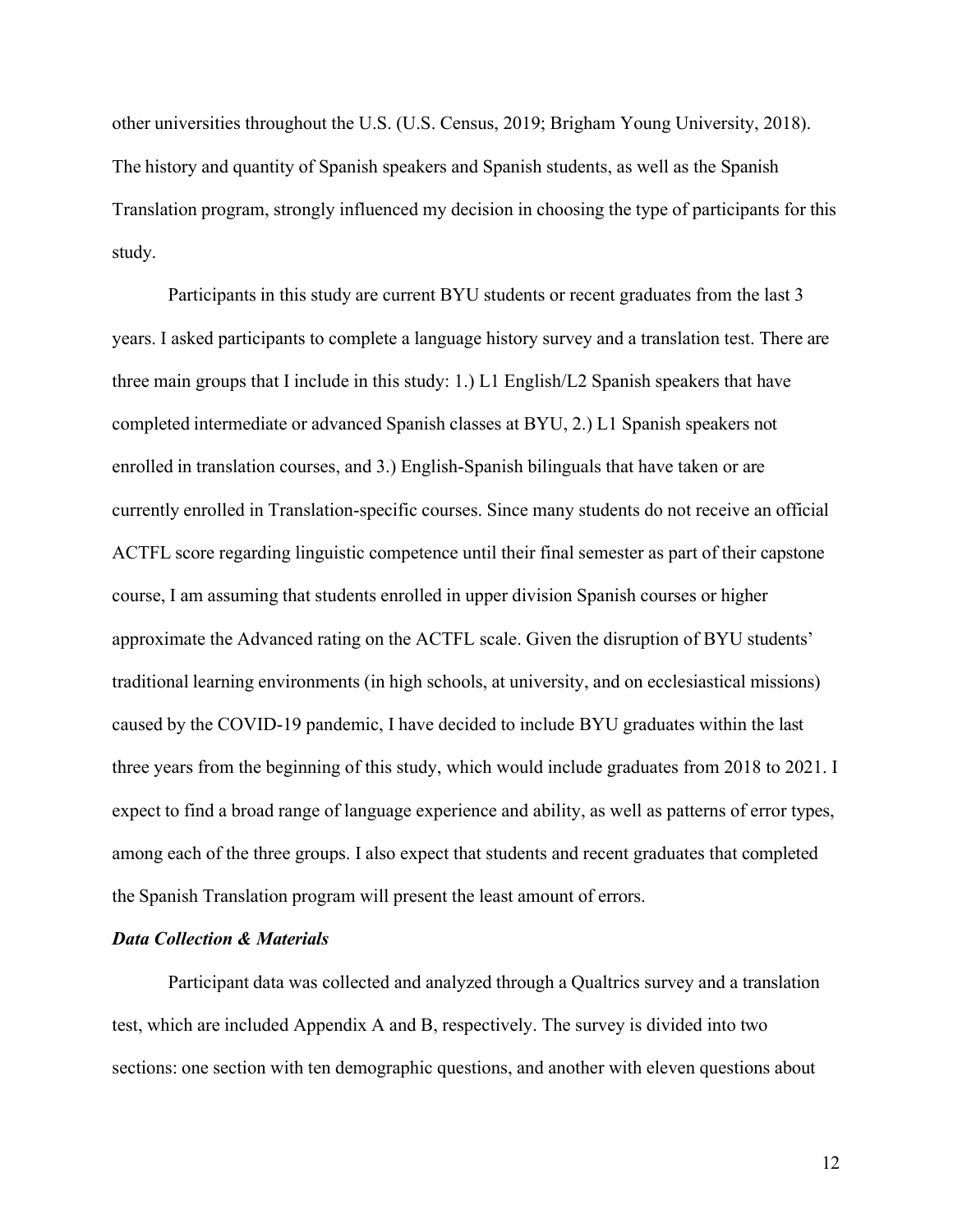language experience, formal language education and translation training. The survey included questions about factors that are traditionally considered and examined while studying bilingualism, e.g. residence abroad or in an immersive environment, education, university-level language courses, and language frequency and use. In addition to these questions, I ask participants about what translation specific courses they have taken at university. All of these questions are multiple choice or fill in the blank, and most participants completed the survey within 5-10 minutes. The final question of the survey invited students to participate in the translation test and asked for their email so that they could receive the materials for the second phase of the study.

The translation test was sent to participants that completed the survey. The source text chosen for translation, referred to here as the "Taco Text," is a 2021 article about tacos in space from *El Universal*, a newspaper from Mexico City, Mexico. I chose it due to the combination of general accessibility of the text and the potential translation problems presented by the source language. Prior to sending the source text to participants, I made some slight modifications to simplify the format and correct minor orthography errors for consistency. The "Taco Text" is included in Appendix B.

All identifying information collected throughout the entire study was de-identified and securely stored in password-protected programs, and access to the information was restricted to myself as the principal investigator and my faculty advisor. I anticipated correctly that more participants would fill out the survey about Spanish speakers' language learning and use than those that will complete the translation test.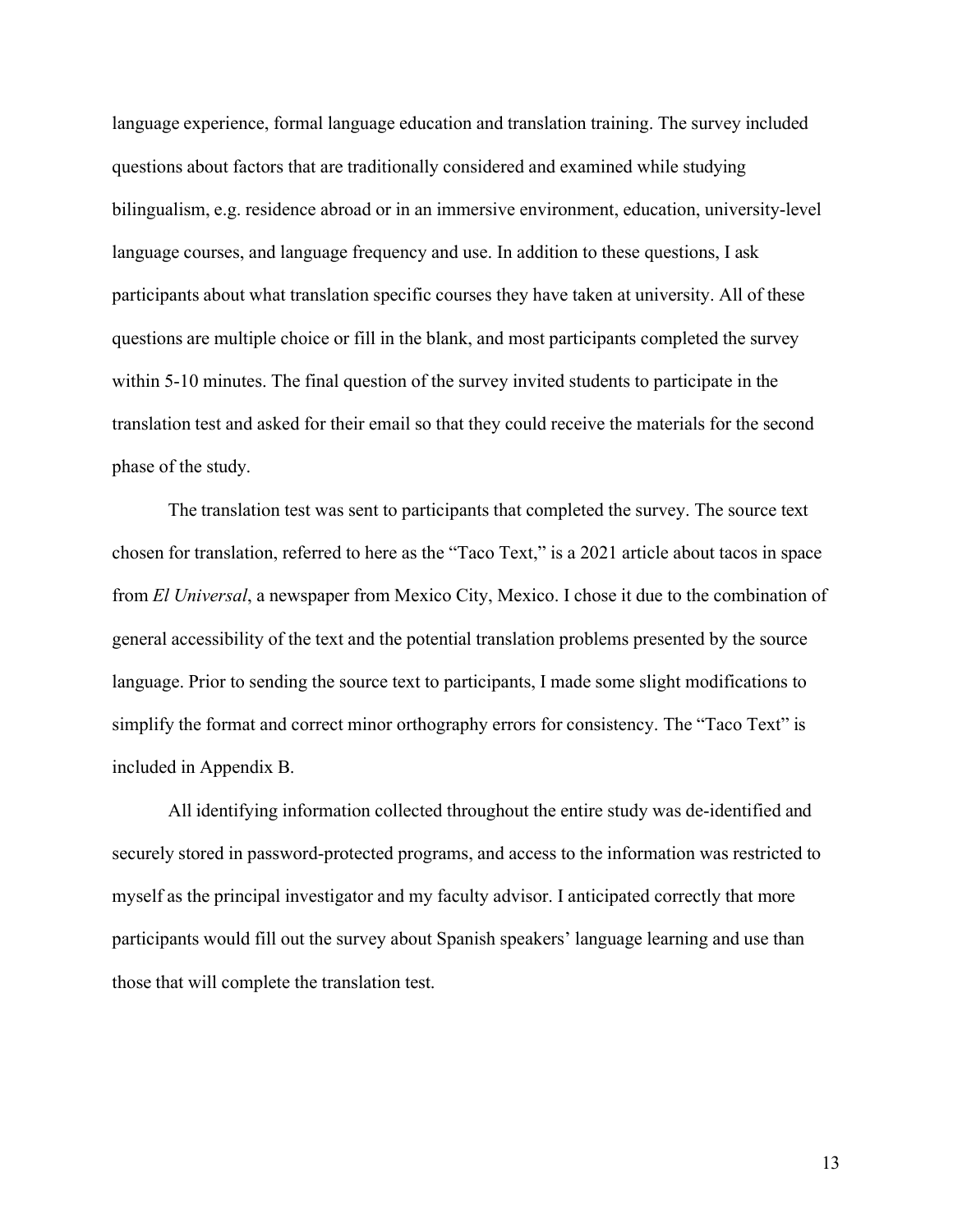## *Procedures*

Upon receiving IRB approval, I posted the survey link to my personal social media as well as pages and groups related to the Hispanic community and translation students on BYU campus. I also shared the survey link with various professors that teach Spanish, Spanish Translation, and Translation specific-courses, who then shared the link with their students so that those interested could choose to participate.

Once participants completed the survey and indicated interest in continuing in the study, I sent them a Word document containing the source text for translation along with the following instructions that indicated language pair, direction, text type, audience, and delivery instructions:

- 1.) Read the text, a newspaper article from Mexico, all the way through.
- 2.) Translate the text into **American English** using a word processing program (Word, Google Doc, etc.). Do NOT use any translation programs (Google Translate, DeepL, etc.) or Computer Assisted Translation tools. Your intended audience are U.S. university students that speak English.
- 3.) Email your translated text to cjwest $95@$  byu.edu with your name (first and last) and the information for your desired method of electronic payment (Venmo, PayPal, etc.).

Upon completion of the translation test, participant information and their target text were logged, de-identified, and prepared for evaluation by renaming them according to the numerical order in which the participants completed the survey. Participants completed the translation test on their own devices and were allowed to use resource materials, although no specific resource was recommended in the instructions. Participants that completed both the survey and the translation test received \$15 for their time and target text.

Since this study seeks to focus on the linguistic competence of translation, I explicitly requested participants to not use machine translation programs or CAT tools. Additionally, participants were instructed to read the text all the way through before starting translation, a standard practice in the profession. However, they were not instructed about any revision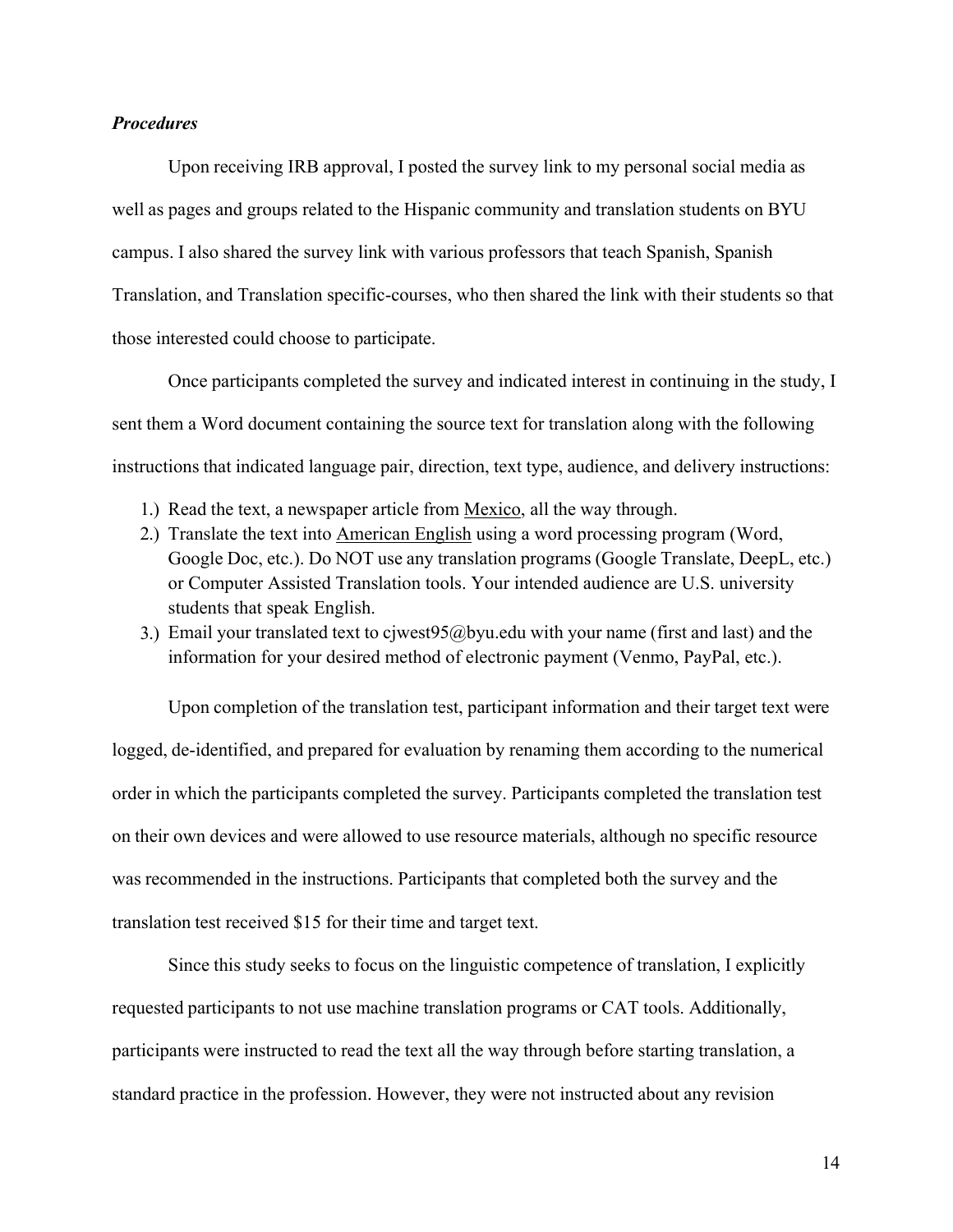processes nor the intended use of the target text. The rationale for this decision is explained below.

### *Translation Evaluation*

Regarding the translation evaluation stage, this study differs from Gasca Jiménez's (2019) study in several ways. First, I focus on bilingual speakers of English and Spanish with advanced proficiency in both languages, whereas she only includes speakers with a level of intermediate high. Second, I only ask participants to translate one longer text from Spanish to English instead of shorter texts in both directions. Third, I use the Multidimensional Quality Metric (MQM) grading framework to identify and mark errors, whereas she employs Hurtado Albir's (1999) two category system and organizes their data according to Fairclough & Mrak's (2003) classification of error types. Fourth, and perhaps most importantly, I use multiple evaluators during the translation evaluation process, whereas her experiment only used one evaluator.

Three evaluators evaluated the participant translations: 1.) myself, a native English speaker and graduate of BYU's Spanish Translation program 2.) a BYU graduate student in the MA Spanish Pedagogy program, who also previously completed the Spanish Translation program and is a native English speaker, and 3.) an adjunct faculty member of the BYU Spanish & Portuguese Department, who is also a professional translator and a native Spanish speaker. The academic training and professional experience of the evaluators, as well their advanced or superior proficiency in both English and Spanish, were deciding factors in their selection.

After developing translation specifications and an evaluation metric, I trained the other evaluators on how to use the MQM grading framework in addition to resources under development by the BYU Translation Research Group, a project with which I am also currently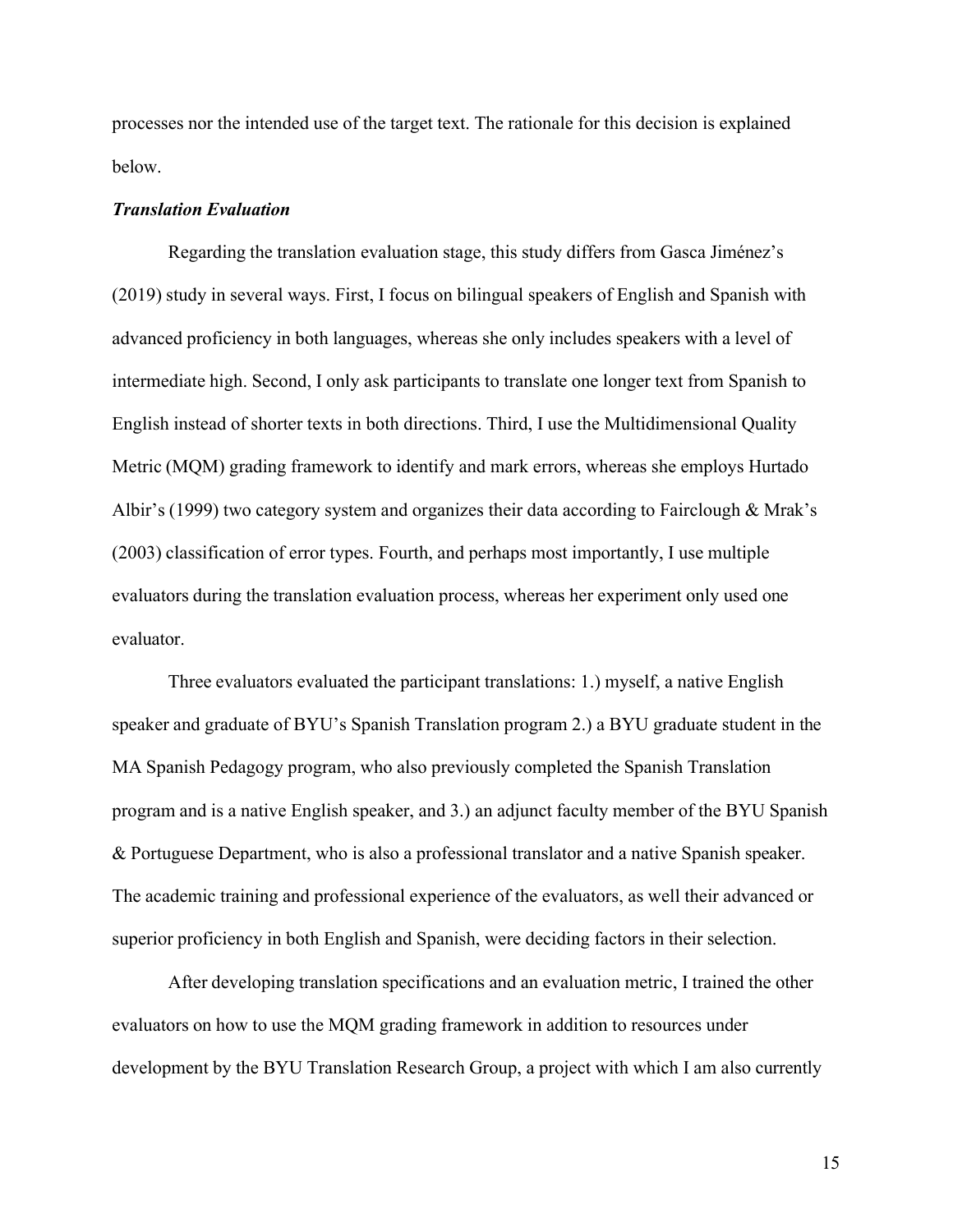involved. The translation specifications and MQM metric created and used in this evaluation of target texts for this study, which include the definitions and examples of each error type, are in Appendix C. For the complete MQM error typology, consult the MQM resources (MQM).

Before the evaluators performed any annotations of the target texts, they were given training materials to practice the procedures and ensure understanding of the error metric used in the project. Evaluators completed their training using the MQM Scorecard, an open source webbased translation quality evaluation tool, and were not given access to Taco target texts until they matched all of the expected errors that I planted in the training target text and after we examined the source text to identify potentially problematic areas and the possible errors that participants might commit in those situations. Evaluators were instructed to evaluate and annotate the target texts with error type and severity level.

Unfortunately, the server hosting the MQM Scorecard that housed the project for this study failed during preparation of the Taco target texts and due to technical restrictions and time restraints, I was unable to replace and reset the server. Fortunately, I had back up copies of all of the files needed for the translation quality evaluation and we were able to complete the annotation of errors and translation evaluation another way. To do this, I converted target text files to Word documents, made two additional copies of each target text file and placed them in separate folders so that each evaluator could annotate their own version of each target text without interference from the other evaluators. As such, the final names of the target texts that were analyzed and annotated by the evaluators followed the format "Taco 1A" or "Taco 111C", according to the participant number and evaluator performing the annotation. Even though we were not able to use the MQM Scorecard, we still used the MQM metric with the error types and severity levels that were used in the evaluator training process.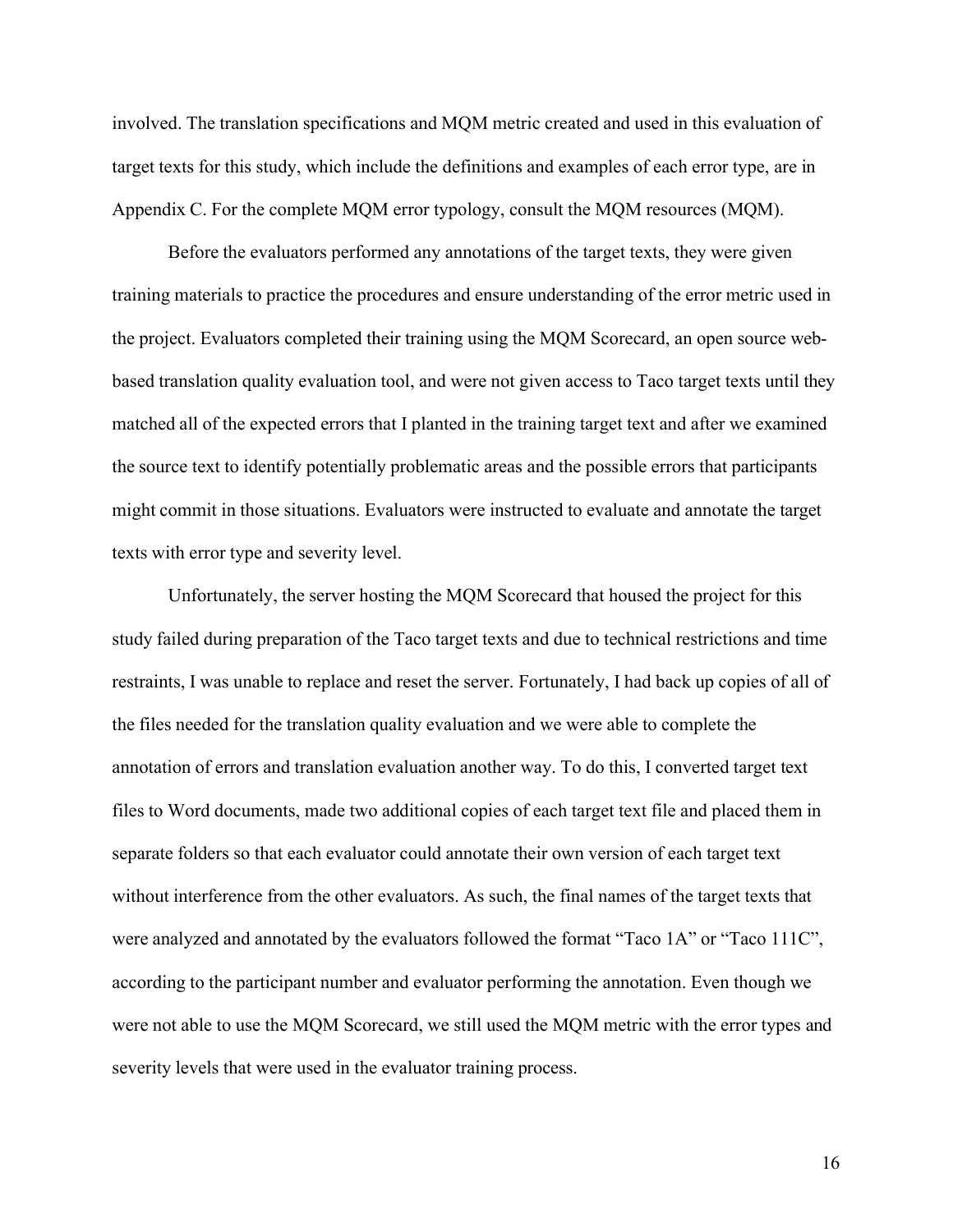#### *Inter-rater Reliability*

Another important consideration for the procedure of this study was inter-rater reliability (IRR). Although more useful in other contexts when translation stakeholders desire more detailed information about the overall quality of the translation product, I was more concerned about what error types are presented and not necessarily with penalty scores or severity levels of errors. As such, I decided that I would only include errors in the error counts that were marked by two or more evaluators in the Taco target texts to increase reliability of the results. In instances where different evaluators marked the same error but with a different error code, I split the error between the different categories (e.g., in the case that one evaluator marks an error as a mistranslation and another marks the same error as an undertranslation, the error is marked as 0.5 mistranslation and 0.5 undertranslation). In instances where all three evaluators marked the same error with different error codes, I chose to split the error between the two categories within the same error dimension.

#### *Error Severity Levels and Critical Errors*

It is necessary that I address and define severity levels of errors within the context of this study and their relation to the intended use of the target text. The definitions of severity levels that I chose to use originate from a document in development by the BYU Translation Research Group and the American Society for Testing and Materials and have been modified for use in different materials regarding translation quality. In this document, an error severity level is defined as "one of a small set of error severity designations, ranging from neutral to critical, reflecting the effect of the error on the usability of the text." According to MQM Scorecard training materials in development with the BYU Translation Research Group, which we used in the training of evaluators of this study, translation errors are "issues that impact usability or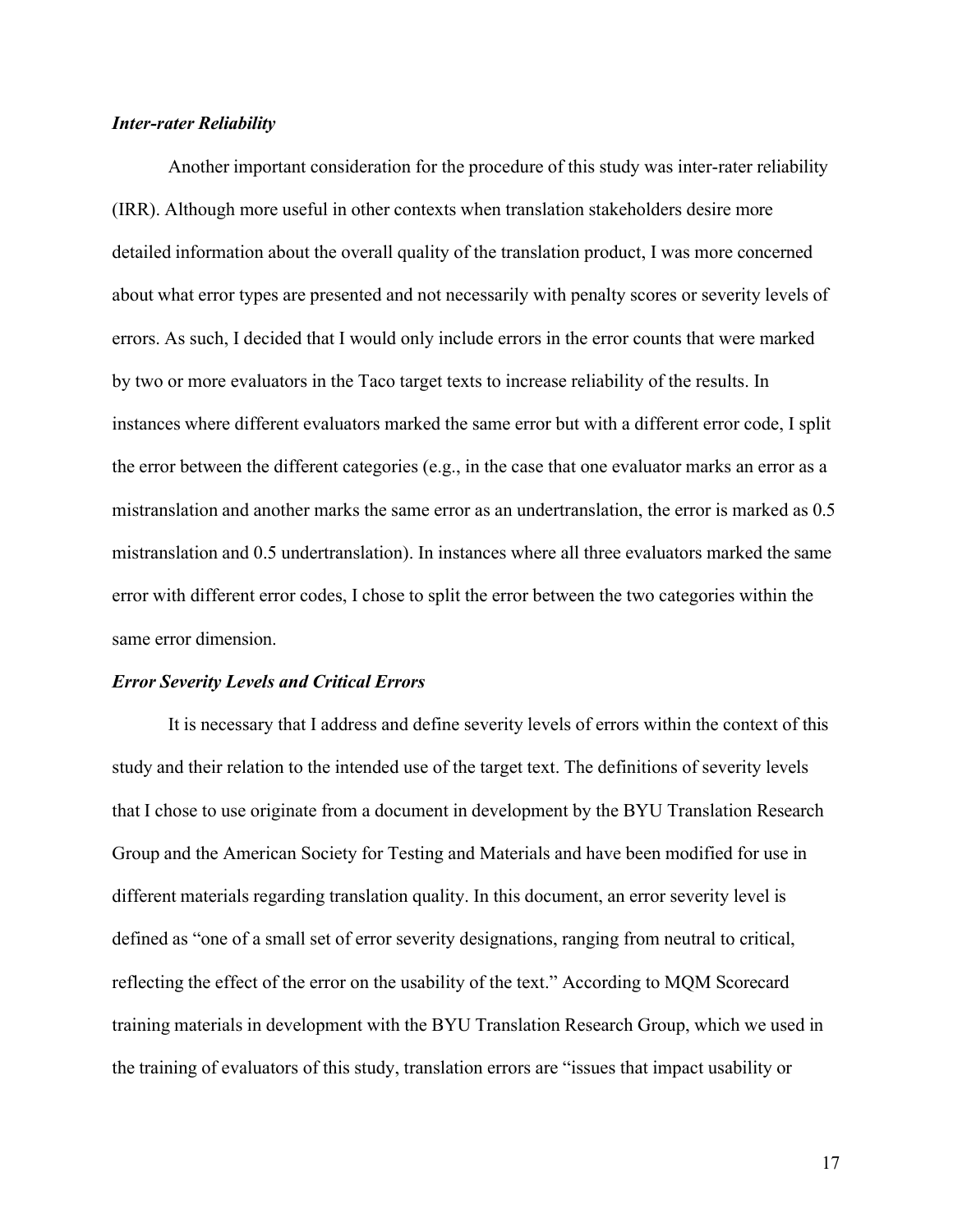understandability of the content." When we consider both of these definitions regarding translation errors and error severity levels, we see a clear connection with intended use and Skopos Theory in translation evaluation.

Naturally, this raises the question as to why participants in this study were not more explicitly informed of the intended use of the target text. On one hand, participants were aware that they were participating in a study that sought to research "what error types different groups of bilinguals make during translation, and how different language experiences, including formal training, affect translation ability" (as stated in the informed consent at the beginning of the survey) and that their translations would be analyzed to that end. This statement acts as the *de facto* intended use of the target text, even if not explicitly mentioned in the translation instructions. Even so, I recognize that by not providing an explicit intended use of the target text for the participants I may have influenced their decisions during the translation process. On the other hand, I did not wish to confuse participants, most of whom had no translation training and little to no translation experience, by including a full set of translation specifications with the source text and its accompanying instructions. Additionally, I chose not to include an explicit introduction of an intended use in the instructions as I wanted to isolate the bilingual competence as much as possible, and I felt that a full set of translation specifications overlaps too much with other competences like knowledge about translation.

In doing so, I expected that participants would be able to intuit the intended use of the source text, which I understand to be to inform the public about advances related to living organisms in space, and imagine the same intended use for their target audience of English speaking U.S. university students. Using Reiss's (1989) distinctions of communicative acts, I feel that we can confidently classify both the source text and target text purposes to be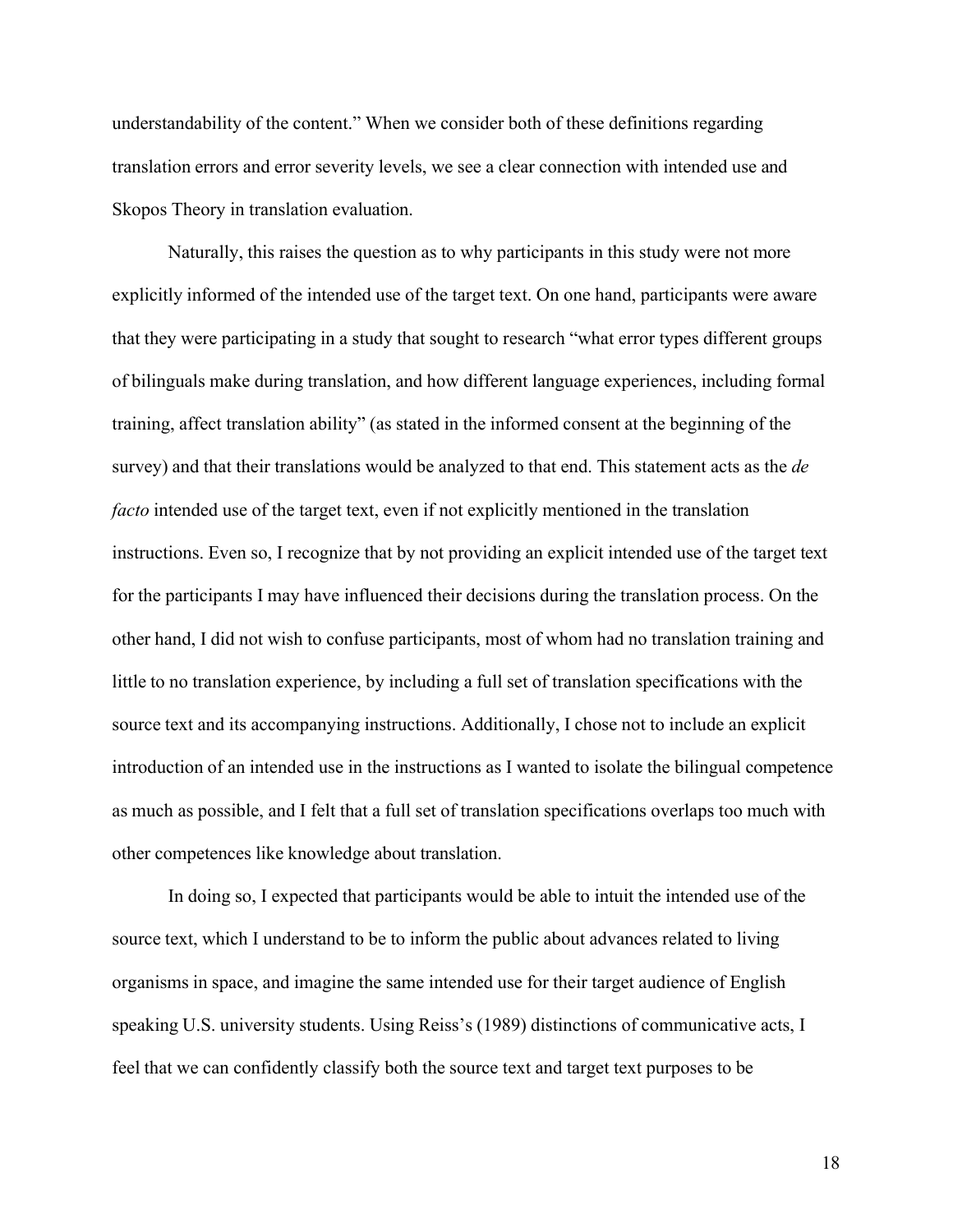informative, and not expressive or appellative. The evaluators were trained with this understanding of the text type and were instructed that for this project an error would constitute an issue that impacted both the "usability and understanding" of the target text whose function was to convey a denotative equivalence of the source text's sharing of information. As such, evaluators marked errors that they felt betrayed or impeded the text's informative purpose. In another situation with the same texts but with a different intended purpose, they may or may not have marked an error as the purpose affects the acceptability of a given target text option.

Applying skopos to severity levels, we can also see that the intended use of a target text might affect an evaluator's perception of an error's severity level. This extension is particularly relevant for critical errors, which the MQM Scorecard training materials further describe as

"issues that render the content unfit for use. For example, a particularly bad grammatical error that changes the meaning of the text would be considered critical. If the error prevents the reader/user from using the content as intended or if it presents incorrect information that could result in harm to the user it MUST be categorized as critical. In general, critical errors have to be fixed prior to use of the text since even a single critical error is likely to cause serious problems."

Once again, this definition highlights an error's effect on the target text's fitness for use. A critical error completely renders the target text unusable, which for the evaluators of this study meant it failed severely to accurately communicate the information in the source text.

To further illustrate the magnitude of a critical error, I have included two examples from participants:

> **(1) Taco Text:** La astronauta al fin logró preparar sus "mejores tacos", los cuales tenían fajitas de res, tomates deshidratados, alcachofas y chiles Hatch frescos.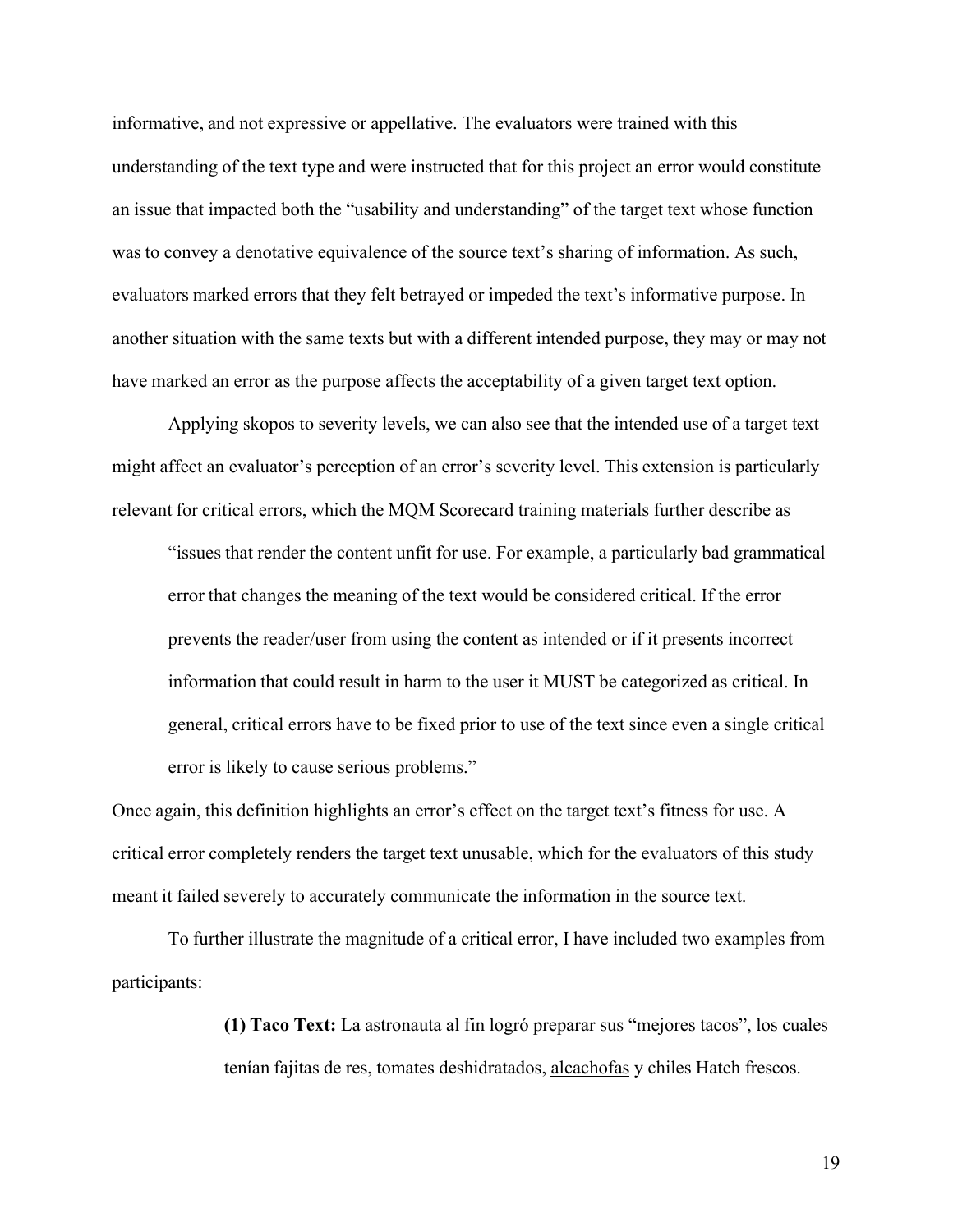**Taco 15:** Finally, she had successfully prepared her "best tacos", which had strips of beef, dehydrated tomatoes, spices, and fresh Hatch chilies.

**(2) Taco Text:** La sugerencia para preparar unos deliciosos tacos fue de los terrícolas, pues semanas atrás la astronauta McArthur les preguntó que, a pesar de tener pocas opciones culinarias, cuál sería la mejor forma en que podrían comer los chiles espaciales que llevaban meses cultivando.

**Taco 25:** The process for preparing a delicious taco was from the rainforest, when weeks before the astronaut MacArthur asked that, even though she had few culinary options, that they were the best form in which they could eat the special chiles that had been cultivating for months.

In both of these examples, the unfaithfulness of the translation in relation to the source text betrays the informative function of the target text. If either of these target texts were to be used to inform an English speaking audience, they would convey inaccurate details of the news article. Although these examples were chosen to show what might be considered a critical error and why, the great majority of the critical errors that participants produced were from grave omissions or leaving words untranslated in the target text that would not be accessible to an English speaking audience.

Even though I originally was not concerned with severity level and was not planning on writing about them in my analysis, I decided to include critical errors because compelling trends in the data were relevant enough to not ignore them. Similar to counting the number of errors, I decided to include critical errors in the error count of target texts only if at least one evaluator marked an error as a critical error and another marked the same error as a major error. Full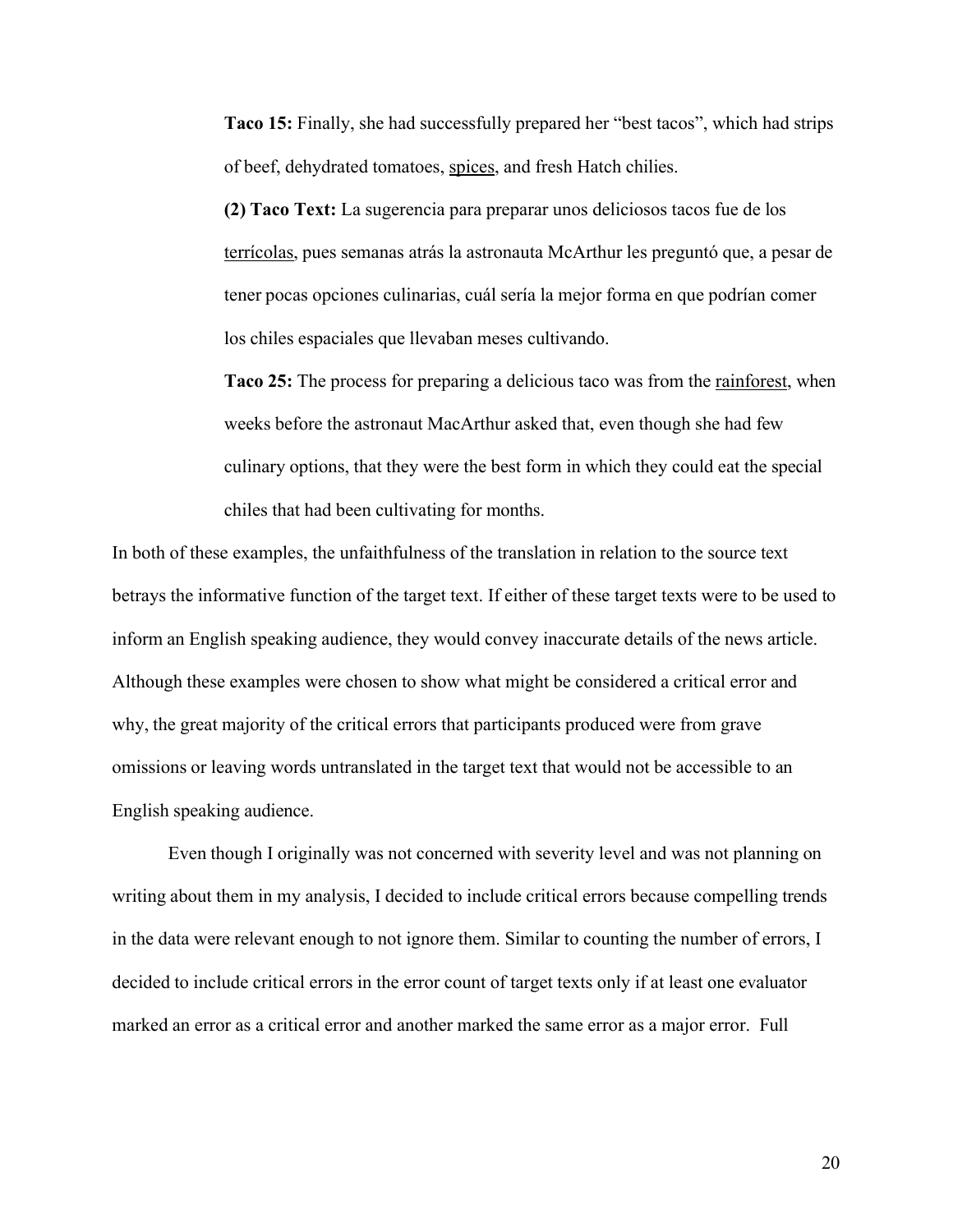descriptions of the severity levels in the training materials used by the evaluators are included in Appendix C.

## **DELIMITATIONS OF STUDY**

It is not in the scope of this study to deeply analyze language competency among different types of bilinguals, such as simultaneous bilinguals (those who learned both languages at the same time) and consecutive bilinguals (those who learned one language first and then the second later), since my definition a native speaker is more related to if a participant selfidentifies as one. However, I do hope that initial findings will direct possible future scholarship on the topic, especially in an environment like BYU where many students speak a second language, most of them having learned their L2s later in life either through ecclesiastic volunteer service or moving to the United States for college.

Similarly, the scope of this study is limited in that it only considers translation from Spanish to English. In the future, I would also like to explore the results from English to Spanish, in addition to other language pairs. I believe that such studies would be of great interest and value to many both in academia and in the language-service industry. Such an extensive project would be an important research field within the discipline with much room for additional scholarship.

I do not intend to address other translation sub-competences proposed by translation scholars. Although not in the scope of this project, it is possible that the results from this research could better inform an emerging model of TC, briefly mentioned above, with a deeper understanding of bilingual competence. Additionally, this project is limited in the text type, using a more accessible, general informative source text instead of a specialized or creative text. Future studies could focus on competences within specific domains such as medicine and law, or even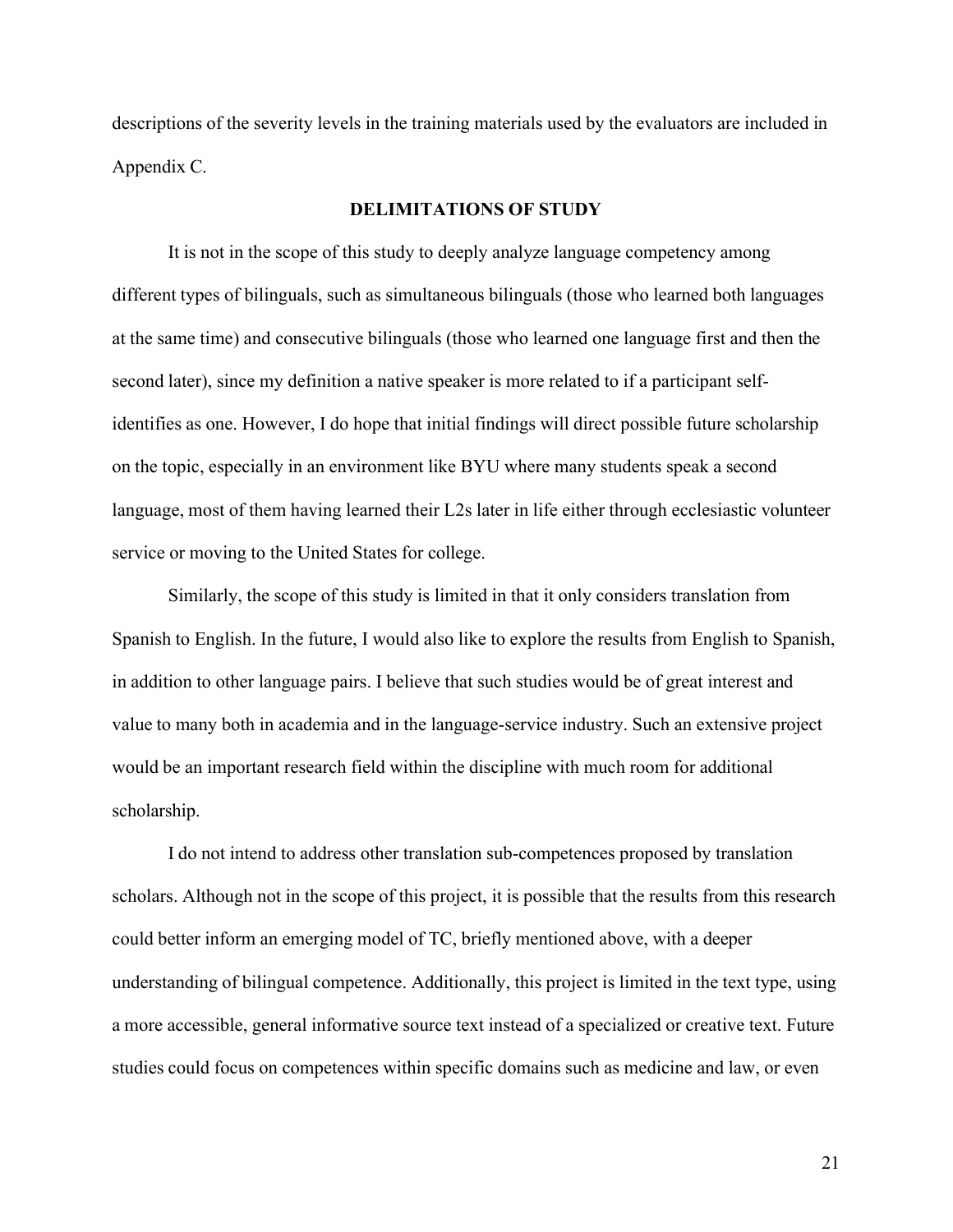creative works such as literature and audio-visual translation, like the PACTE group has also indicated (2017).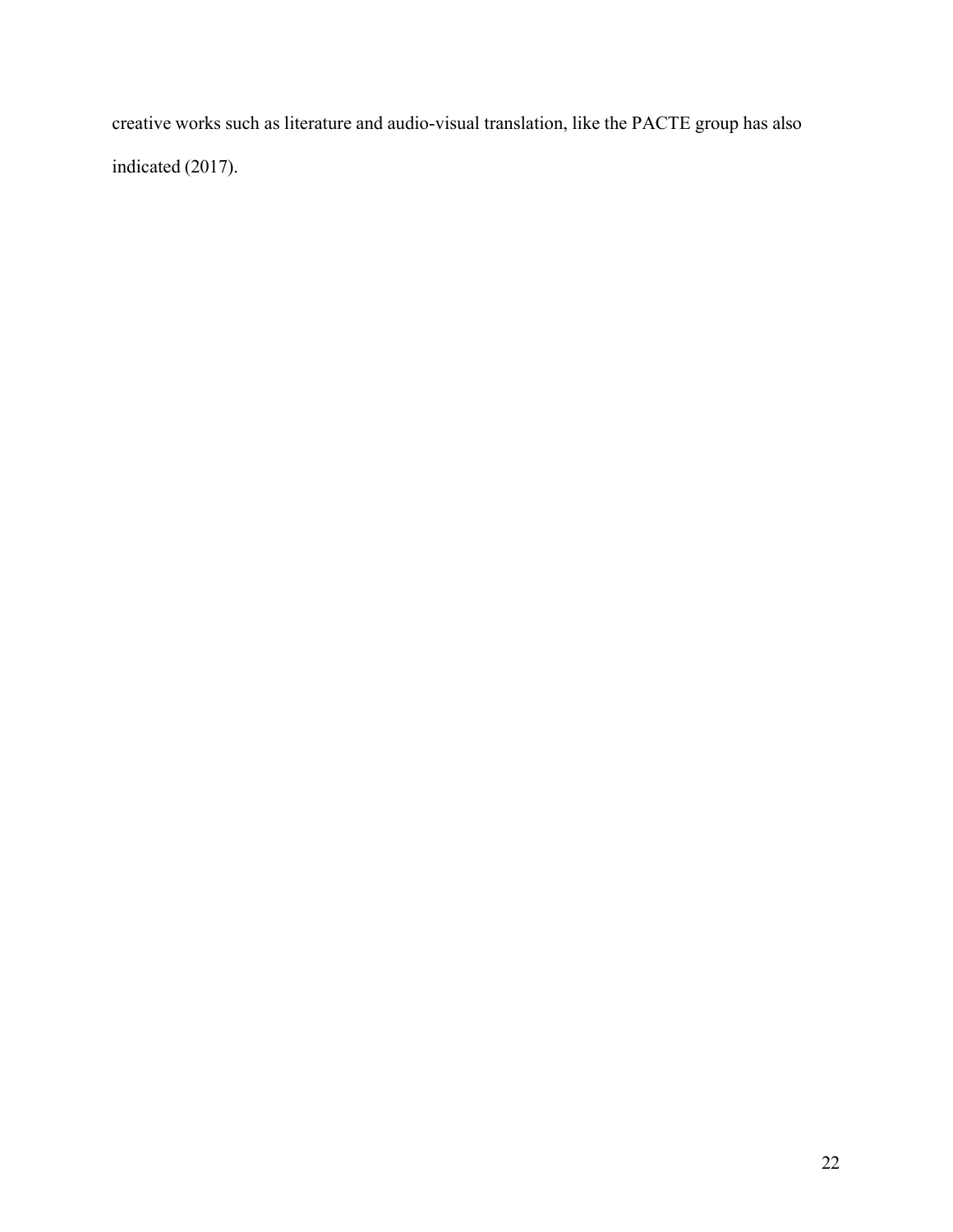## **CHAPTER 3: RESEARCH RESULTS**

## **SURVEY RESULTS**

## *Survey Participants*

A total of 111 participants completed the survey about language learning experience and language use, which is included in Appendix A. Of the 111 participants that completed the survey, 94 indicated their willingness to complete the translation test in the second phase of the study. Of the 94 participants that received the source text and translation instructions, 60 completed and returned a target text. Instead of providing an analysis of the results of all of the participants that completed the survey, I will focus on the survey results of the participants that also completed the translation test. Of these 60 participants that delivered a target text, there are three that have been labeled as outliers. I discuss the reasoning for this decision below and include their data as well, but separate them from the other 57 participants used to calculate the totals and percentages used throughout the rest of the study.

#### *Survey Results of Translation Test Participants*

This section lists the demographic and personal information of the 57 participants that completed the translation test and whose data is included in the translation test results. These variables, although insightful, are not used in the analysis of translation test results because of time and space constraints; they do, however, offer possible areas of further investigation. The self-identified results of 57 participants are divided into the following categories:

**Gender**: 37 female (64.91%) and 20 male (35.09%), which loosely reflects the industry trends in the U.S. (Data USA)

**Age**: ranged from 20 to 29 with an average of 23.95 years old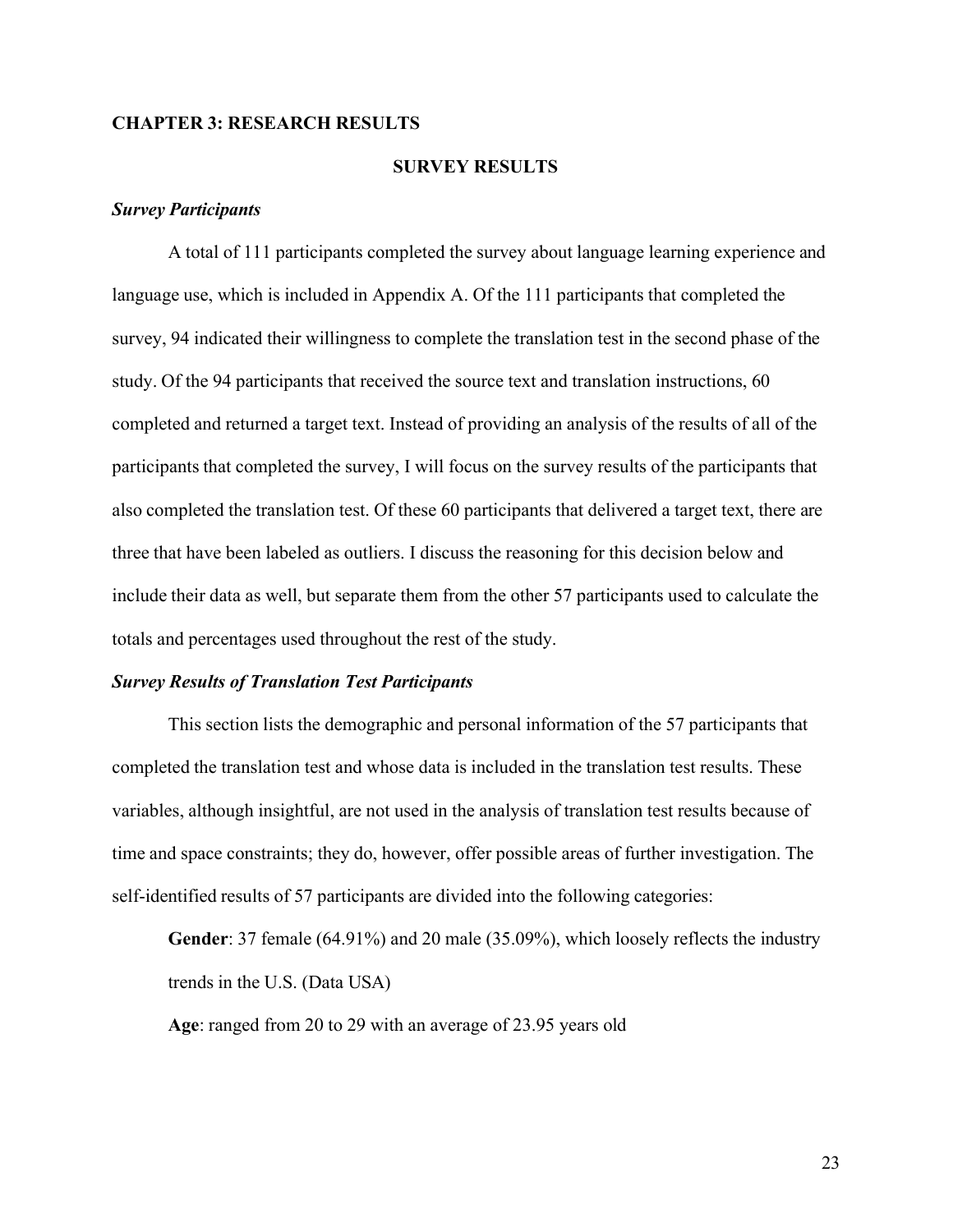**Graduation status**: 36 current students (61.1%), 13 graduates not enrolled in a graduate program (29.8%), and eight graduate students (14.1%)

**Ethnicity**: 38 White/Caucasian (66.7%), 10 Hispanic/Latino (17.5%), and nine mixed (15.8%; 7 White/Hispanic, 1 White/Pacific Islander, 1 White/Asian)

**Place of Birth**: 47 in the U.S. (82.5%), nine in a Spanish-speaking country (15.8%), and one in Australia (1.7%)

**Age of Moving to the U.S**.: of the 10 participants that moved to the U.S., their ages were 2, 7, 8, 9, 12, 16, 16, 18, 18, 21; average age of 12.7 years old

**Place of High School Completion**: 50 in the U.S. (87.8%), 5 in Spanish speaking countries (8.8%), and two split between Spanish-speaking and other Romance languagespeaking countries (3.5%)

**Additional languages**: 23 reported speaking another language besides Spanish and English (38.3%), including Portuguese (13, or 56.5%), French (6, or 26.1%), Italian (2, or 8.7%), American Sign Language (2, or 8.7% ), German (1, or 4.3%), Mandarin Chinese  $(1, or 4.3%)$ , Russian  $(1, or 4.3%)$  and Arabic  $(1, or 4.3%)$ , with some participants reporting more than one. Unlike Spanish or English, there was not a section in the survey for participants to indicate language level or use of their additional languages.

The second section of the survey asked students about their language experiences and language use. These questions also gathered valuable data about participants' supposed language competence, measured by questions about past educational and personal experiences, as well as their self-perceived use levels of each language. Again, these variables were not closely analyzed alongside their translation test results because of time and space constraints, but future work can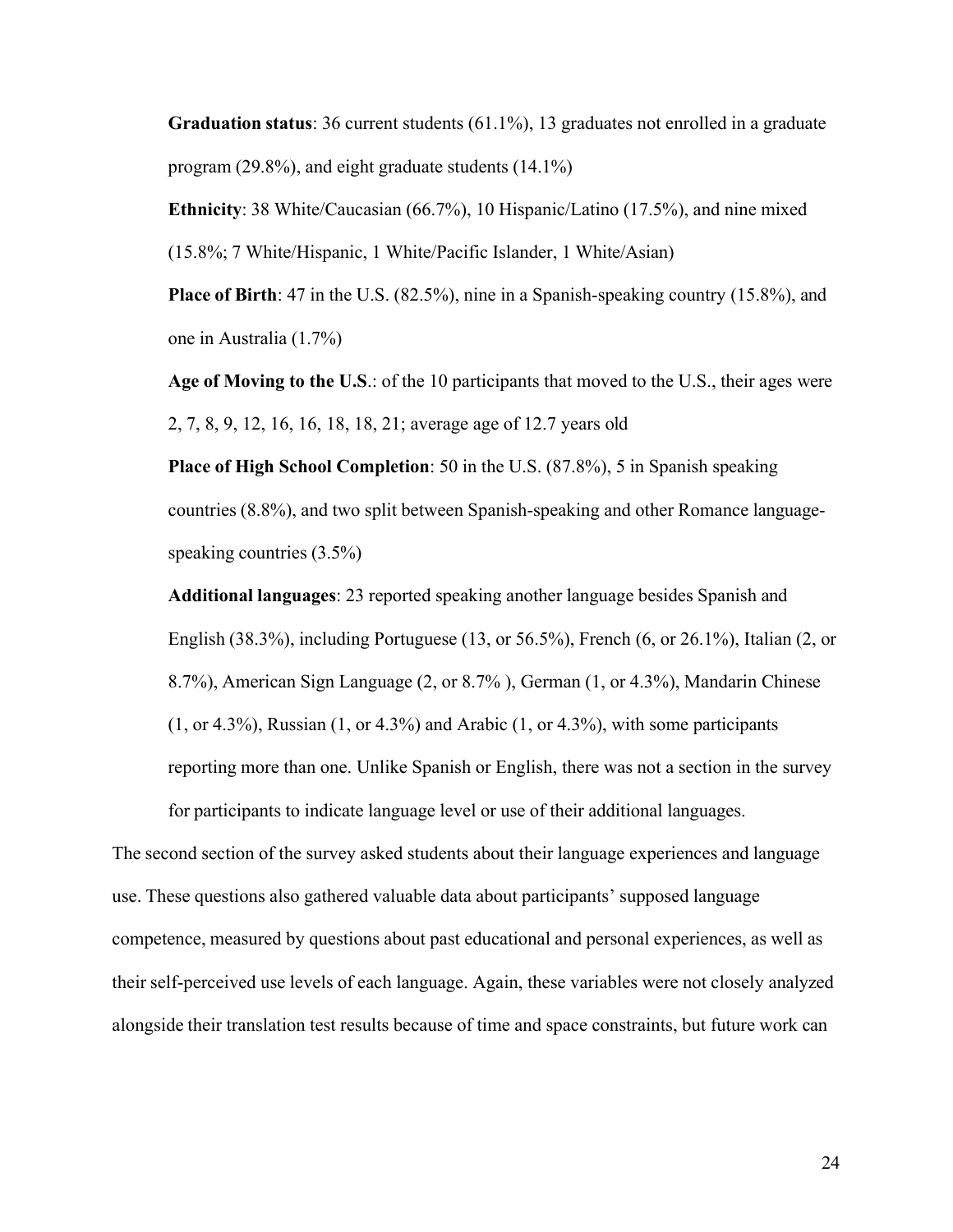use this data and research similar topics in BYU students, particularly when it comes to linguistic performance reflected by language use.

**Language Use:** The first question of the survey regarding language use asked participants to rate how much English and Spanish they use or really understand in the following contexts: family interactions; church or religious gatherings; listening to music; school; work; reading printed materials; consuming digital media (TV, streaming, internet, etc.); recreation (sports, hobbies, etc.); and community gatherings or events. Participants indicated their levels of use and understanding with a sliding scale of 1-100.

**LDS Missions:** In this study, 28 (49.1%) participants went to Spanish-speaking countries, while another 13 (22.8%) reported going to a Spanish-speaking mission in the U.S. where they spoke in Spanish. Many BYU students have served as ecclessiastical representatives for The Church of Jesus Christ of Latter-day Saints on full-time missions for a period of 18-24 months, either prior or during their university education. In many instances, this experience is completely immersive in the native language of that country, and BYU students routinely return with Advanced-level competency on the ACTFL scale, trending towards Advanced Low because of their somewhat limited grammar skills, lack of vocabulary outside of general or religious settings, and ability to maintain extended discourse and discuss abstract topics or situations without struggling. Most students enrolled in the Spanish Translation program either lived abroad or in a Spanish-speaking area of the U.S. for an extended period of time.

**Formally Studied Spanish in School:** 54 participants (94.7%) reported formally studying Spanish in school at least to some degree. Of the remaining three participants, two (3.5%) learned Spanish on an LDS mission without prior or subsequent language education. The other was a native Spanish speaker who attended school in Spanish but reported not formally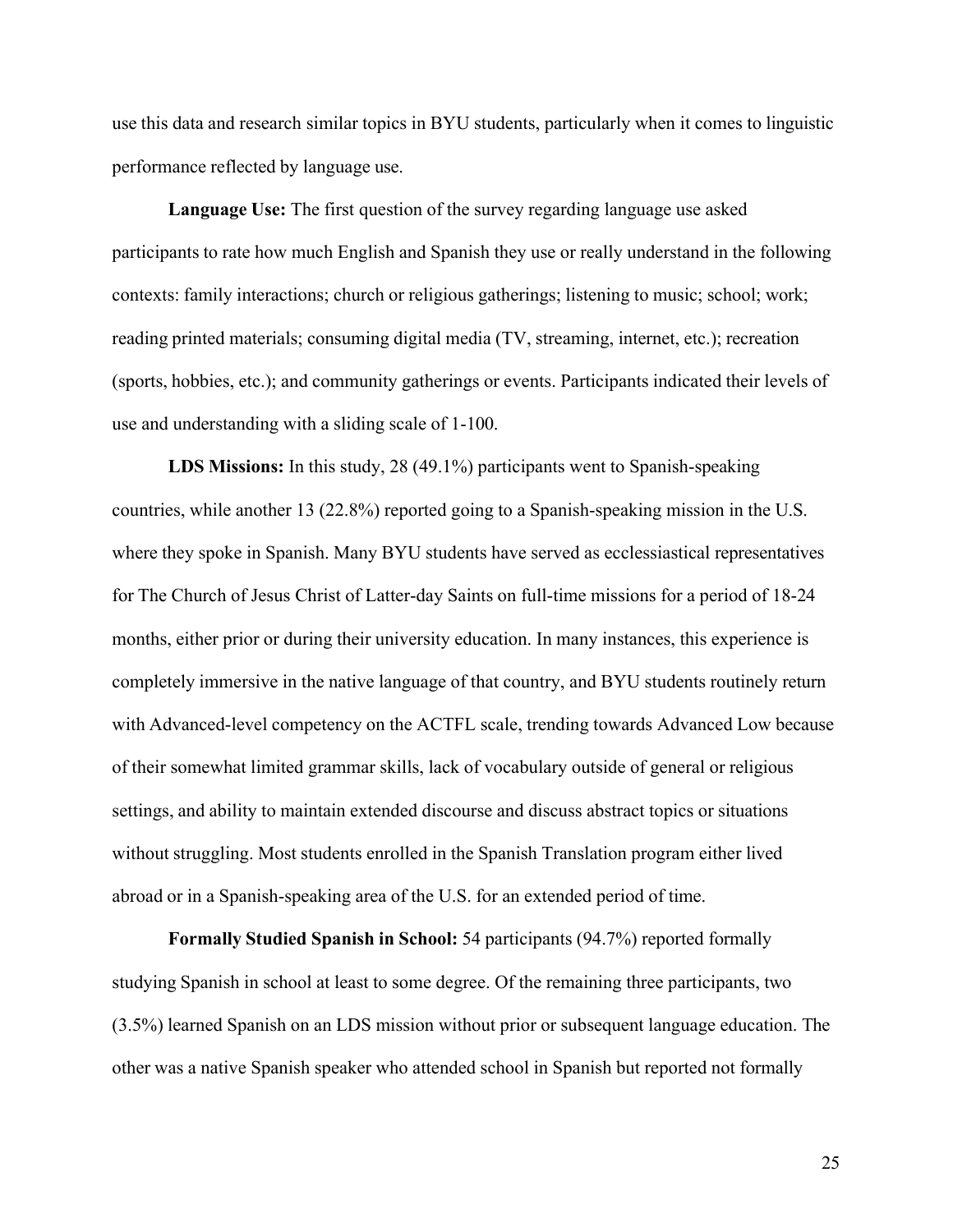studying Spanish in school; we can effectively count this response as a user error or misunderstanding of the question, bringing the total to 55 participants (96.5%) having formally studied Spanish in school.

When asked a follow-up question about the settings in which they learned Spanish in school, they provided the following results: nine (15.8%) reported attending school in a Spanish speaking country (10, or 17.5%, if we add the one participant mentioned above in this paragraph); one (1.8%) participated in a dual language immersion program in grades 9-11; 21 (36.8%) took Spanish classes in junior high/middle school; 39 (68.4%) took Spanish classes in high school or its equivalent; and 46 (80.7%) completed university Spanish courses. Additionally, 8 (14%) also reported having participated in a study abroad program at university.

**Translation/interpretation experience**: More than two-thirds (39, or 68.4%) of the participants reported that they had some kind of experience with informal translation or interpretation. Additionally, about half had volunteer experience with translation (27, or 47.3%) or interpretation (30, or 52.6%). However, numbers sharply dropped when asked about internship work with translation (8, or 14%) or interpretation (4, or 7%), as well as employment or paid work experience as a translator (7, or 12.3%) or an interpreter (6, or 10.5%). Eight participants (14%) reported no previous experience with either. It's possible that many participants have performed informal or volunteer translation and interpretation as heritage speakers in language brokering situations or during service as LDS missionaries or for BYU translation courses.

#### **TRANSLATION TEST RESULTS**

The translation test results directly answered several of the research questions regarding the types and degrees of translation errors, formal language education and translator training, and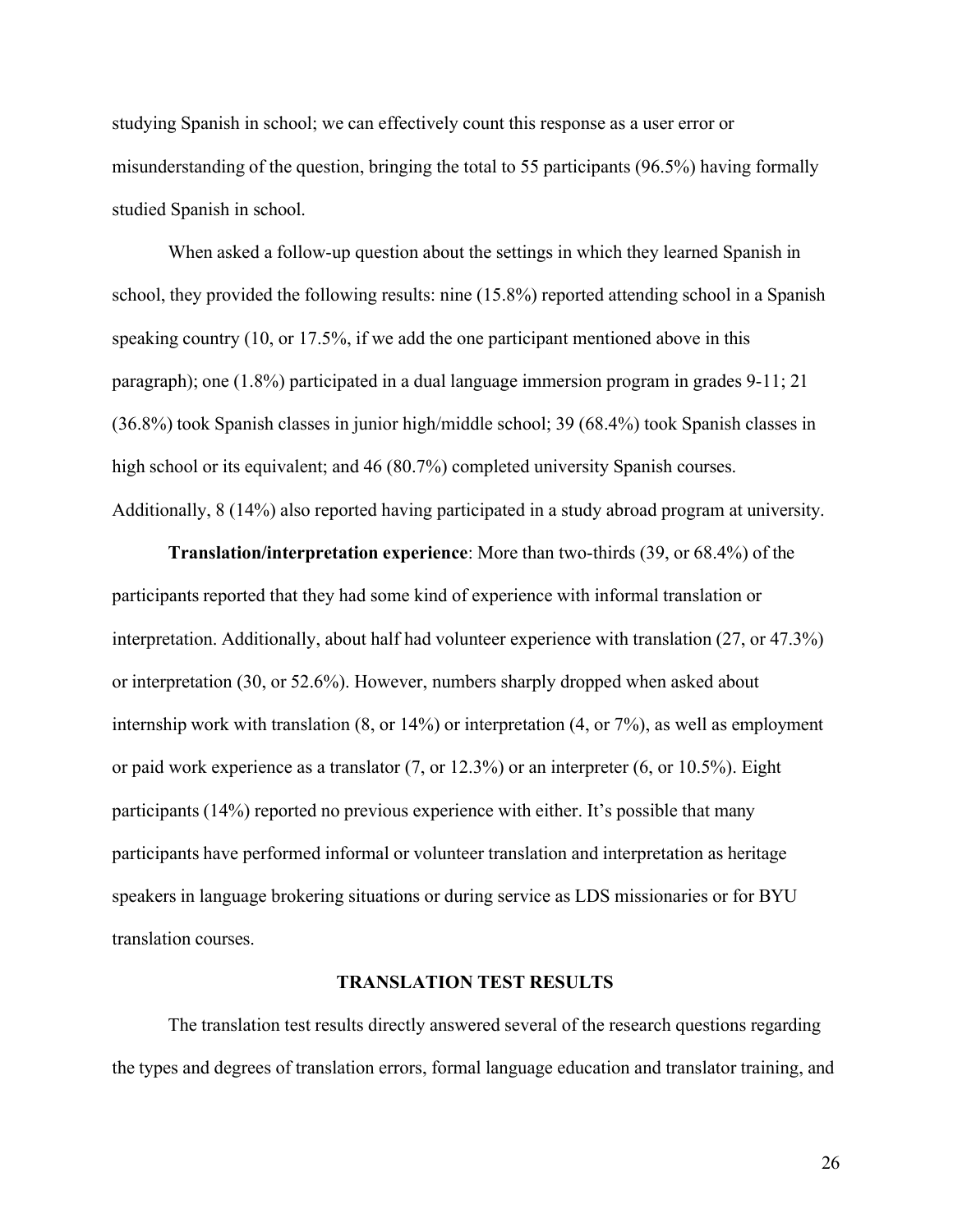differences between language directions. There are three specific participant variables that I wish to highlight in detail and provide further analysis: the number of university translation classes completed, the number of university Spanish classes completed, and native language. The differences among these variables are most apparent regarding accuracy, especially mistranslations, and linguistic conventions, especially grammar and spelling, as well as the overall number of errors and the number of critical errors.

Although evaluators marked errors according to the metric developed for this study,

which is included in Appendix C, different groups of bilinguals showed noticeable differences

across the three error types mentioned above. The MQM definitions of these error types are

listed below with examples from the target texts received during this study.

## **Mistranslation (MT)**

Definition: Target content that does not accurately represent the source content.

**(3) Taco Text**: La astronauta al fin logró preparar sus "mejores tacos", los cuales tenían fajitas de res, tomates deshidratados, alcachofas y chiles Hatch frescos.

**Taco 25**: The astronaut at last could prepare her "best tacos", they had rice fajitas, dehydrated tomatoes, anchovies and fresh Hatch chiles.

**(4) Taco Text**: La sugerencia para preparar unos deliciosos tacos fue de los terrícolas, pues semanas atrás la astronauta McArthur les preguntó que, a pesar de tener pocas opciones culinarias, cuál sería la mejor forma en que podrían comer los chiles espaciales que llevaban meses cultivando.

**Taco 80**: The suggestion to prepare the delicious tacos came from the agriculture scientists, for weeks before Astronaut McArthur asked them, despite having few culinary options, what would be the best way in which they could eat the special chilies that took months growing.

In both examples (3) and (4), the TTs translate *fajitas de res* as "rice fajitas" instead of "beef

fajitas", *alcachofas* as "anchovies" instead of "artichokes", *terrícolas* as "agriculture scientists"

instead of "Earthlings", and *chiles espaciales* as "special chiles" instead of "space chiles." All

the errors in these examples objectively fail in accurately representing the source content and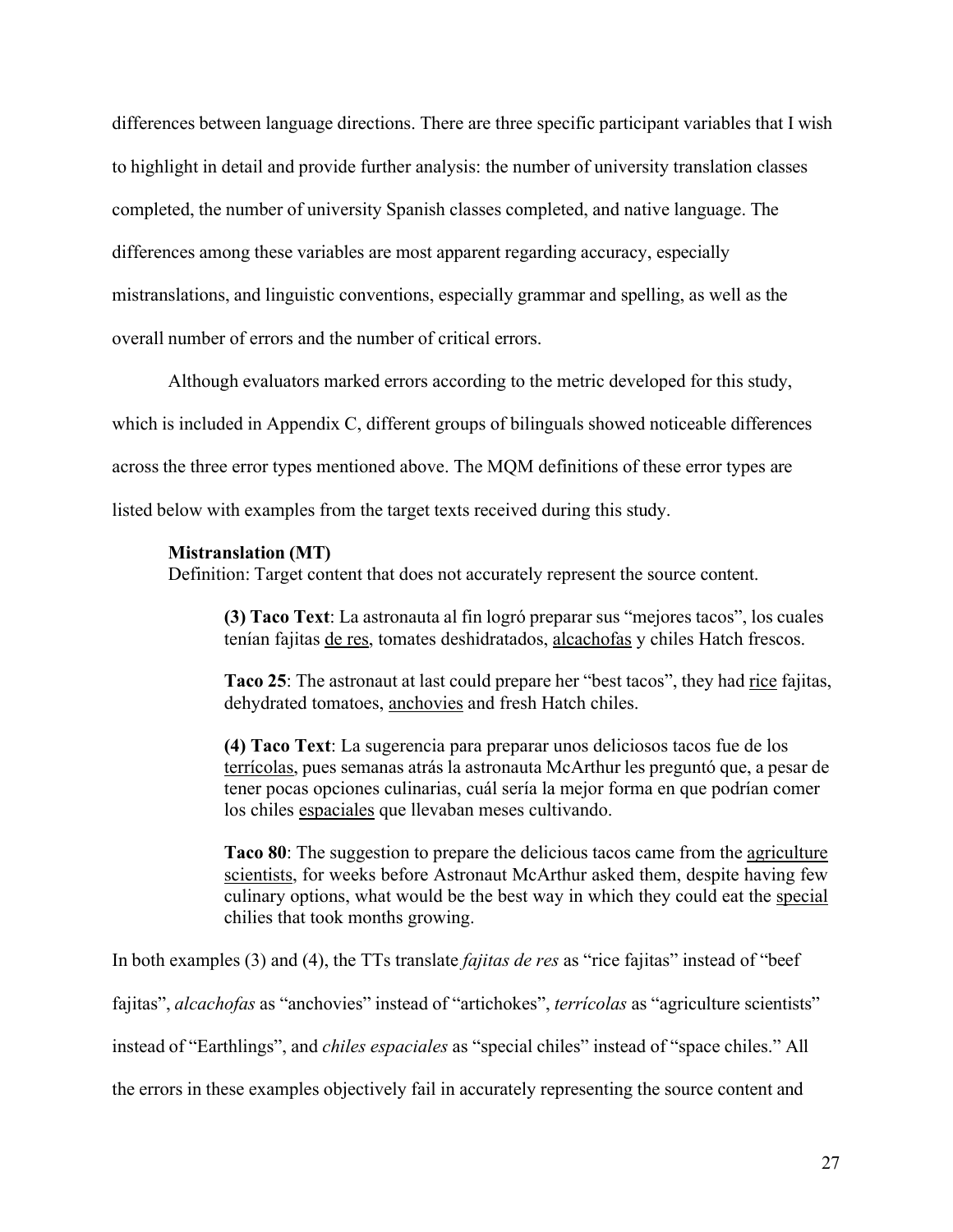were marked as mistranslation errors by all three evaluators. Participants were not expected to produce a certain target text option and evaluators were instructed to consider other viable options that accurately represented the source text as acceptable. The practice of only including errors in the error counts that were marked by multiple translators helped reduce the impact of individual evaluators, not only with mistranslations, but all other error types as well.

## **Grammar (GR)**

Definition: Error that occurs when a text string (sentence, phrase, other) in the translation violates the grammatical rules of the target language.

**(5) Taco Text**: …además de tener características que aumentan la posibilidad de que crezcan con éxito en la microgravedad.

**Taco 7**: In addition, they have characteristics that allows them to successfully grow in a lower gravity environment.

**(6) Taco Text**: McArthur compartió que todos los integrantes de la tripulación estaban entusiasmados por probar los chiles de su propia cosecha en el espacio

**Taco 32**: McArthur shared that all of the member of her group were excited to try the chiles from their own garden in space.

Examples (5) and (6) exhibit grammar errors that violate the number agreement rules in English.

Other types of issues like disagreement between nouns, adjectives and verbs, incorrect use of

prepositions, or unwieldy target text syntax were considered grammar errors in this evaluation.

## **Spelling (SP)**

Definition: Error occurring when the letters in a word in an alphabetic language are not arranged in the normally specified order.

**(7) Taco Text**: El pasado 5 de noviembre, la astronauta de la NASA Megan McArthur publicó en su cuenta de Twitter un emocionante mensaje.

**Taco 100**: November 5th, the astronaut of Nasa Megan McArthur published an emotional message on twitter. "After months of not having fresh alimentos, it is the moment of taco night!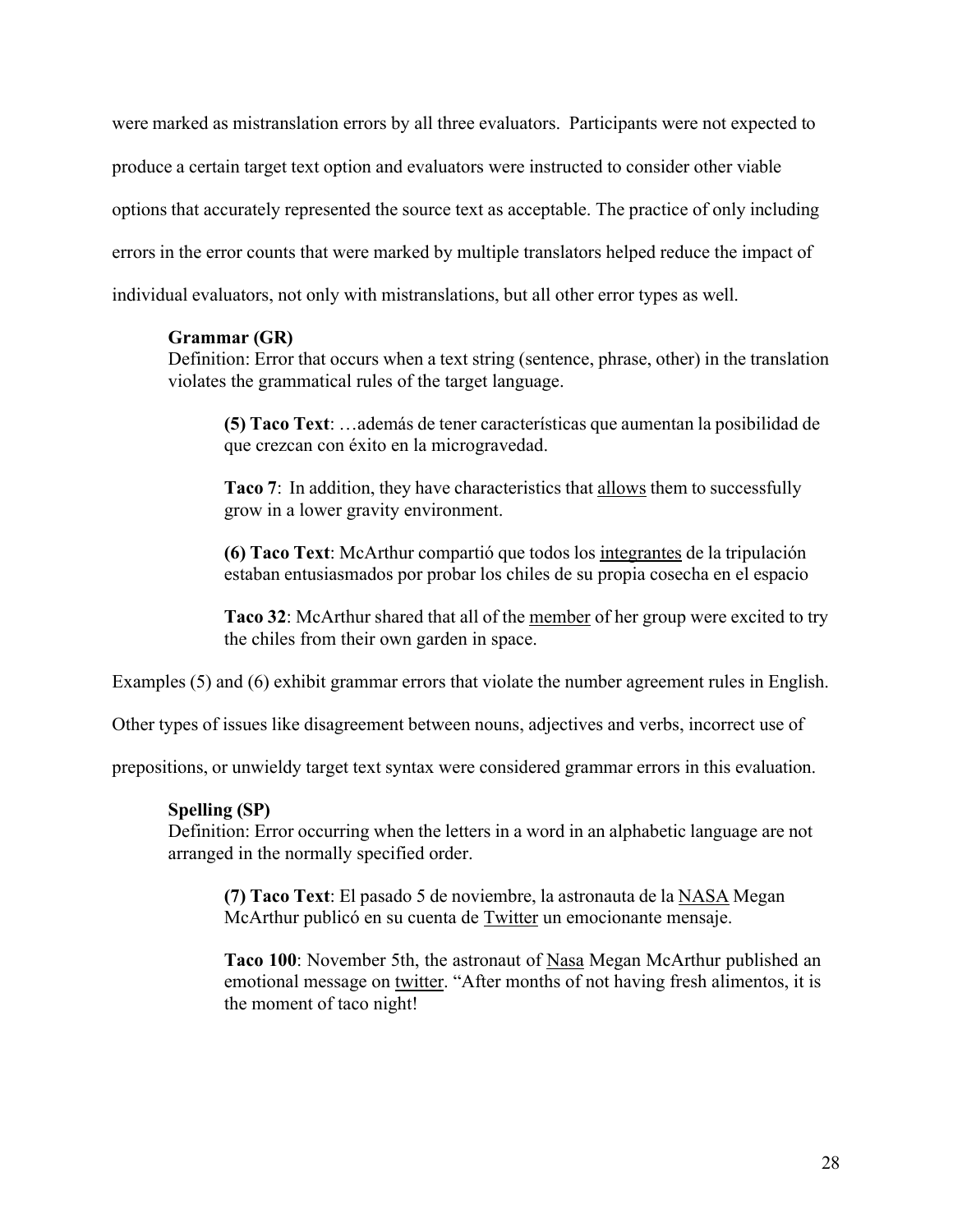**(8) Taco Text**: …pero al final se eligió al chile Hatch, una especie cultivada por primera vez en Nuevo México.

**Taco 105**: They ended up deciding on the hatch chili, a species that was first cultivated in New Mexico.

Examples (7) and (8) both show cases in which proper nouns were not capitalized in accordance to target language rules. Other common examples of spelling errors made by participants included inconsistent spellings of "chile/chili" in addition to simple spelling errors that impacted readability in varying degrees.

With these definitions and examples of these categories under consideration, I present the data of the translation tests by variable. The averages for all the error types are included in Appendix D. Hereafter, I will provide a descriptive analysis of the translation test results. Although the overall number of participants might have produced statistically significant data, I decided to perform a descriptive analysis instead of a statistical analysis because of the small sample sizes of some of the groups when divided by variable. Future research using this data or data from a similarly designed study would benefit from a statistical analysis.

#### *Number of Translation Classes at BYU*

The first variable that I examined in this study is translation training, quantified by the number of translation classes a participant has taken at the university level. BYU has offered a degree in Spanish Translation for more than 35 years. The current program requirements include a core of translation courses that must be taken in sequence over the course of two years, culminating in a final translation project. In these courses, students learn about translation and interpretation theory and processes while obtaining experience through practical assignments and volunteer work. They also must complete coursework in various fields like linguistics, literature and culture in addition to the translation core. Furthermore, the program requires that each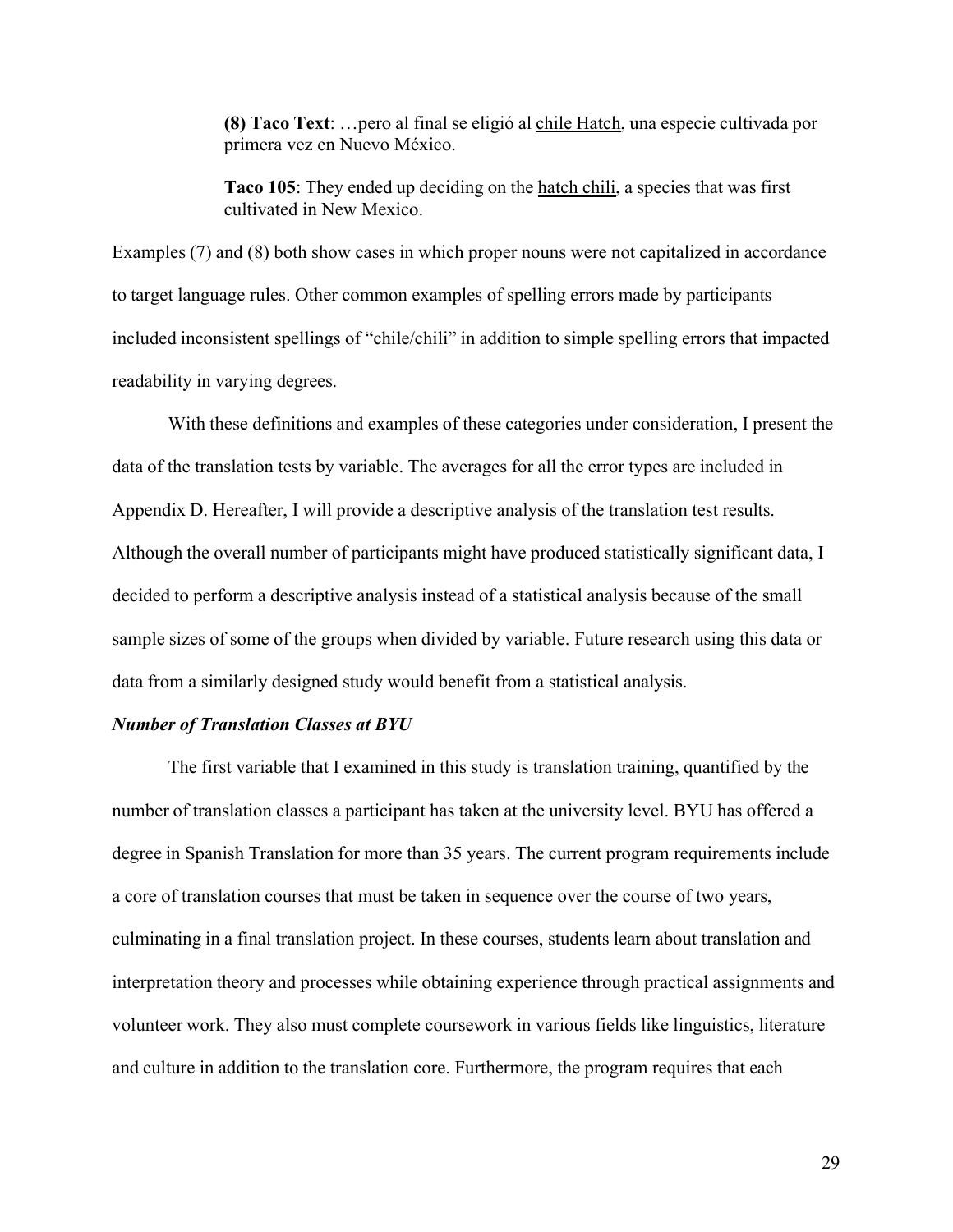student complete another major or minor, effectively making them all interdisciplinary. The Intro to Translation course is also a requirement for Spanish majors and may be taken as an elective credit for Spanish minors.

In this study, 22 participants (38.5%) stated that their major was Spanish Translation. However, only 16 participants (28.1%) reported having completed a Spanish translation course, and of those 16, only 11 were Spanish Translation majors. This means there were 11 participants who have recently entered the program but have not yet completed a translation course. As such, I have decided to not compare Spanish Translation majors against non-majors, but rather to measure the differences in participants that had taken at least one translation course. In Table 1, we observe that participants that had completed at least one translation course had lower error counts in the five categories under special consideration: number of errors, number of critical errors, mistranslations, grammar, and spelling.

|                             | Overall<br>$n = 57$ | <b>No Translation Classes</b><br>$n = 41$ | <b>Translation Classes</b><br>$n = 16$ |  |  |
|-----------------------------|---------------------|-------------------------------------------|----------------------------------------|--|--|
| # Errors                    | 17.53               | 19.12                                     | 13.38                                  |  |  |
| # Critical<br><b>Errors</b> | 2.37                | 2.83                                      | 1.19                                   |  |  |
| <b>MT</b>                   | 7.11                | 8.17                                      | 4.41                                   |  |  |
| GR                          | 3.08                | 3.28                                      | 2.56                                   |  |  |
| SP                          | 2.80                | 3.07                                      | 2.09                                   |  |  |

**Table 1**. Average Error Counts with and without Translation Classes  $MT = Mistranslation$  GR = Grammar SP = Spelling

Notably, participants that had taken a translation course made an average of 5.74 (30%) fewer errors than those without any translation training at the university level. The difference was also apparent in the number of critical errors, with participants with translation training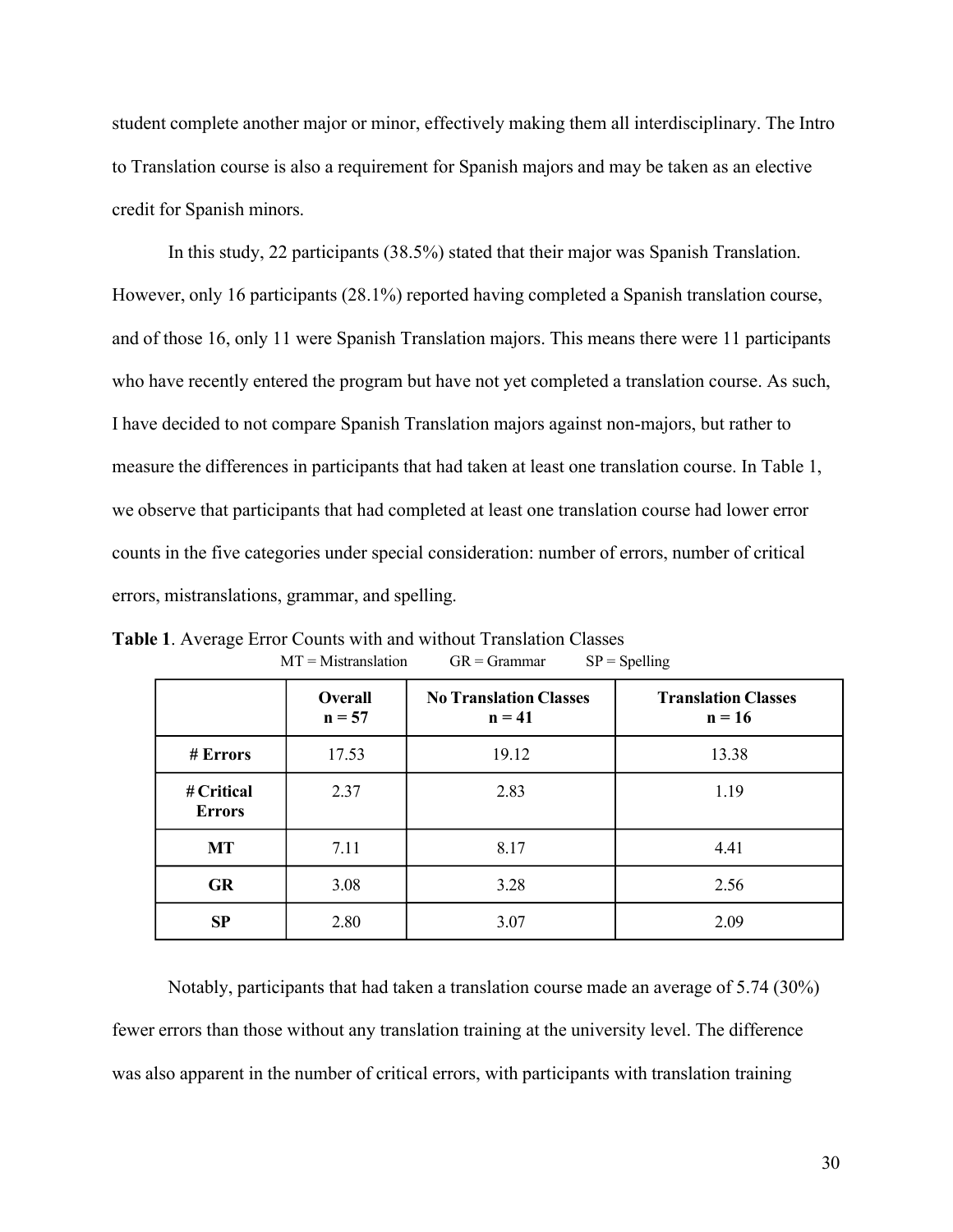making an average of 1.64 (58%) fewer critical errors. Participants who have completed at least one translation course also have lower averages for grammar errors (0.72, or 22%), spelling errors (0.98, or 31.9%), and mistranslation errors 3.76 (46%). The positive influence of translation training is even more apparent when we further divide those that have taken translation courses into subgroups based on their progress in the translation program. The division into these more specific groups is shown in Table 2.

|                             | <b>No Translation</b><br><b>Classes</b><br>$n = 41$ | Intro to<br><b>Translation Only</b><br>$n = 5$ | <b>Current Translation</b><br><b>Program Students</b><br>$n = 6$ | <b>Translation Program</b><br><b>Graduates</b><br>$n = 5$ |  |  |
|-----------------------------|-----------------------------------------------------|------------------------------------------------|------------------------------------------------------------------|-----------------------------------------------------------|--|--|
| # Errors                    | 19.12                                               | 13.80                                          | 14.50                                                            | 11.60                                                     |  |  |
| # Critical<br><b>Errors</b> | 2.83                                                | 2.20                                           | 1.33                                                             | $\theta$                                                  |  |  |
| MT                          | 8.17                                                | 4.60                                           | 4.33                                                             | 4.30                                                      |  |  |
| <b>GR</b>                   | 3.28                                                | 2.00                                           | 3.83                                                             | 1.60                                                      |  |  |
| SP                          | 3.07                                                | 2.80                                           | 2.00                                                             | 1.50                                                      |  |  |

**Table 2.** Average Error Counts by Progress in the Translation Program  $MT = Mistranslation$  GR = Grammar SP = Spelling

By comparing the subgroup averages against those without any translation training, we can see how translation quality, and by extension, translation competence, improves in participants as they progress in the Spanish Translation program. Unsurprisingly, Spanish Translation graduates had the best results in the five categories under special consideration out of any group discussed in the analysis of this study. Participants that graduated from the Spanish Translation program made 51% fewer grammar and spelling errors, 47.4% fewer mistranslation errors, and 39.3% fewer overall errors than participants that had not taken any translation courses. Perhaps the most convincing data point is that none of the program graduates made any critical errors while current Spanish Translation students still made an average 1.33 critical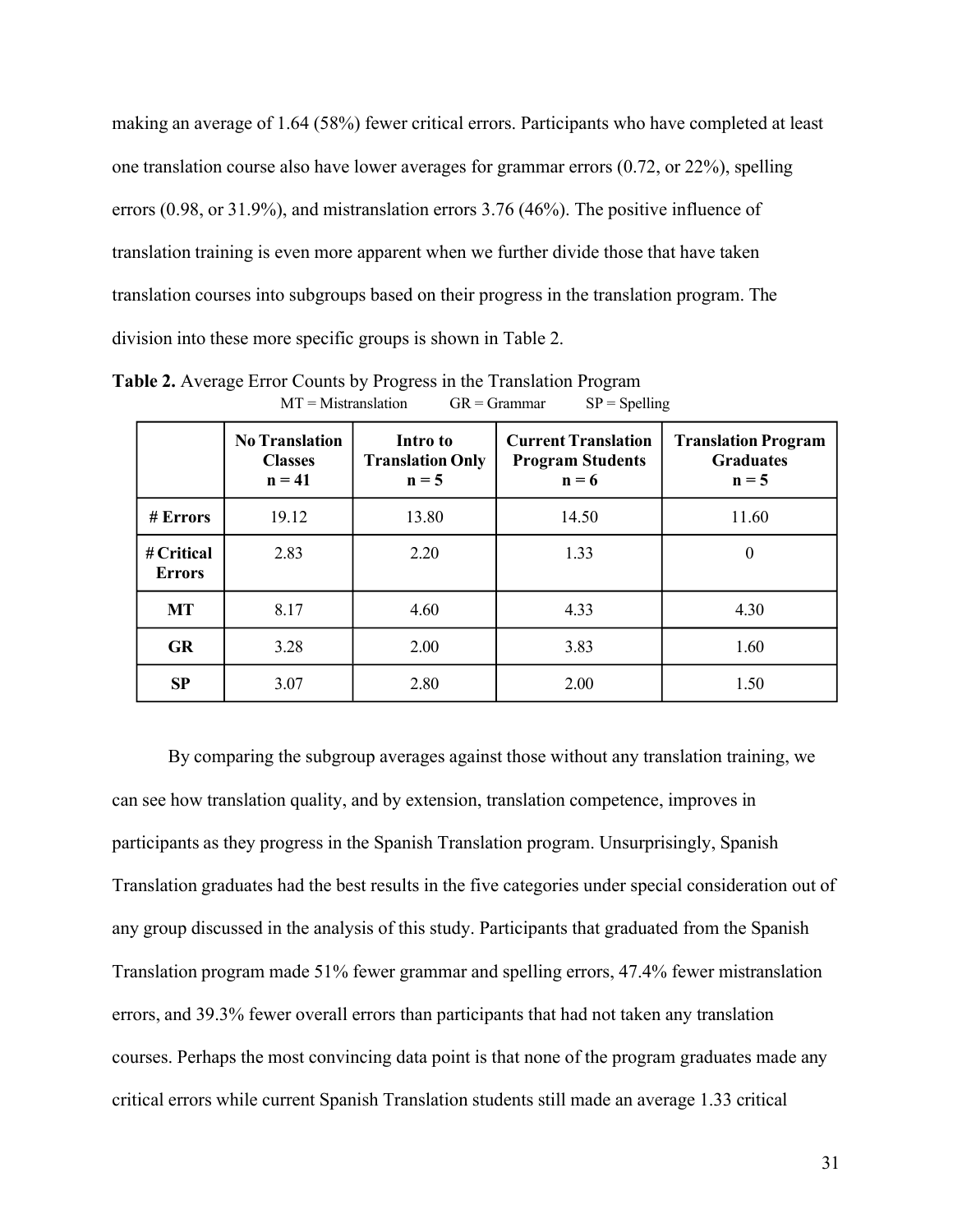errors. In Table 2, we can also see positive trends that suggest that more translation classes proportionally equate to fewer errors in every one of these five categories except for grammar.

### *Number of SPAN classes at BYU*

The BYU Department of Spanish & Portuguese also offers a Spanish major, a Spanish Studies second major, and a Spanish Teaching major. In addition to the 22 Spanish Translation majors, another 21 participants (36.8%) were also enrolled in another Spanish program in the department, and seven (12.2%) had declared a Spanish minor. Given the extensive Spanish course offerings available at BYU, I decided to organize classes into class categories, meaning that all 3rd year literature courses were grouped together and all 3rd year pedagogy classes were grouped together, etc. I did, however, keep more linguistics classes separate because of the metalinguistic value that may aid bilingual speakers to increase their linguistic competency.

|                             | <b>No SPAN</b><br>classes<br>$n = 8$ | 1 SPAN<br>class<br>$n = 6$ | $*0-1$<br><b>SPAN</b><br>classes<br>$n = 14$ | $2-6$ SPAN<br>classes<br>$n = 25$ | <b>6-12 SPAN</b><br>classes<br>$n = 11$ | <b>13-24 SPAN</b><br>classes<br>$n = 7$ |
|-----------------------------|--------------------------------------|----------------------------|----------------------------------------------|-----------------------------------|-----------------------------------------|-----------------------------------------|
| # Errors                    | 17.00                                | 22.00                      | 19.14                                        | 18.12                             | 16.76                                   | 13.43                                   |
| # Critical<br><b>Errors</b> | 3.75                                 | 5.17                       | 4.36                                         | 2.28                              | 1.36                                    | 0.29                                    |
| <b>MT</b>                   | 8.69                                 | 10.75                      | 9.57                                         | 6.86                              | 6.41                                    | 4.21                                    |
| <b>GR</b>                   | 3.25                                 | 2.92                       | 3.11                                         | 3.00                              | 3.00                                    | 3.43                                    |
| <b>SP</b>                   | 1.69                                 | 2.42                       | 2.00                                         | 3.62                              | 2.68                                    | 1.64                                    |

**Table 3.** Average Error Counts by Number of University Spanish Classes Completed  $MT = Mistranslation$  GR = Grammar SP = Spelling

\*The averages from the 0-1 SPAN column come from the combination of the participants in the first two columns.

While reviewing the data, I observed positive trends like those seen when comparing progress in the Spanish Translation program; the more Spanish classes a participant had completed, the fewer errors in the five categories under special consideration. Although this was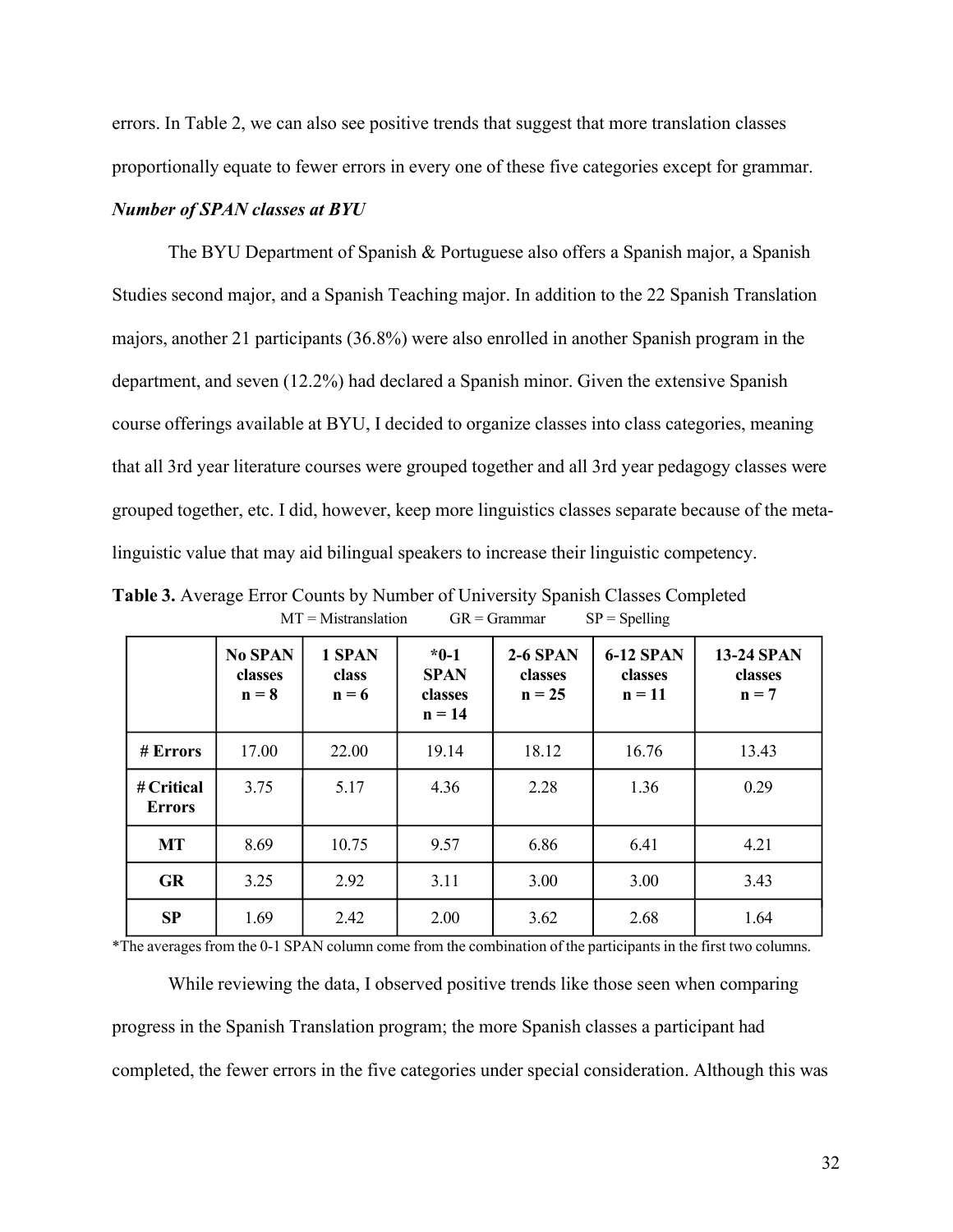expected to a certain degree, the data from the translation tests help us quantify the effect Spanish classes have on translation competence. Participants were divided into groups based on the number of university Spanish classes that they completed, which can be seen in Table 3. There were multiple reasons behind the division of groups by the number of Spanish classes taken by participants. For each group, I explain the reasoning behind each range of numbers of each Spanish class and provide analysis.

**No SPAN classes**: The lower averages of participants that had not completed any Spanish classes at BYU, which resemble numbers between the 2-6 and 6-12 Spanish classes taken at university, are clarified when we consider two of the eight participants in this group. One of those participants was a native English-Spanish bilingual who was born outside of the U.S. in a Spanish-speaking country and lived in both the United Kingdom and United States as a child before attending high school in Argentina and Brazil. That participant is also completing an MA Linguistics at BYU and reported speaking Portuguese, French, and Russian. The other participant that had not taken Spanish classes at university indicated growing up speaking Spanish in their community, despite reporting themselves as a native English speaker, as well as family/personal travel to Spanish speaking-countries and a Spanish-speaking LDS mission. The combination of the variables and experiences exhibited by these two participants favors greater linguistic competency, which explains how their lower error counts affected the group's average. The other six participants without any Spanish classes at the university level had fewer language experiences and reported less use of Spanish in their daily lives.

**1 SPAN class:** Participants that reported only having completed one Spanish class at BYU can further be divided between lower division and upper division courses because of the substantial distance between the language abilities present in each level. Two participants had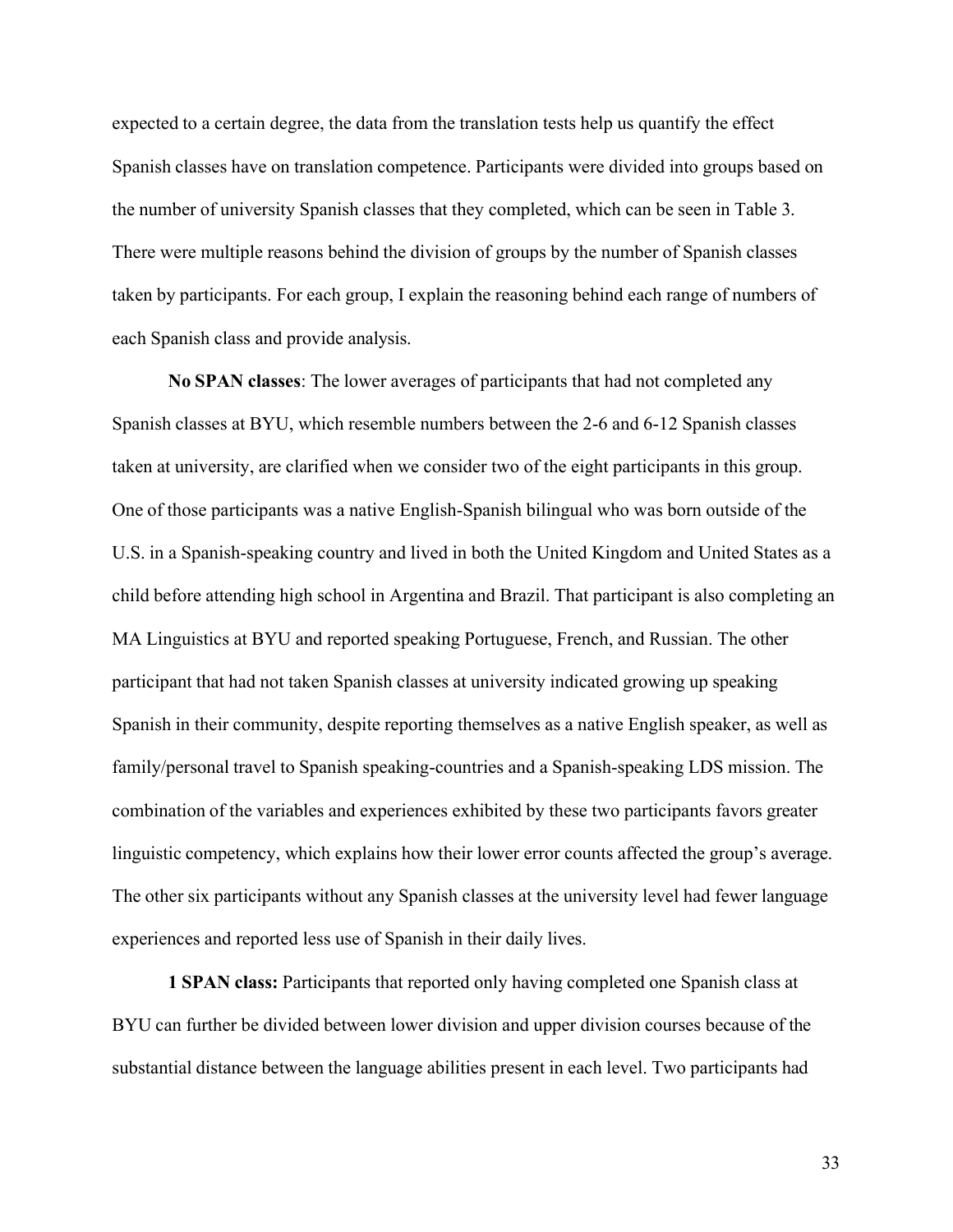completed one lower division course whereas four had completed the intermediate course SPAN 321: Third-Year Spanish Reading, Grammar and Culture. SPAN 321 is traditionally the first class taken by returned missionaries, and most often their first experience with Spanish at the university level. Since SPAN 321 is a prerequisite for virtually any other subsequent Spanish class in the department, it is most often the first class that native Spanish speakers take as well. Every participant that completed two or more Spanish classes at BYU completed SPAN 321 before moving on to other upper division courses.

Participants that only completed one Spanish class at the university level averaged more errors, more critical errors and more mistranslation errors than any other group. They

**0-1 SPAN classes**: When these two previous groups are considered together, we have a better idea of what kind of translation product participants with minimal formal language education at the university level produce. When compared with participants with more language education, we can observe that participants with zero or one university level Spanish classes produced greater averages of overall errors, critical errors, and mistranslations, whereas the averages for grammar and spelling are similar to participants that have formal language education. Throughout the rest of the analysis, I will refer back to this group of participants that have completed 0-1 Spanish classes at university when examining groups that have more fully incorporated language study into their curriculum.

**2-6 SPAN classes**: The upper limit of the range of Spanish classes for this group, which was the largest group of participants at 25 (43.9%), was chosen because the Spanish minor requires 18 credits, or six upper-division classes, of coursework. It is also worth noting that the BYU Center for Language Studies offers a Spanish language certificate to students that complete SPAN 321, SPAN 330 (Introduction to Hispanic Literature), and either SPAN 345 or SPAN 355,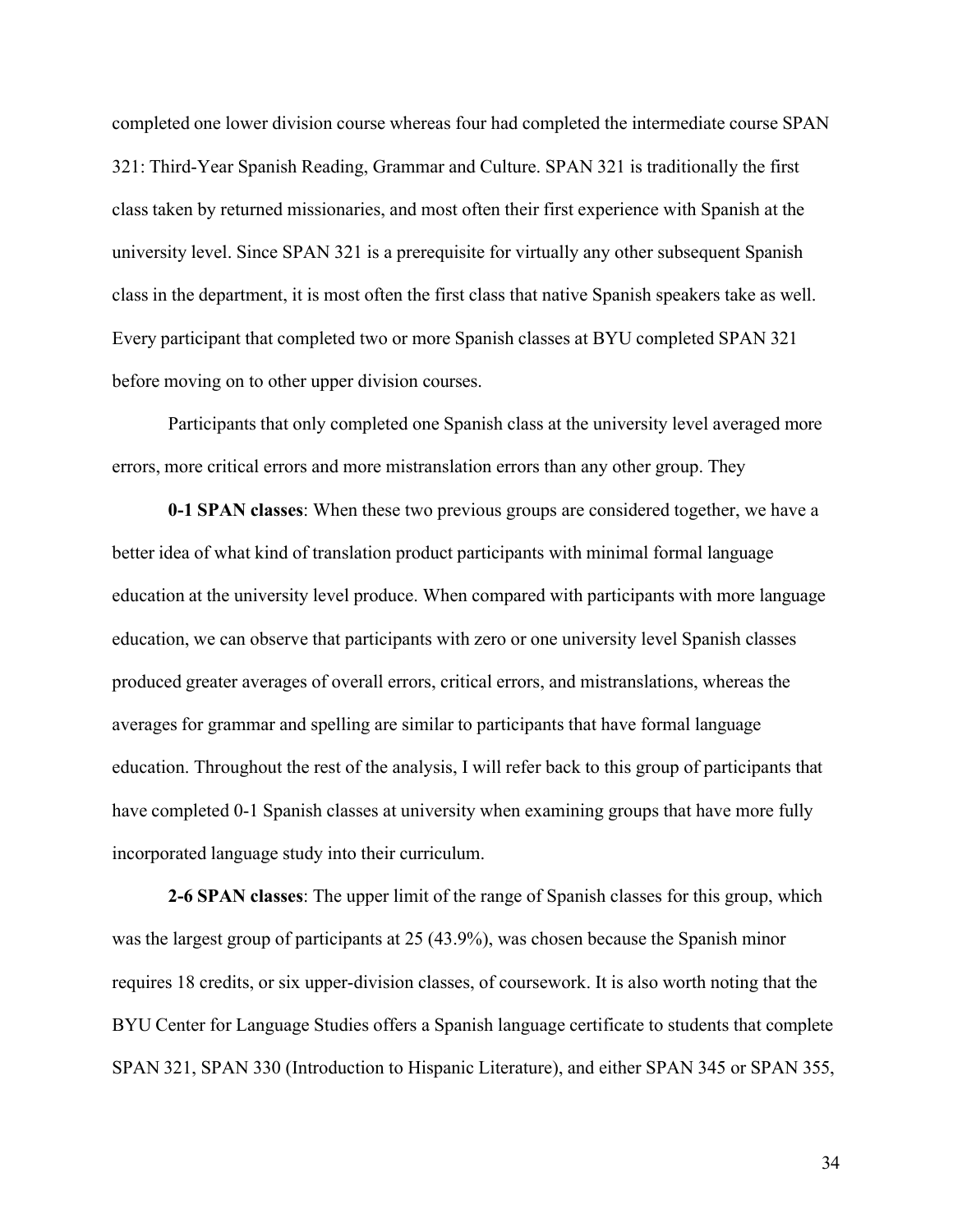which are Iberian or Latin American culture courses. When compared to those that had taken 0-1 Spanish classes, participants in this group made an average of 2.71 (13%) fewer errors overall, 2.72 (54.4%) fewer critical errors and 4.12 (37.5%) fewer mistranslation errors. As mentioned above, spelling and grammar error averages were rather similar. While these numbers show some degree of increased translation competency related to formal language education, we can see that it is only incremental when compared with participants that have completed more Spanish courses.

**6-12 SPAN classes:** 11 participants (19.3%) had completed 6-12 Spanish classes at university at the time of the study. The lower limit of this range was chosen because of the number of classes needed for a Spanish minor, while the upper limit was chosen because of the number classes needed for the Spanish Studies second major. When compared to participants with 0-1 Spanish classes completed, participants with 6-12 Spanish classes averaged 4.07 (19.5%) fewer errors overall, 3.64 (72.8%) fewer critical errors, and 4.47 (41.6%) fewer mistranslations. Grammar error averages between the two groups were nearly identical, while those with 6-12 Spanish classes actually averaged 0.91 (34%) more spelling errors.

**13-24 SPAN classes:** There were 7 participants (12.3%) that had completed 12-24 university Spanish classes. The lower limit of this range was chosen because 13 is one more than the required number of classes for the Spanish Studies second major, and the upper limit of 24 was the highest value reported in the data. When more closely examined, all of the participants in this last group were either Spanish Translation program graduates or in their last semester of the program. It is quite possible, however, that some students that double major in Spanish Translation and another Spanish-related field where Spanish courses count for credit (like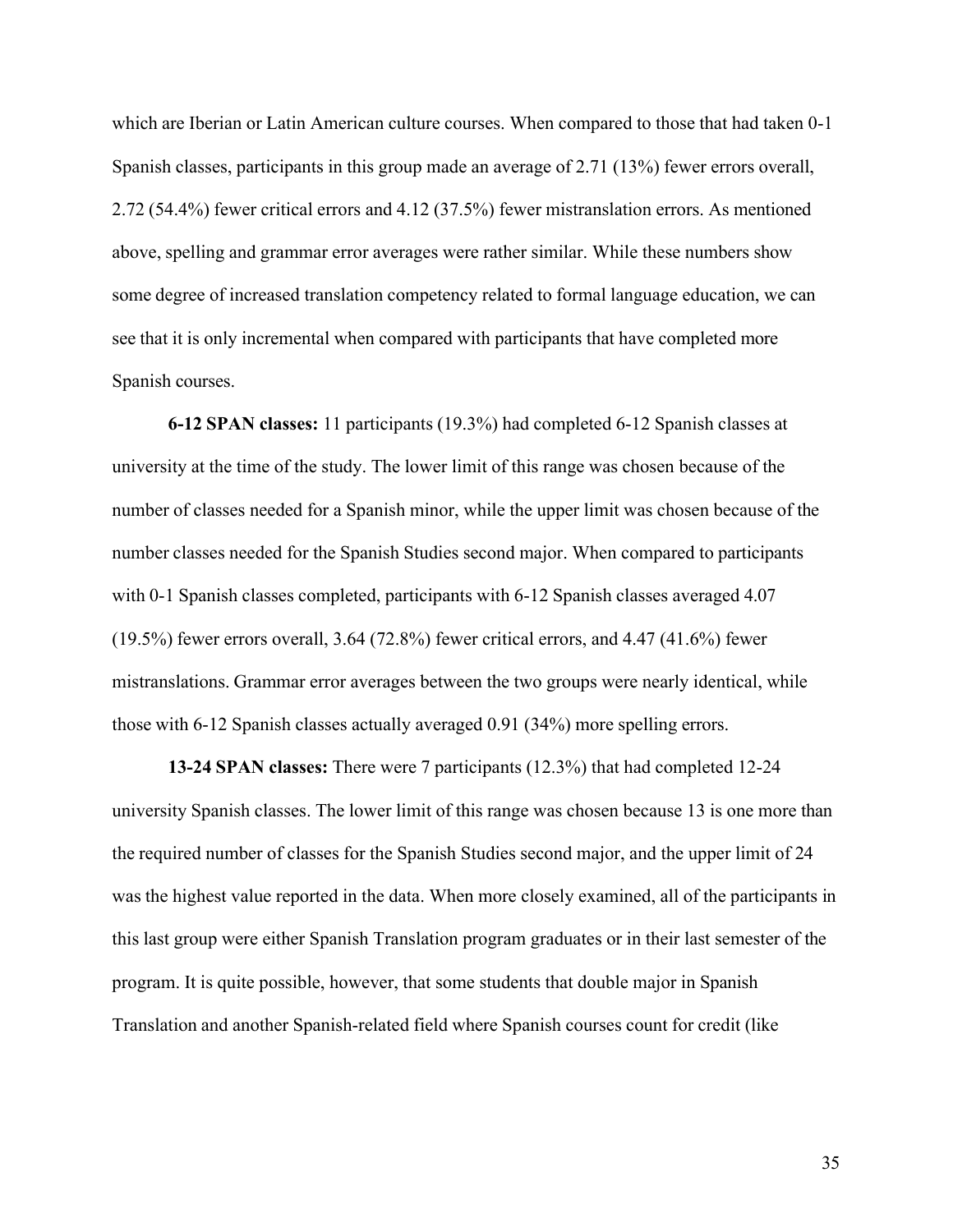European Studies or Latin American Studies) may take upwards or even more than 30 Spanish classes at BYU.

When comparing the translation results and error averages of this last group of participants with 13-24 Spanish classes completed with those with 0-1 Spanish classes, the effect of Spanish courses is most apparent: 7.4 (35.5%) fewer overall errors, 4.41 (94.2%) fewer critical errors and 6.77 (61.7%) fewer mistranslations. When compared against participants who had taken 6-12 Spanish classes, those with more formal language education again presented considerable patterns of improved translation competence, as demonstrated by an average of 3.33 (19.9%) fewer overall errors, 1.07 (78.7%) fewer critical errors, and 2.21 (34.3%) fewer mistranslations. As with other groups, spelling and grammar error averages remain about the same regardless of the number of Spanish classes a participant has taken.

### *Native Language*

The final variable that I closely examined in this study is native language. The demographics of students that participated in this study generally reflect the demographics of the student population at BYU, with perhaps a slightly greater percentage of non-English speakers in my data set. The data from the translation tests sorted by native language is presented in Table 4, and show differences worth commenting on in each category except for spelling.

**L1 English:** Given that the L1 English participants of this study make up the vast majority of the data, it is logical that their error type averages for the five categories under special consideration closely resemble the averages of all participants. It is also logical that L1 English speakers make up a similar majority in terms of participants with translation training, with 12 participants reporting at least one translation course, as well as 3 Spanish Translation program graduates.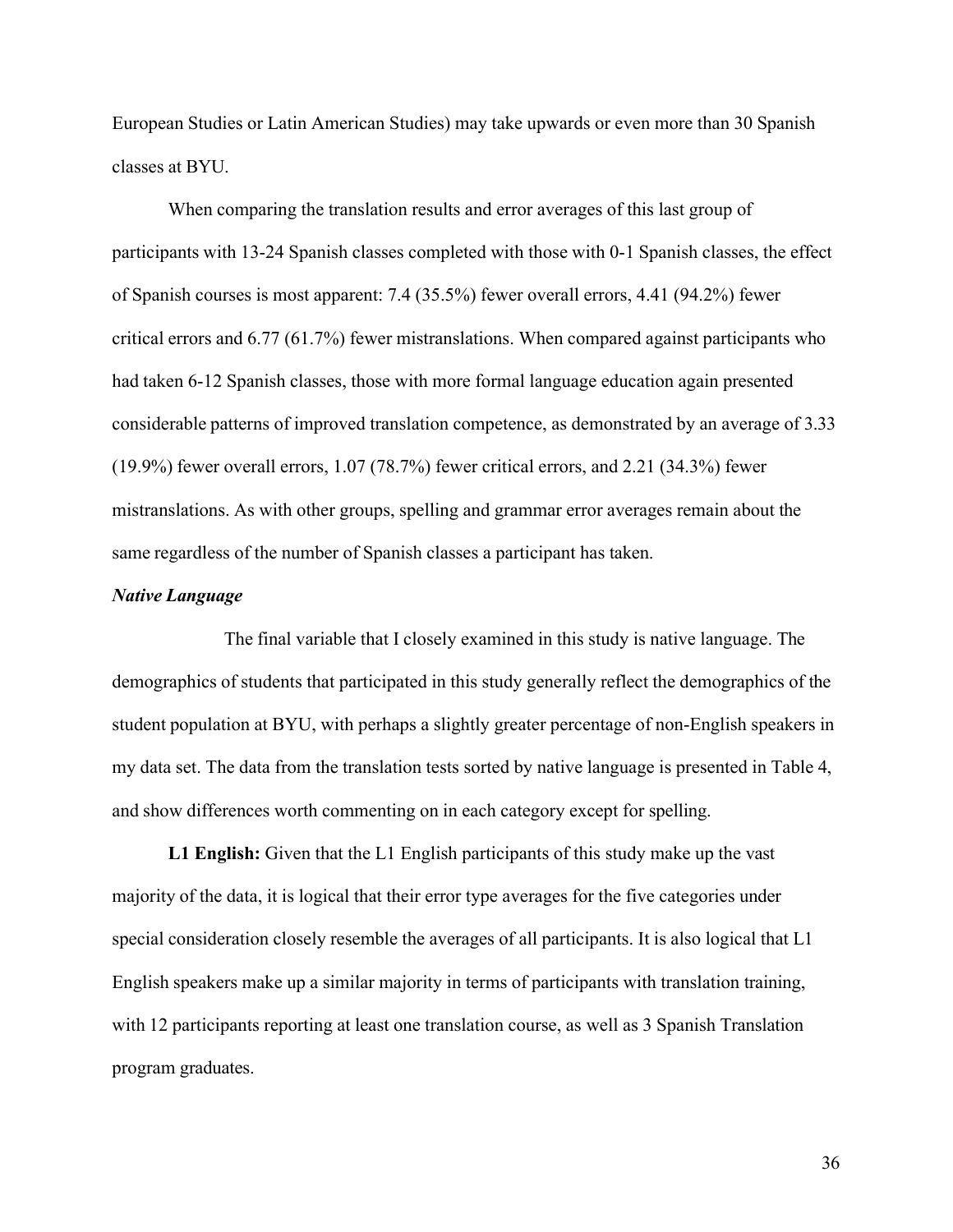|                             | Overall<br>$n = 57$ | L1 English<br>$n = 47$ | L1 English - Spanish<br>bilinguals<br>$n = 4$ | L1 Spanish<br>$n = 6$ |  |  |  |
|-----------------------------|---------------------|------------------------|-----------------------------------------------|-----------------------|--|--|--|
| # Errors                    | 17.53<br>17.66      |                        | 14.50                                         | 18.50                 |  |  |  |
| # Critical<br><b>Errors</b> | 2.37<br>2.66        |                        | 0.75                                          | 1.17                  |  |  |  |
| <b>MT</b>                   | 7.11                | 7.69                   | 4.88                                          | 4.08                  |  |  |  |
| <b>GR</b>                   | 3.08                | 2.76                   | 2.50                                          | 6.00                  |  |  |  |
| SP                          | 2.80<br>2.79        |                        | 2.25                                          | 3.25                  |  |  |  |

**Table 4.** Average Error Counts by Native Language  $MT = Mistranslation$  GR = Grammar SP = Spelling

Despite the higher numbers of Spanish classes from these Spanish Translation graduates, the large number of participants in this category pulls the group's average number of Spanish classes down to 5.28. When examining the data, we can see that native English speakers' averages were close to the total averages as well as one or both of the other groups, depending on the category. However, L1 English speakers clearly made more critical errors than both English-Spanish bilinguals (1.91, or 71.8%) and L1 Spanish speakers (1.49, or 56%), as well as mistranslation errors, 2.81 (36.5%) and 3.61 (46.9%).

**L1 English-Spanish:** Four participants reported both Spanish and English as their L1, and of these 4 English-Spanish bilinguals, only one was a Spanish Translation program graduate. The average number of Spanish classes for this group was 7.5, similar to the L1 Spanish speakers and greater than L1 English speakers. On average, native Spanish and English bilinguals made the fewest errors and fewest critical errors. When compared to L1 English speakers, English-Spanish bilinguals made an average of 3.16 (17.9%) fewer errors overall, 1.91 (78.1%) fewer critical errors, and 2.81 (36.5%) fewer mistranslation errors. Similarly, when compared to L1 Spanish speakers, these native speakers of both languages made an average of 4 (21.6%) fewer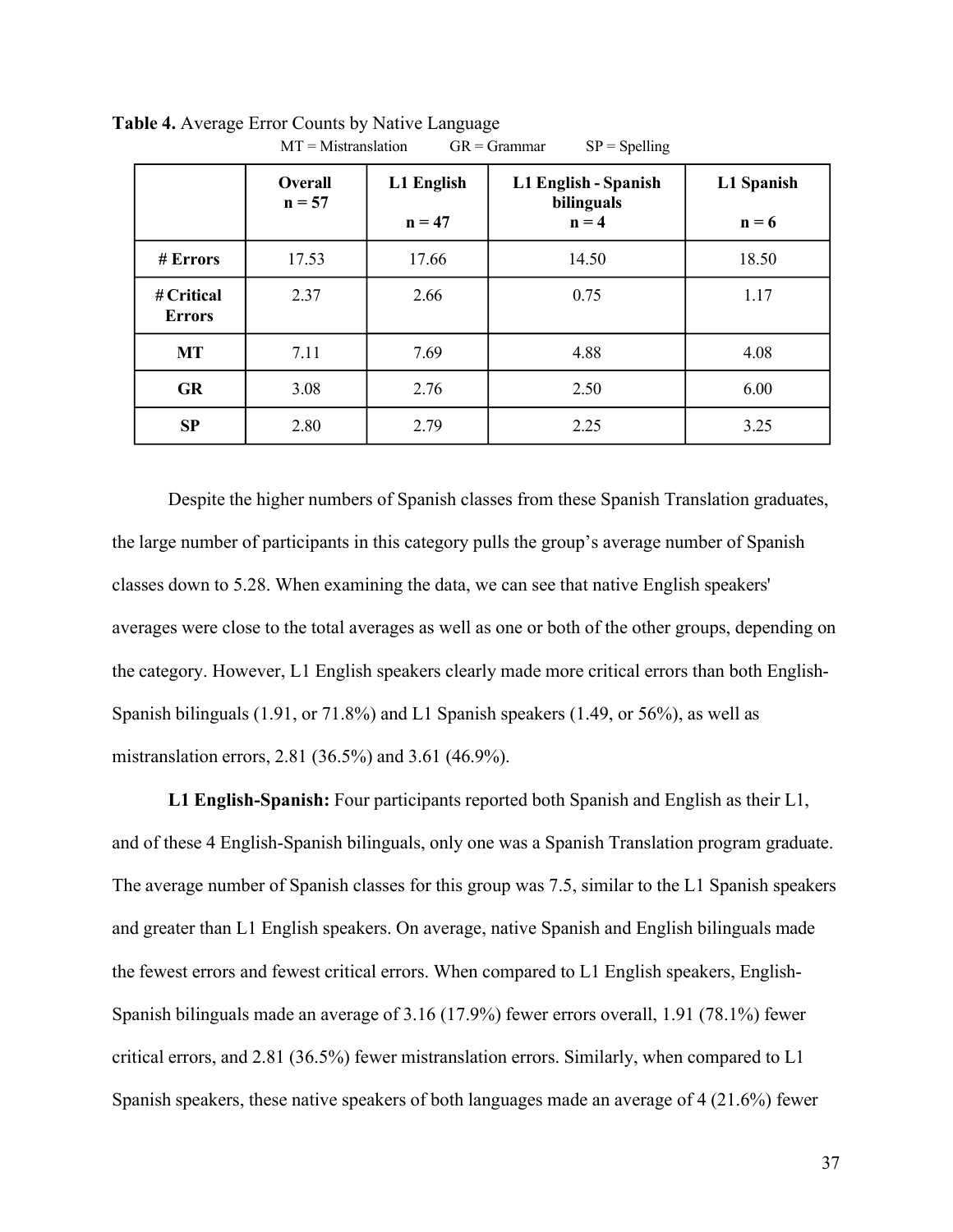overall errors, 0.42 (35.9%) fewer critical errors, 3.5 (58.3%) fewer grammar errors, and 1 (35.7%) fewer spelling errors.

**L1 Spanish:** Although only 6 native Spanish speakers completed the translation test, 3 of them had received translation training and 2 were Spanish Translation program graduates. This does not tell the whole story; besides the two Spanish Translation graduates, the remaining 4 L1 Spanish speakers in this data set only averaged 3 Spanish classes each. While L1 Spanish speakers in this study averaged slightly more overall errors that L1 English speakers (0.84, or 4.8%), they showed greater differences in two of the other categories under special consideration with an average of 1.49 (56%) fewer critical errors and 3.61 (46.9%) fewer mistranslation errors. In fact, native Spanish speakers had the lowest average of mistranslation errors, at 4.08, which was 16.4% fewer than the next closest group, the English-Spanish bilinguals. However, L1 Spanish speakers made more than double the amount of grammar errors than both L1 English speakers and native speakers of both Spanish and English.

#### *Outliers*

As mentioned above, there were three participants whose translation test results radically differ from the rest of the data set. As such, I have chosen to label them as outliers and exclude them from any of the previous data, including the overall total averages. These outliers were all L1 English speakers who had not taken a university Spanish class or translation course. The complete data set of averages per error type for these outliers are included in Appendix D, along with the averages of each variable for all error types included in the metric for this study. In Table 5, I show the outliers' average error counts by category and compare them with the groups on either end of the spectrum of the regular data set: participants with no translation training and Spanish Translation program graduates.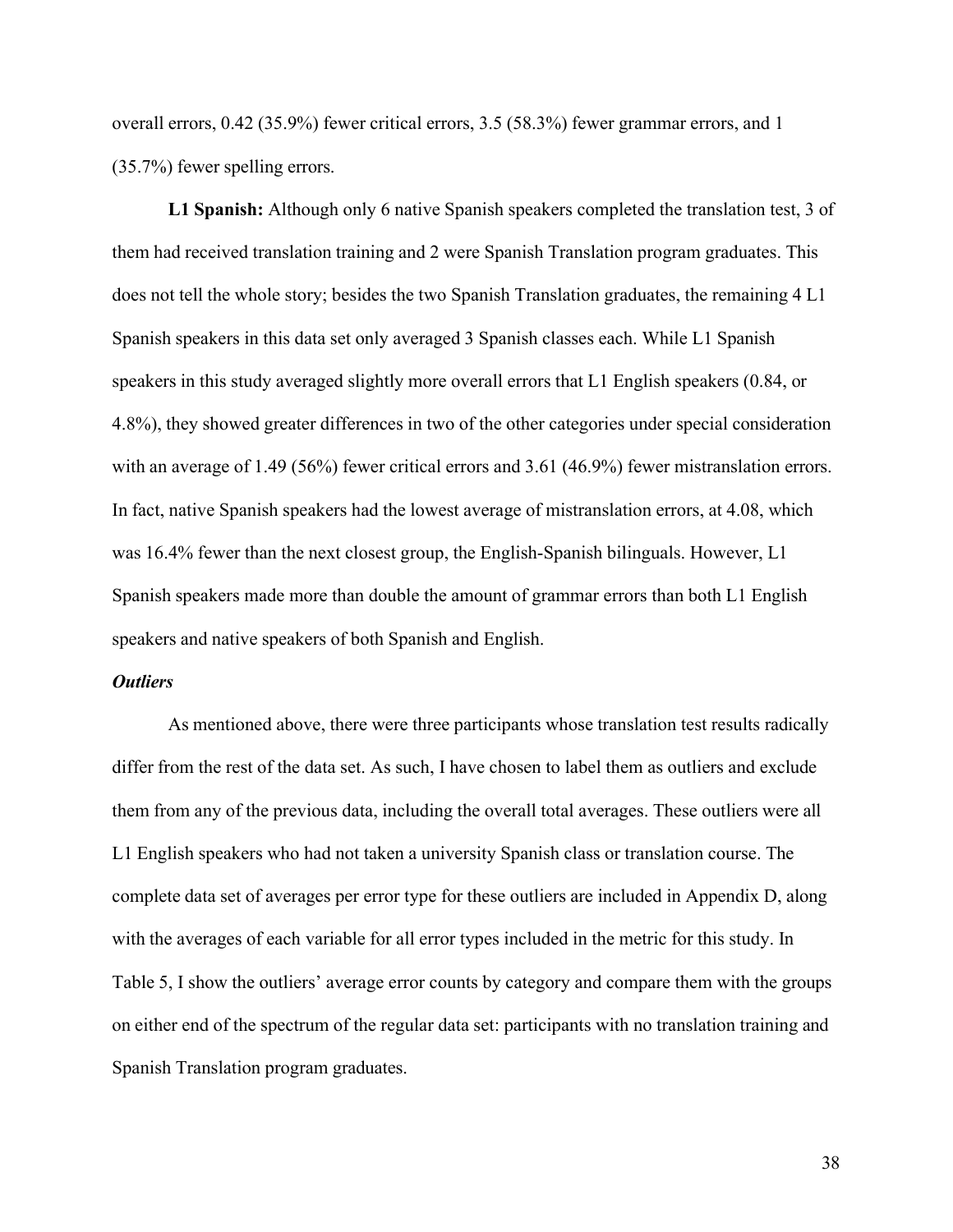Although not certain of the details, I suppose that a possible explanation for the outliers' performance could be a combination of several "psycho-physiological components" such as a lack of time dedicated to the translation task or high stress (perhaps caused by other commitments), low stakes of participation in this study, or distraction during translation (PACTE, 2003, 2008). I have attempted to contact them to ask about how much time they spent on the translation task, but I have yet to receive a response. A future study could explore this variable with a post-translation survey aimed towards measuring translation conditions.

|                             | <b>Outliers</b><br>$n = 3$ | <b>Overall</b><br>$n = 57$ | <b>No Translation</b><br><b>Classes</b><br>$n = 41$ | <b>Translation Program</b><br><b>Graduates</b><br>$n = 5$ |  |  |
|-----------------------------|----------------------------|----------------------------|-----------------------------------------------------|-----------------------------------------------------------|--|--|
| # Errors                    | 68.67                      | 17.53                      | 19.12                                               | 11.60                                                     |  |  |
| # Critical<br><b>Errors</b> | 43.00                      | 2.37                       | 2.83                                                | $\theta$                                                  |  |  |
| <b>MT</b>                   | 27.17                      | 7.11                       | 8.17                                                | 4.30                                                      |  |  |
| <b>GR</b>                   | 5.83                       | 3.08                       | 3.28                                                | 1.60                                                      |  |  |
| SP                          | 5.17                       | 2.80                       | 3.07                                                | 1.50                                                      |  |  |

**Table 5.** Average Error Counts of Outliers Compared with Other Groups  $MT = Mistranslation$  GR = Grammar SP = Spelling

### *Summary of Results*

The data from the translation tests provide valuable insights regarding the variables of formal professional language preparation in the way of translation courses and Spanish classes, as well as native language. Although the relatively small sample size of some participant groups may not lead to statistically significant conclusions, there are clear trends in these data that indicate a difference between variables.

For example, participants with formal translation training performed better in all of the categories under special consideration, with BYU Spanish Translation graduates averaging 51%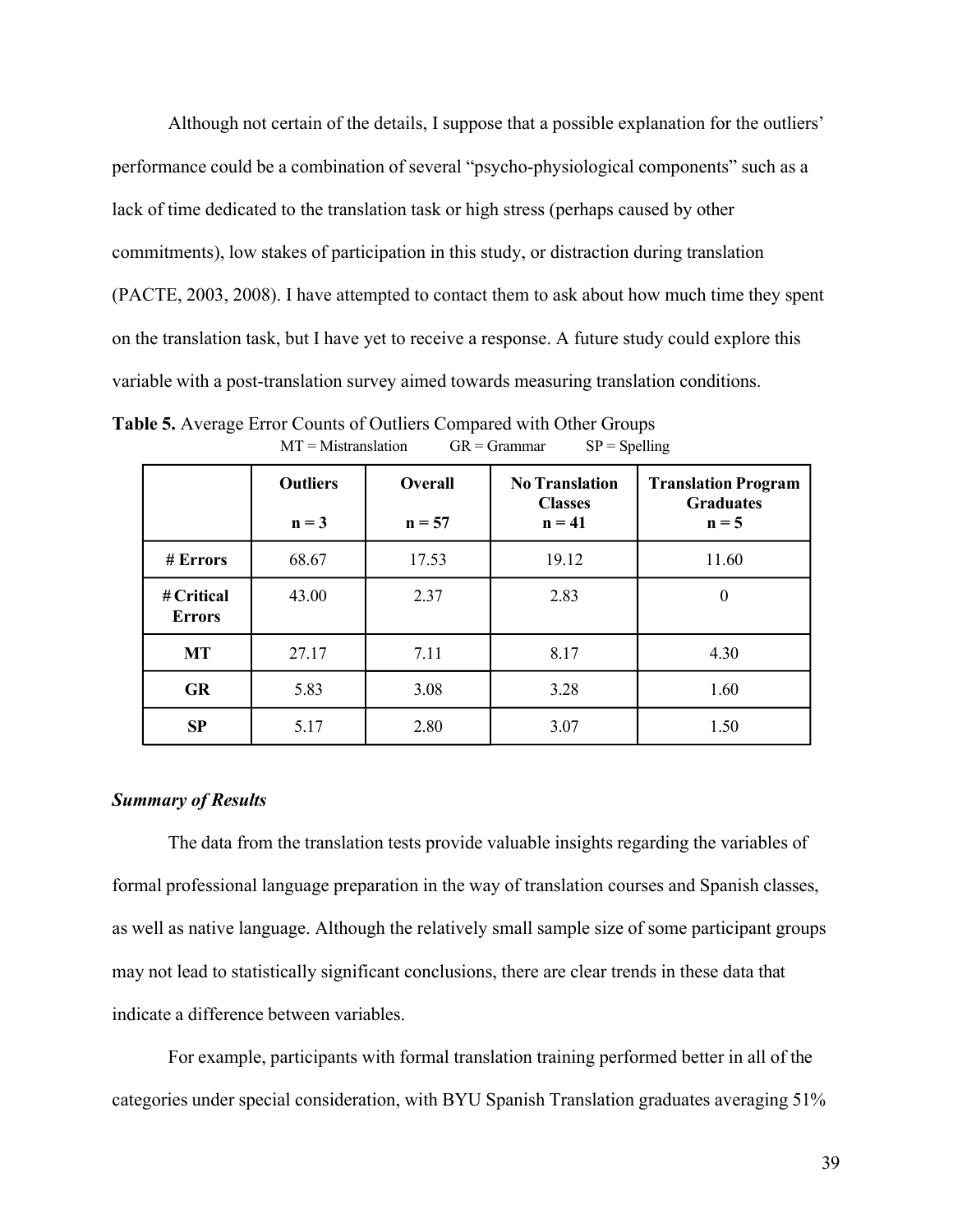fewer grammar and spelling errors, 47.4% fewer mistranslation errors, and 39.3% fewer errors when compared to the overall averages. Perhaps the most notable data point in the whole study is that Spanish Translation graduates made no critical errors.

When considering the level of formal language education at the university level, we also see that participants that have taken more Spanish classes perform better in the five categories at an incremental rate. Notably, participants that have completed 13 or more Spanish classes made 35.5% fewer overall errors, 94.2% fewer critical errors, and 61.7% fewer mistranslations than participants with 0 or 1 Spanish classes.

Native language also played an important factor in the data. As could be expected, bilinguals who identified themselves as native speakers of both English and Spanish committed an average of 17.9% fewer errors overall, 78.1% fewer critical errors, and 36.5% fewer mistranslation errors than L1 English speakers. Similarly, when compared to L1 Spanish speakers, native English-Spanish speakers made an average of 21.6% fewer overall errors, 35.9% fewer critical errors, 58.3% fewer grammar errors, and 35.7% fewer spelling errors. Notably, L1 Spanish speakers struggled with English grammar, more than double the amount of grammar errors than both L1 English and L1 English-Spanish speakers.

While the differences in the number of errors and the errors under the Linguistic Conventions dimension (grammar and spelling) are straightforward and easy to understand, it is worth exploring the mistranslation error type more deeply in the context of the data. While the MQM Typology defines a mistranslation error as one where the "target content that does not accurately represent the source content," there are two main explanations that I offer as an explanation with the data in mind. First, the root cause of mistranslation errors can be a misunderstanding of the source text. Second, mistranslation errors may be the result of the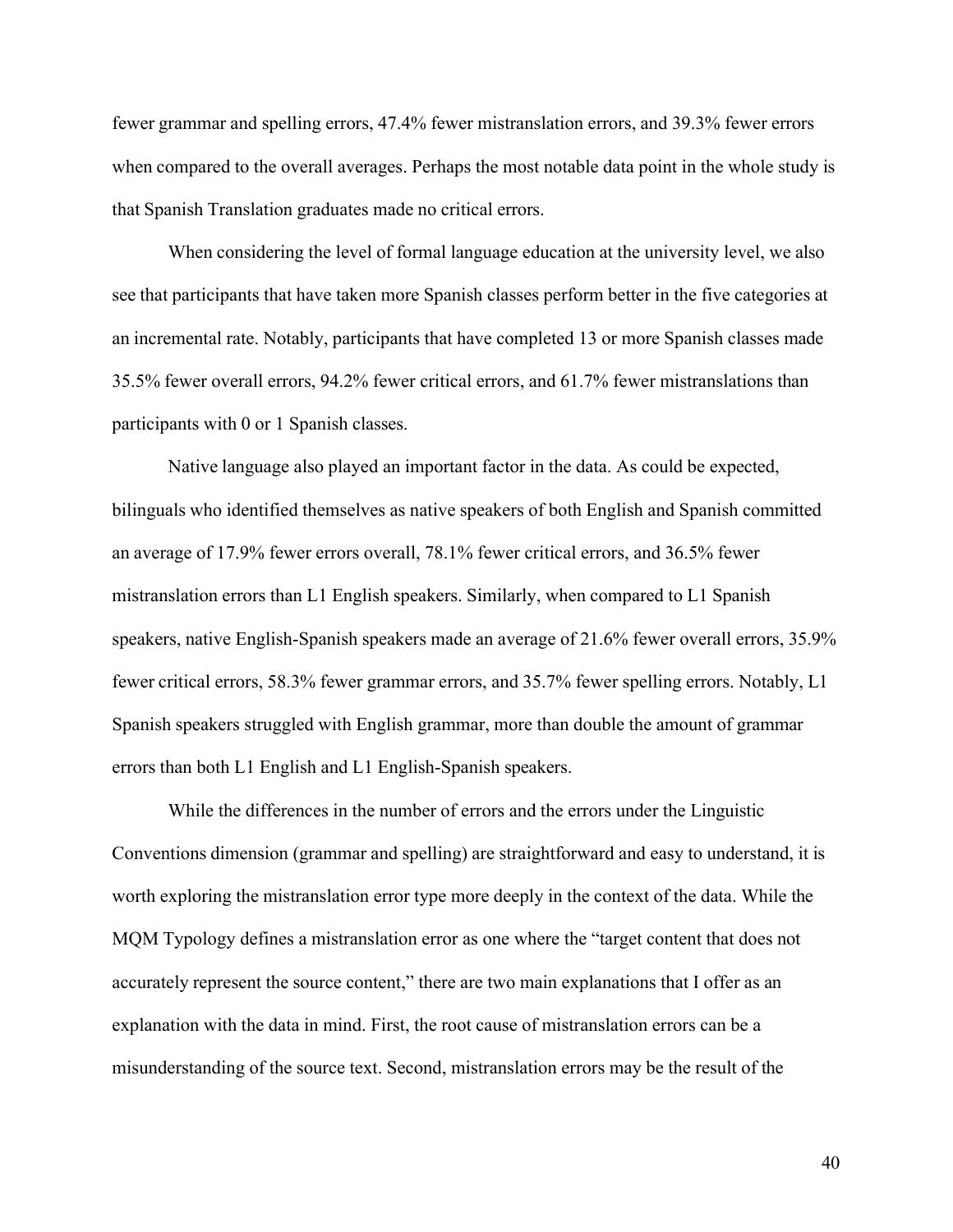inability to produce a viable target text option. These explanations are connected to the transfer stage, an important point in TC models since their introduction by Wilss (1976) and Koller (1979), which still informs TC models and translation theory today.

One major trend in the data was the tendency to calque words by using a cognate or false cognate of a word with an existing counterpart in the target language that lost or misrepresented original source text meaning. Sadat et al. (2016) explain that bilingual speakers experience bilingual costs like slower reaction times in lexical retrieval tasks while also show strong lexical connections between cognates. However, these strong lexical connections, when not completely defined nor employed in proper contexts, could lead to the successful lexical access of a word at the cost of unknowingly employing a calque and therefore a mistranslation (Hamel, 1998; Waltermire & Valtierrez, 2019). McGregor's (2016) statement about a strong tendency of L2 transfer (meaning influence) in L1 production appears to be true in the data as well, despite the great majority of participants working into their native language. Since this study only examines Spanish to English translation, I would expect these numbers to be more pronounced when working from English to Spanish, especially among L2 Spanish speakers.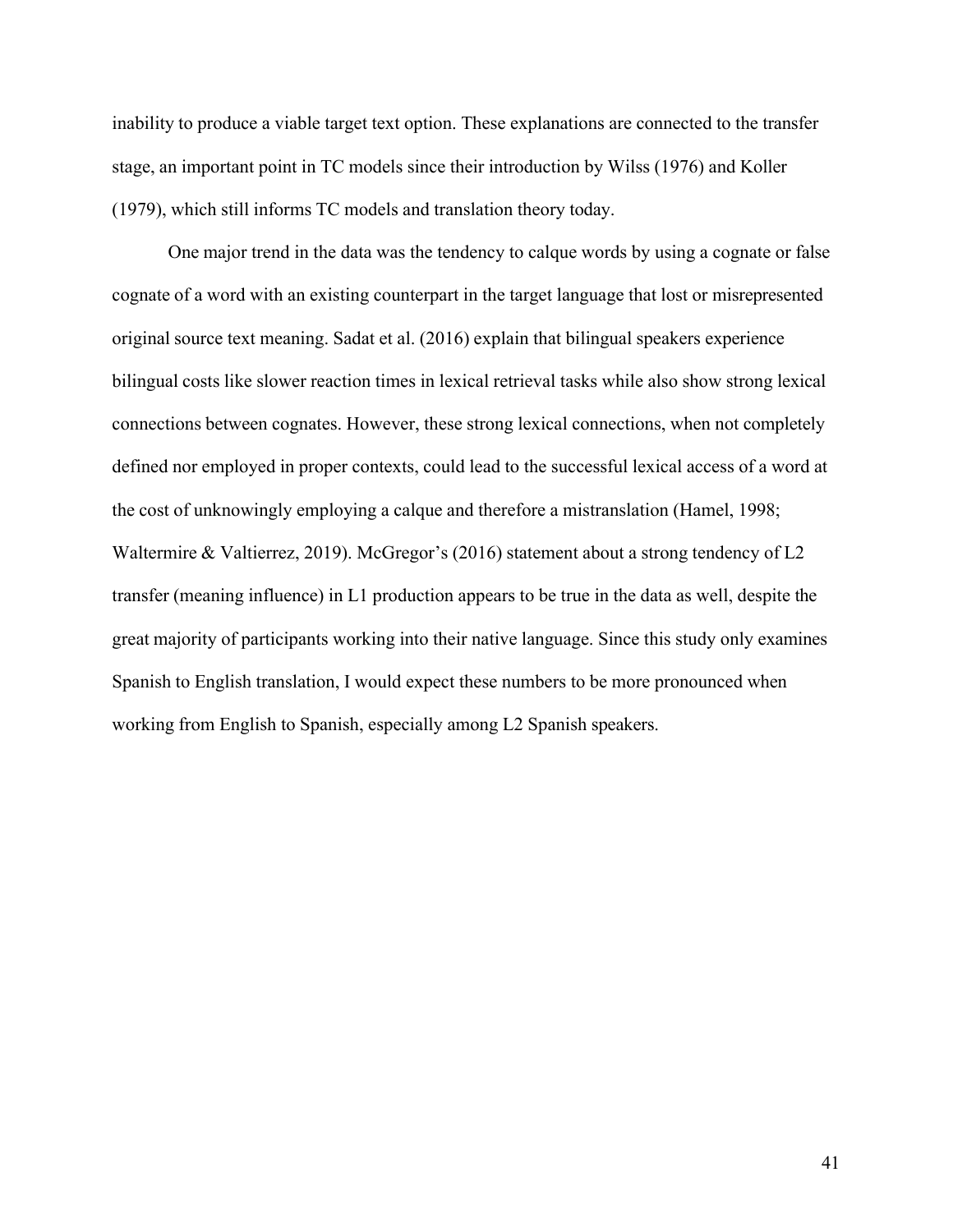### **CONCLUSIONS**

This study adds to the field of Translation Studies by attempting to determine the distance in translation competency between bilingual speakers of English and Spanish in the BYU community through a language-experience-and-use survey and a translation test from Spanish to English. In this study, evaluators used MQM translation quality evaluation materials to evaluate and annotate target texts using translation specifications and an MQM metric. Five categories (number of errors, number of critical errors, mistranslations, grammar, and spelling) showed substantial differences that support the hypothesis that translation training and language education at the university level, as well as native language, have marked effects on the translation quality of target texts produced by those with formal training and education and those without. Substantial trends in the data collected and produced during this study corroborate the claim that translation competence "is different from bilingual competence and is a competence acquired either through personal experience as a translator (self-taught) or as a result of a learning process" (PACTE, 2017: 281). The data in this study indicate the strengths and needs of past, current, and potential translation students, which can be used by university translation programs and industry professionals to improve training and resulting competency of nascent translators.

To conclude, bilingualism is a base that must be built upon with significant language experiences, language education, and translation training in order to provide translators with necessary language skills, upon which further translation competences, like cultural, technical, and subject knowledge, can be developed to produce expert translators and language professionals.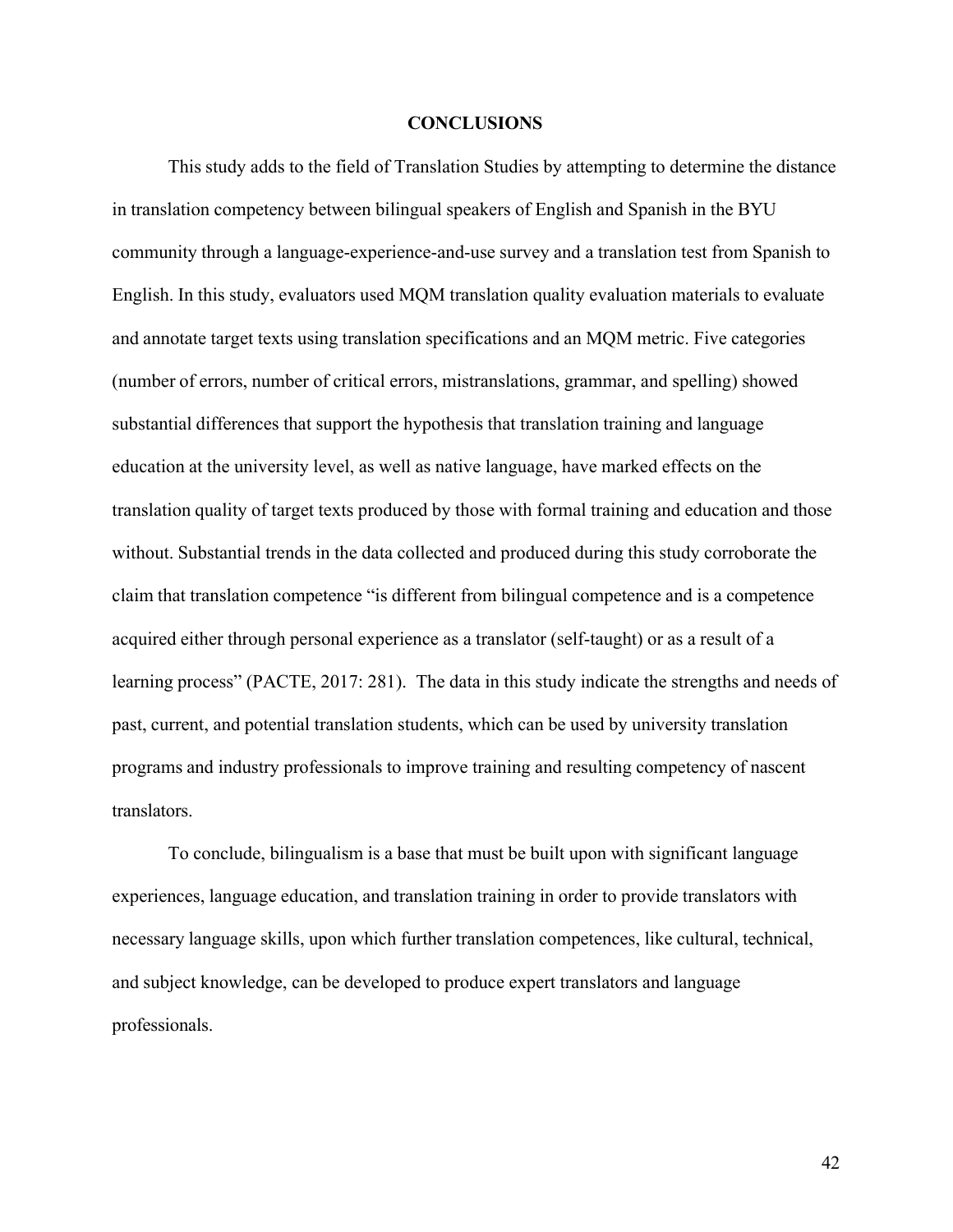## *Limitations and Future Studies*

In addition to those mentioned above in the Delimitations of Study section in Chapter 2 related to research design, the data and results of this study also pose intriguing questions for the field of translation competency and translator training. I believe that future studies on this topic would do well to use this study and the recent examples cited herein as points of departure in quantifying the differences and distances of translation competence among different types of bilinguals and bilinguals with different experiences. Potential areas include the effect of passive languages (those with receptive competency but limited or non-existent productive competency, also referred to as "C languages" in translation and interpretation) on translation and translation conditions, as well as the tendencies of translation strategies or procedures employed during the translation process (Vinay & Darbelnet, 1958/2004). Understanding the differences in translation competence by text types would better prepare translation students to enter the industry. I personally would like to explore Khodos & Moskovsky's (2021) conclusion that "some of the cognitive consequences of bilingualism are a function of bilingual experiences" by diving into the differences of translation competence presented in speakers of different immersive experiences like residence abroad or travel to Spanish-speaking countries. Additionally, a longitudinal study of translation students and non-translation students would further help identify the needs and strengths of different groups of bilinguals, as well as the needs and strengths of a given translation program.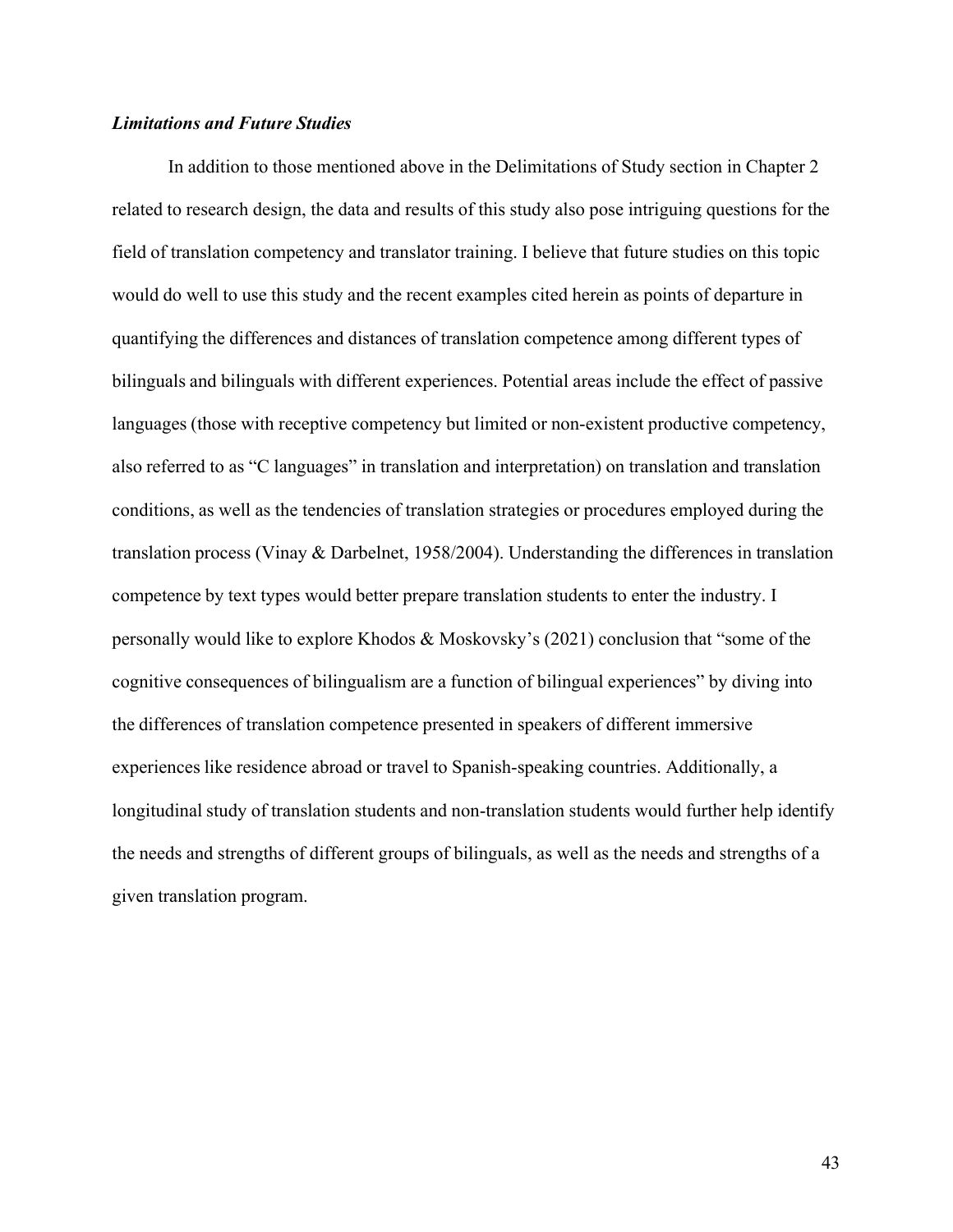#### **REFERENCES**

- Anchimbe, E. A. (2006). The native-speaker fever in English language teaching (ELT): Pitting pedagogical competence against historical origin. *Linguistik Online*, 26: 1-12.
- Angelelli, C. (2010). A Professional Ideology in the Making: Bilingual Youngsters Interpreting for their Communities and the Notion of (No) Choice. *Translation and Interpreting Studies,* vol. 5, 1, pp. 94-108.
- ——. (2016). Bilingualism and Multilingualism. In *Researching Translation and Interpreting,*  Angellil, C. and Baer, B.J. (eds.), Routledge, pp. 32-44.
- Archangeli, D. (1997). *Optimality Theory: An Overview*, edited with D. T. Langendoen, University of Arizona, Blackwells Publishing, Oxford.
- Antonini, R. et al. (2017). *Non-professional Interpreting and Translation: State of the Art and Future of an Emerging Field of Research.* John Benjamins.
- Brigham Young University [@BYU]. (2018, August 9). [BYU students speak 128 languages. The Top 10 most common 2nd languages spoken: 1. Spanish 2. Portuguese 3. French 4. English 5. Chinese 6. Japanese 7. German 8. American Sign 9. Russian 10. Korean. Just outside the top 10: Tagalog, Italian, Arabic.] Twitter.

https://twitter.com/byu/status/1027601778471096320

Brigham Young University. (2021). https://www.byu.edu/facts-figures

Chomsky, Noam. (1965). *Aspects of the Theory of Syntax*. Cambridge, MA: MIT Press.

Data USA. *Interpreters and translators*. (n.d.). Retrieved March 27, 2022, from https://datausa.io/profile/soc/interpreters-and-translators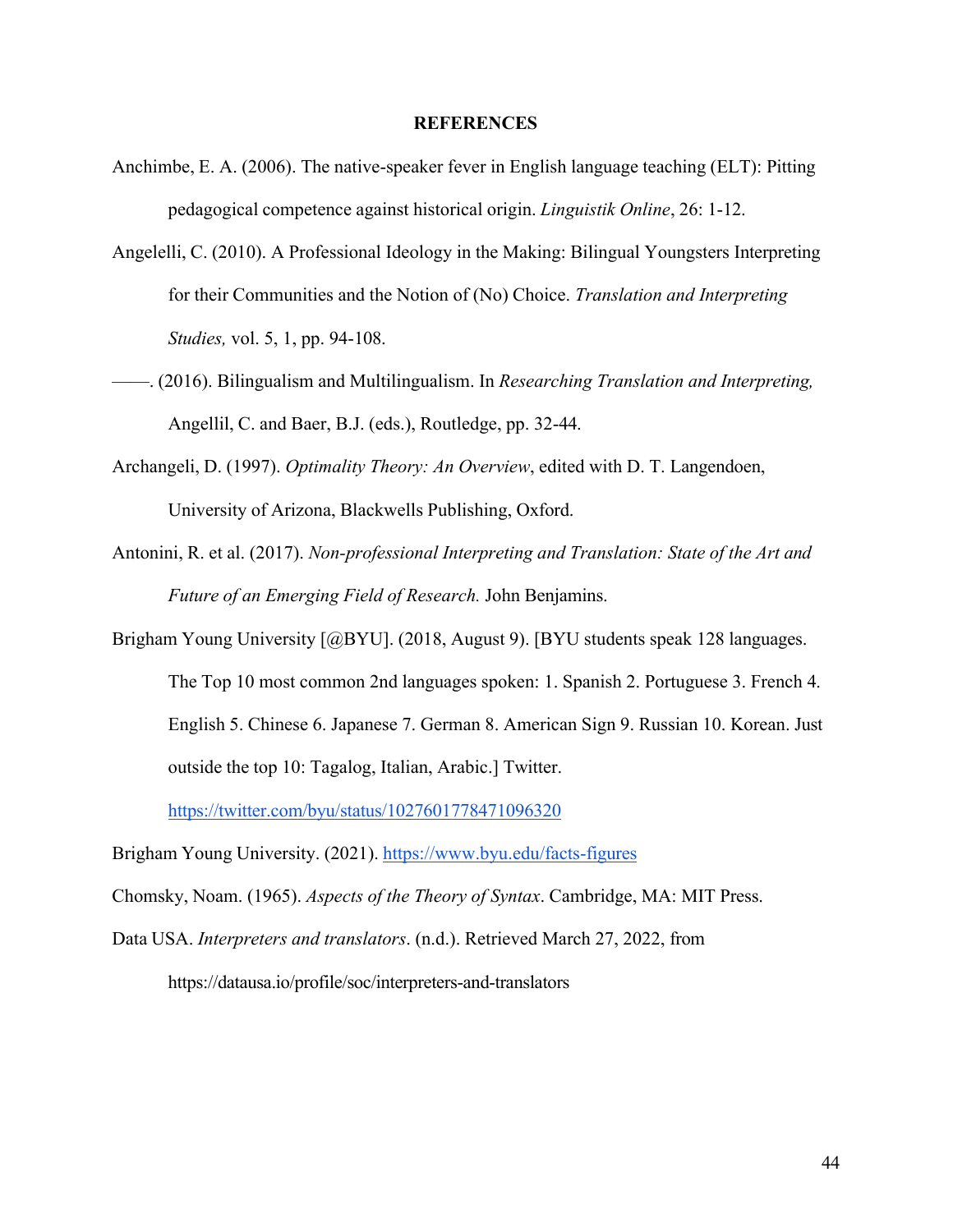Fairclough, M., & Mrak, N. A. (2003). La enseñanza del español a los hispanohablantes bilingües y su efecto en la producción oral. *Mi lengua: Spanish as a heritage language in the United States,* pp. 198-212.

Fraser, J. (1996). Mapping the process of translation. *Meta* 41 (1), pp. 84–96.

Fuller, J. (2013). *Spanish Speakers in the USA*. Multilingual Matters. Tonawanda, New York.

- Gasca Jiménez, L. (2019). La práctica de la traducción no profesional y la enseñanza de español como lengua de herencia: Análisis e implicaciones pedagógicas. *Hispania*, *102*(3), pp. 335–356.
- ——. (2021). *Traducción, competencia plurilingüe y español como lengua de herencia (ELH)*  (1st ed.). Routledge.
- Gambier, E. (2009.) "Competences for professional translators, experts in multilingual and multimedia communication". EMT Expert Group.
- Genesee, F. (1989). Early bilingual development: One language or two? *Journal of Child Language*, 6, pp. 161–179.

Grosjean, F. (2010). *Bilingual: Life and Reality*. Harvard university press.

- Hague, D., Melby, A., & Zheng, W. (2011). Surveying translation quality assessment. *The Interpreter and Translator Trainer*, 5(2), pp. 243-267.
- Hamel, B. H. (1998). *Hamel's Comprehensive Bilingual Dictionary of Spanish False Cognates: Gran Diccionario Bilingue de Terminos Equívocos Del Ingles.* Bilingual Book Press.
- Harris, B. (1977). The Importance of Natural Translation. *Working Papers on Bilingualism,* vol. 12, pp. 96-114.
- Holmes, J. S. (1975). *The name and nature of translation studies*. Translation Studies Section, Department of General Literary Studies, University of Amsterdam.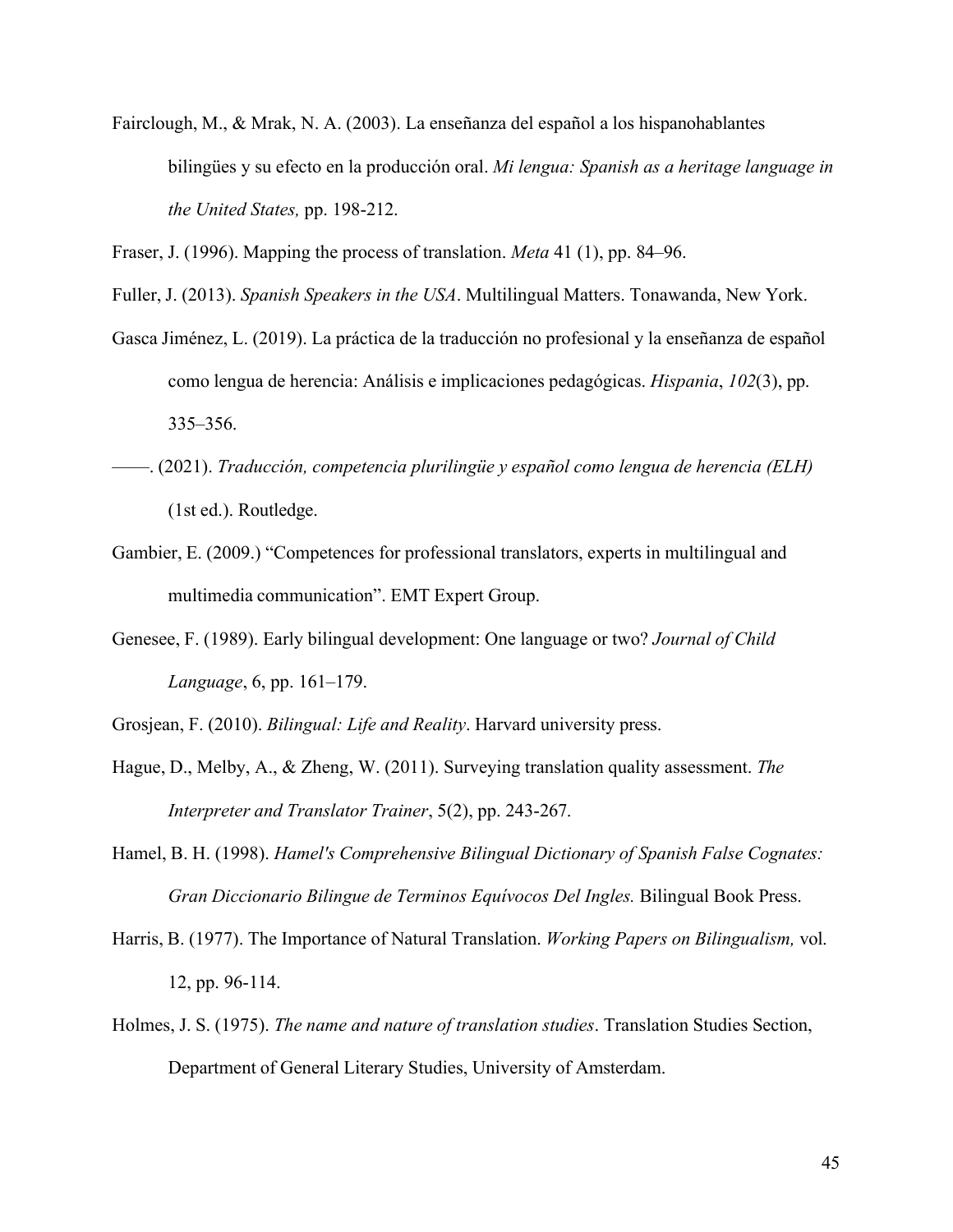- Hurtado Albir, A. (ed.). (1999). *Enseñar a traducir: metodología en la formación de traductores e intérpretes;[teoría y fichas prácticas]*. Edelsa Grupo Didascalia.
- ——. (ed.). (2017). *Researching Translation Competence* by PACTE Group. John Benjamins Publishing Company.

Kelly, D. (2005). *A Handbook for Translator Trainers*. Manchester: St Jerome.

- Khodos, I., & Moskovsky, C. (2021). Dimensions of bilingualism promoting cognitive control: Impacts of language context and onset age of active bilingualism on mixing and switching costs. *Linguistic Approaches to Bilingualism*, 11, pp. 739-752.
- Kiraly, D. (1995). *Pathways to Translation. Pedagogy and Process.* Kent, OH: The Kent State University Press.
- Klee, C. and Lynch, A. (2009). *El español en contacto con otras lenguas*. Georgetown University Press, Washington, D.C.
- Koike, D. and Klee, C. (2013). *Lingüística aplicada: La adquisición del español como segunda lengua*. NY: Wiley. Revised and augmented 2nd edition. First edition 2003.

Koller, W. (1979). *Einführung in die Übersetzungs-wissenschaft.* Heidelberg: Quelle und Meyer.

- Krings, H.P. 1986. *Was in den Köpfen von Übersetzern vorgeht. Eine empirische Untersuchung der Struktur des übersetzungsprozesses an fortgeschrittenern.* Tübingen: Gunter Narr.
- Lenneberg, E. H. (1967). *The biological foundations of language*. Hospital Practice, 2(12), pp. 59-67.
- Lipski, J. (2008). *Varieties of Spanish in the United States*. Georgetown University Press, Washington, D.C.
- Lörscher, W. (1991). *Translation Performance, Translation Process, and Translation Strategies. A Psycholinguistic Investigation*. Tübingen: Gunter Narr.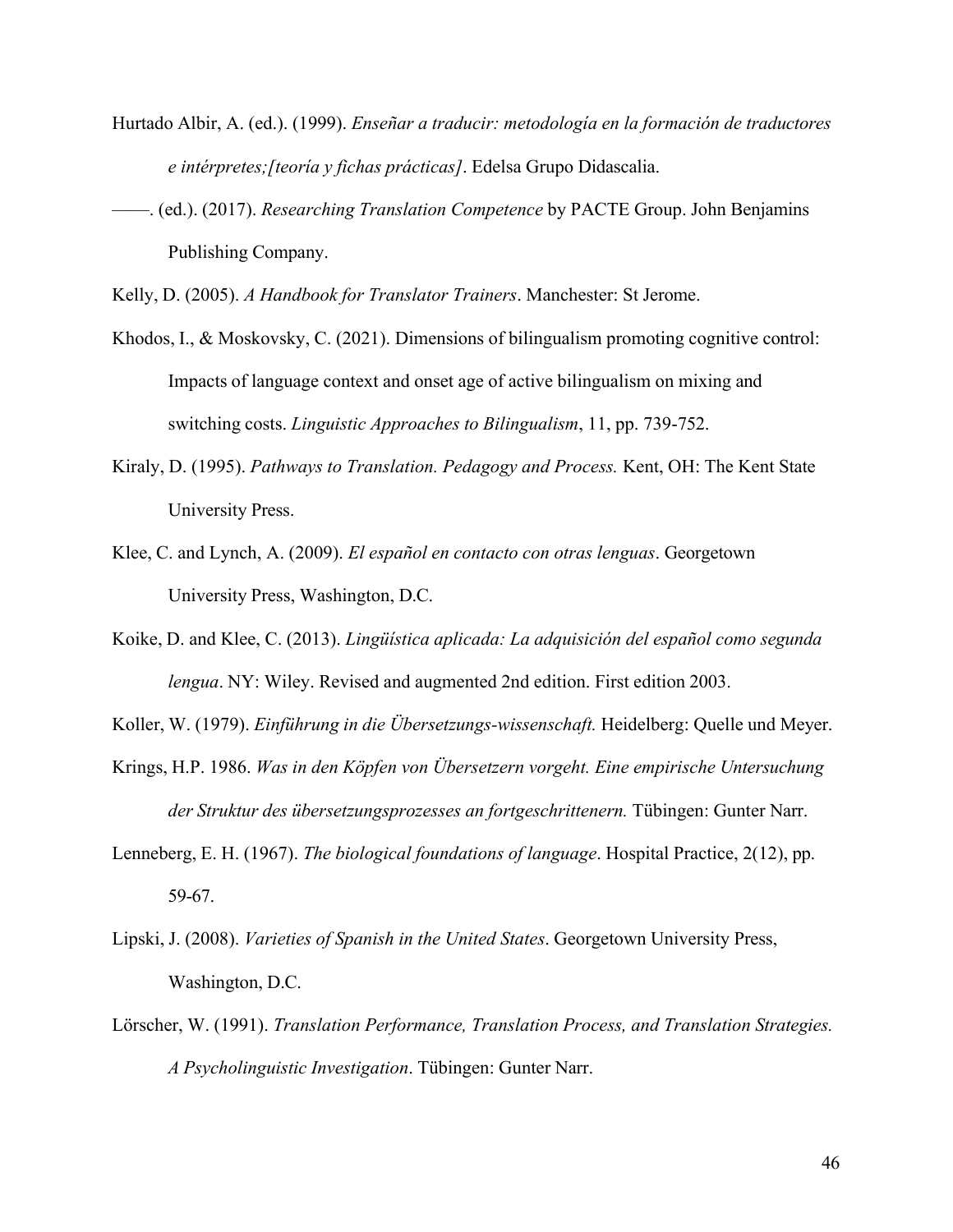- ——. (2012). Bilingualism and Translation Competence. *SYNAPS— A Journal of Professional Communication,* vol. 27, pp. 3-15.
- Malakoff, M. & Hakuta, K. (1991). Translation skill and metalinguistic awareness in bilinguals. *Language processing in bilingual children*, pp. 141-166.

Martinet, A. (1960). *Éléments de linguistique générale*. Paris: Colin.

- Martínez, G. (2006). *Mexican Americans and Language*. The University of Arizona Press, Tucson, Arizona.
- McGregor, M. J. J. (2016). Cognate effect and lexical processing in english-spanish and spanishenglish bilinguals. *Latin American Journal of Content & amp; Language Integrated Learning*, 9(1), pp. 174-211.

MQM (Multidimensional Quality Metrics). (2021, July 6). Retrieved from http://themqm.org/

- Neubert, A. (2000). Competence in language, in languages, and in translation. In *Developing Translation Competence*, C. Schäffner and B. Adabs (eds.), pp. 3–18. Amsterdam/Philadelphia: John Benjamins.
- Newport, E. (1990). Maturational constraints on language learning. *Cognitive Science*. 14 (1): pp. 11–28.
- Nida, E. A., & Taber, C., R. (1969). *The Theory and Practice of Translation, With Special Reference to Bible Translating*. Leiden: Brill.
- Nord, C. (1997). *Translating as a purposeful activity: Functionalist approaches explained*. Vol. 1. Manchester, United Kingdom: St. Jerome Publishing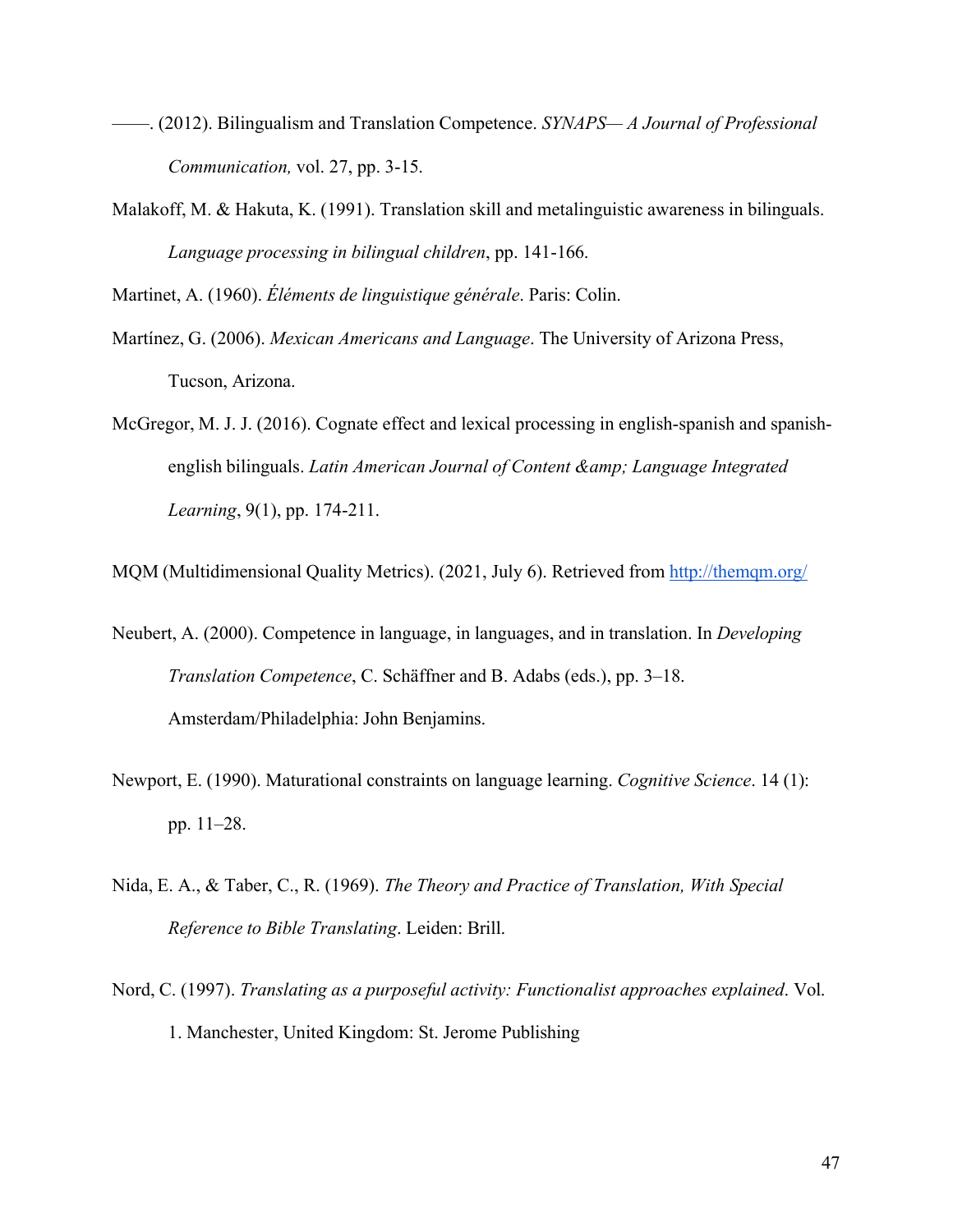- Orozco, M. (2000). *Instrumentos de medida de la adquisición de la competencia traductora: Construcción y validación*. Ph.D. Thesis, Universitat Autònoma de Barcelona.
- PACTE. (1998). La competencia traductora y su aprendizaje: Objetivos, hipótesis y metodología de un proyecto de investigación, *Poster*, IV Congrés Internacional sobre Traducció, Universitat Autònoma de Barcelona.
- ——. (2000). Acquiring translation competence: Hypotheses and methodological problems in a research project. In *Investigating Translation*, A. Beeby, D. Ensinger and M. Presas (eds.), pp. 99–106. Amsterdam/Philadelphia: John Benjamins.
- ——. (2001). La competencia traductora y su adquisición. *Quaderns*. Revista de Traducció 6: pp. 39–45.
- ——. (2002a). Una investigación empírico-experimental sobre la adquisición de la competencia traductora. In *La traducción científico-técnica y la terminología en la sociedad de la información*, A. Alcina Caudet and S. Gamero Pérez (eds.), pp. 125–138. Castellón: Universitat Jaume I.
- ——. (2002b). Exploratory tests in a study of translation competence. Conference Interpretation and Translation  $4(2)$ , pp.  $41-69$ .
- ——. (2003). Building a translation competence model. In *Triangulating Translation: Perspectives in Process Oriented Research*, F. Alves (ed.), pp. 43–66. Amsterdam/ Philadelphia: John Benjamins.
- ——. (2005a). Primeros resultados de un experimento sobre la competencia traductora. In *II AIETI. Actas del II Congreso Internacional de la Asociación Ibérica de Estudios de Traducción e Interpretación*. Madrid, 9–11 de febrero de 2005, M.L. Romana García (ed.), pp. 573–587. Madrid: AIETI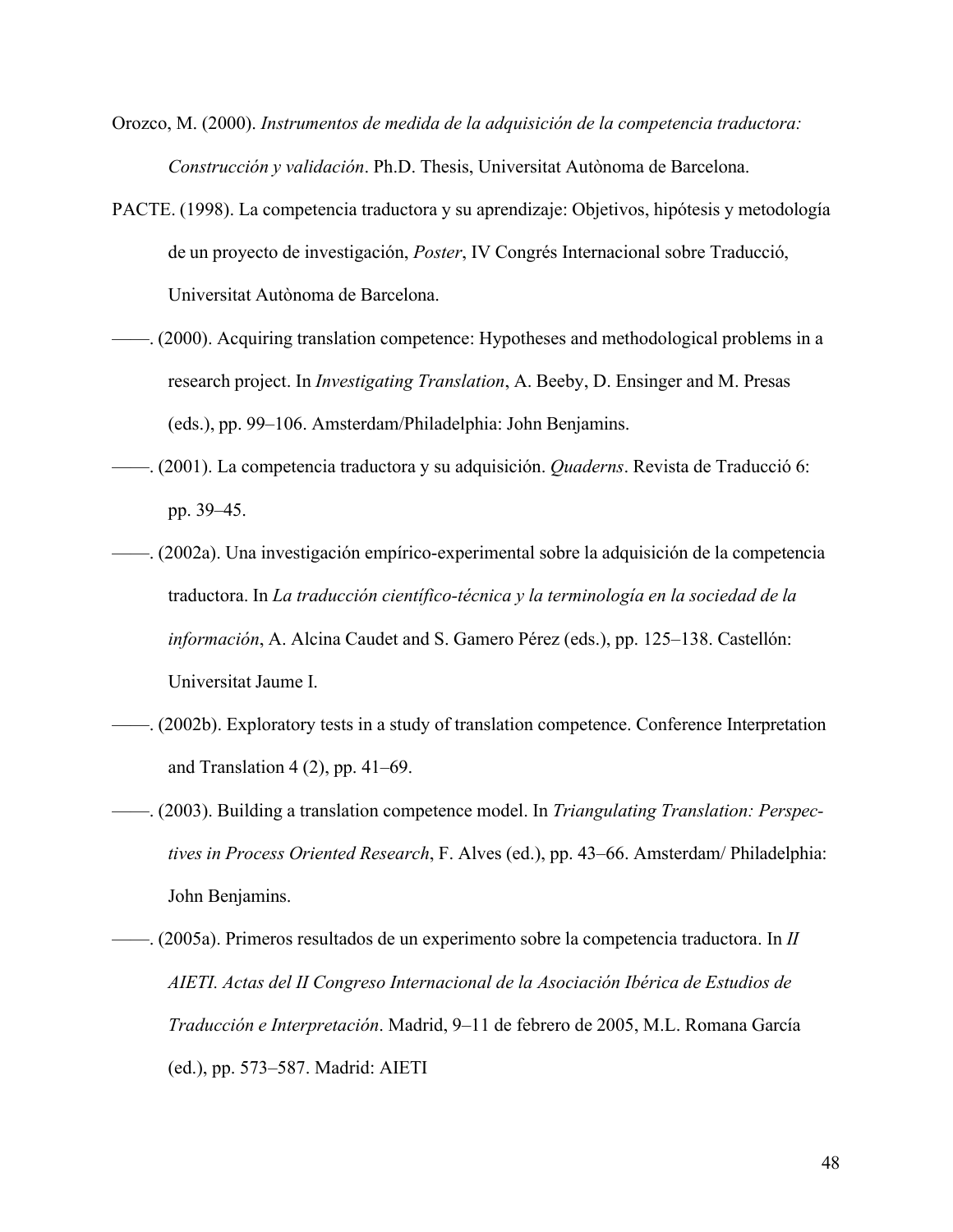- ——. (2005b). Investigating translation competence: Conceptual and methodological issues. *Meta* 50 (2) [Processus et cheminements en traduction et interprétation/Processes and Pathways in Translation and Interpretation], pp. 609–619.
- ——. (2007). Une recherche empirique expérimentale sur la compétence en traduction. In *Actes du Colloque International: Quelle formation pour le traducteur?*, D. Gouadec (ed.), pp. 95–116. Paris: Maison du dictionnaire.
- ——. (2008). First results of a translation competence experiment: Knowledge of Translation and Efficacy of the Translation Process. In *Translator and Interpreter Training*. Issues, Methods and Debates, J. Kearns (ed.), pp. 104–126. London: Continuum.
- ——. (2009). Results of the validation of the PACTE translation competence model: Acceptability and Decision-making. Across Language and Cultures 10 (2), pp. 207–230. doi: 10.1556/Acr.10.2009.2.3
- ——. (2011a). Results of the validation of the PACTE translation competence model: Translation Project and Dynamic Translation Index. In *Cognitive Explorations of Translation*, S. O'Brien (ed.), pp. 30–53. London: Continuum.
- ——. (2011b). Results of the validation of the PACTE translation competence model: Translation problems and translation competence. In *Methods and Strategies of Process Research: Integrative Approaches in Translation Studies*, C. Alvstad, A. Hild and E. Tiselius (eds.), pp. 317–343. Amsterdam/ Philadelphia: John Benjamins.
- ——. (2014). First Results of PACTE Group's experimental research on translation compe-tence acquisition: The acquisition of declarative knowledge of translation. *MonTI*. Special issue 1, pp. 85–115.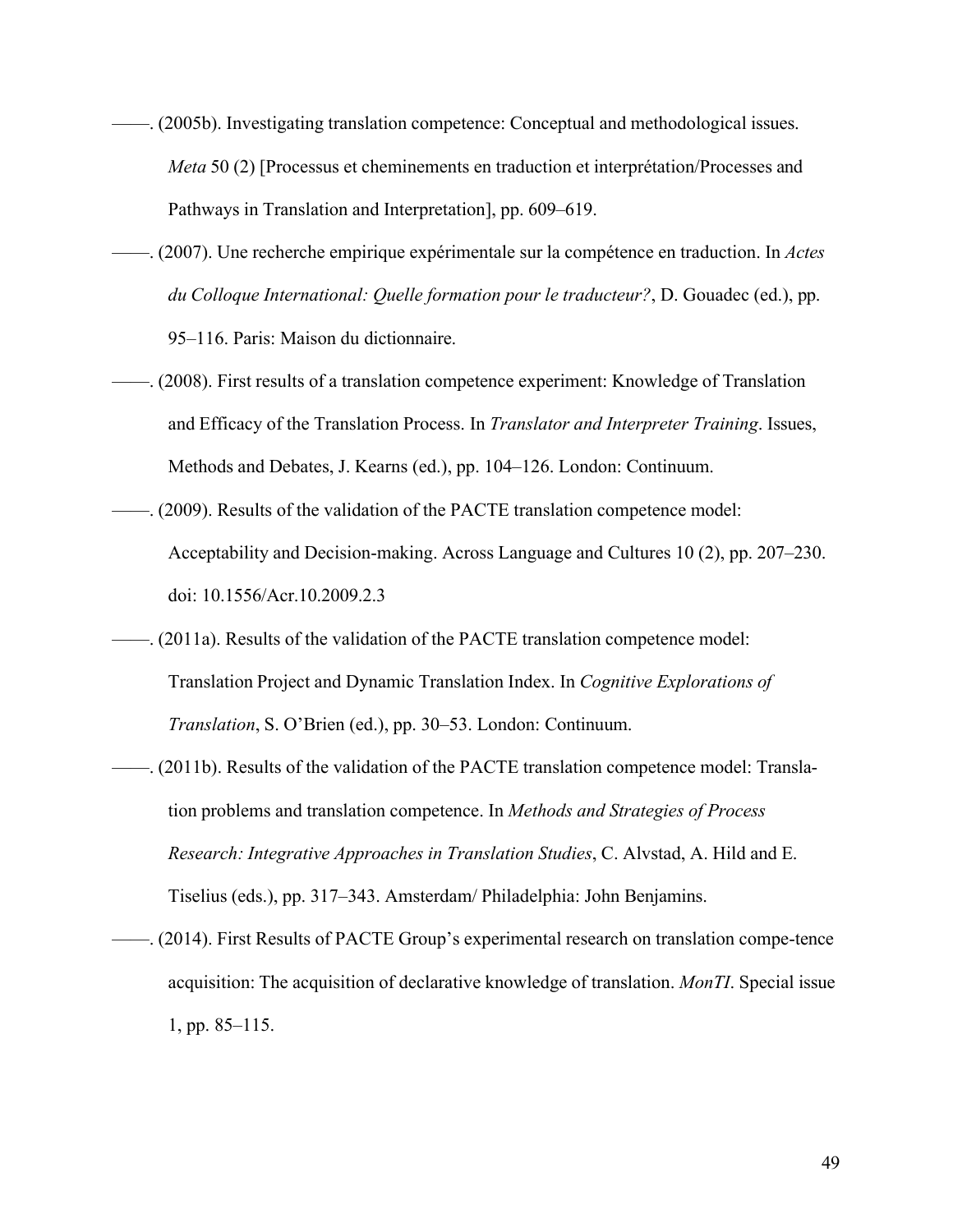- ——. (2015). Results of PACTE's experimental research on the acquisition of translation competence: The acquisition of declarative and procedural knowledge in translation. The Dynamic Translation Index. *Translation Spaces* 4 (1). Special issue Translation as a Cognitive Activity, pp. 29–53.
- Pietrzak, P. (2015). Translation Competence. In *Ways to Translation,* Bogucki, L., Goźdź-Roszkowski, S., Stalmaszczyk, P. (eds.). Łódź University Press & Jagiellonian University Press.
- Presas, M. (2000). Bilingual Competence and Translation Competence. *Developing Translation Competence*, Alves, F., Benjamins, J., (eds.), pp. 43-66.
- Prince, A., & Smolensky, P. (2004). *Optimality Theory: Constraint interaction in generative grammar*. John Wiley & Sons.
- Pym, A. (2003). Redefining Translation Competence in an Electronic Age. In Defence of a Minimalist Approach. *Meta*, 48 (4), pp. 481–497.
- ——. (2013). Translation Skill-Sets in a Machine-Translation Age. *Meta*, 58 (3), pp. 487–503.
- Reiss, K. (1989). Text types, translation types and translation assessment. *Readings in translation theory*, 1977/1989.
- Sadat, J., Martin, C. D., & Magnuson, J., Alario, F., & Costa, A. (2016). Breaking down the bilingual cost in speech production. Wiley.
- Saniei, Andisheh (2011). *Who Is An Ideal Native Speaker?* 2011 International Conference on Languages, Literature and Linguistics.
- Showstack, R. & Guzman, K. (2020). Heritage speakers, monolingual policies, and Spanishlanguage maintenance in Kansas. In *Spanish in the United States: Attitudes and*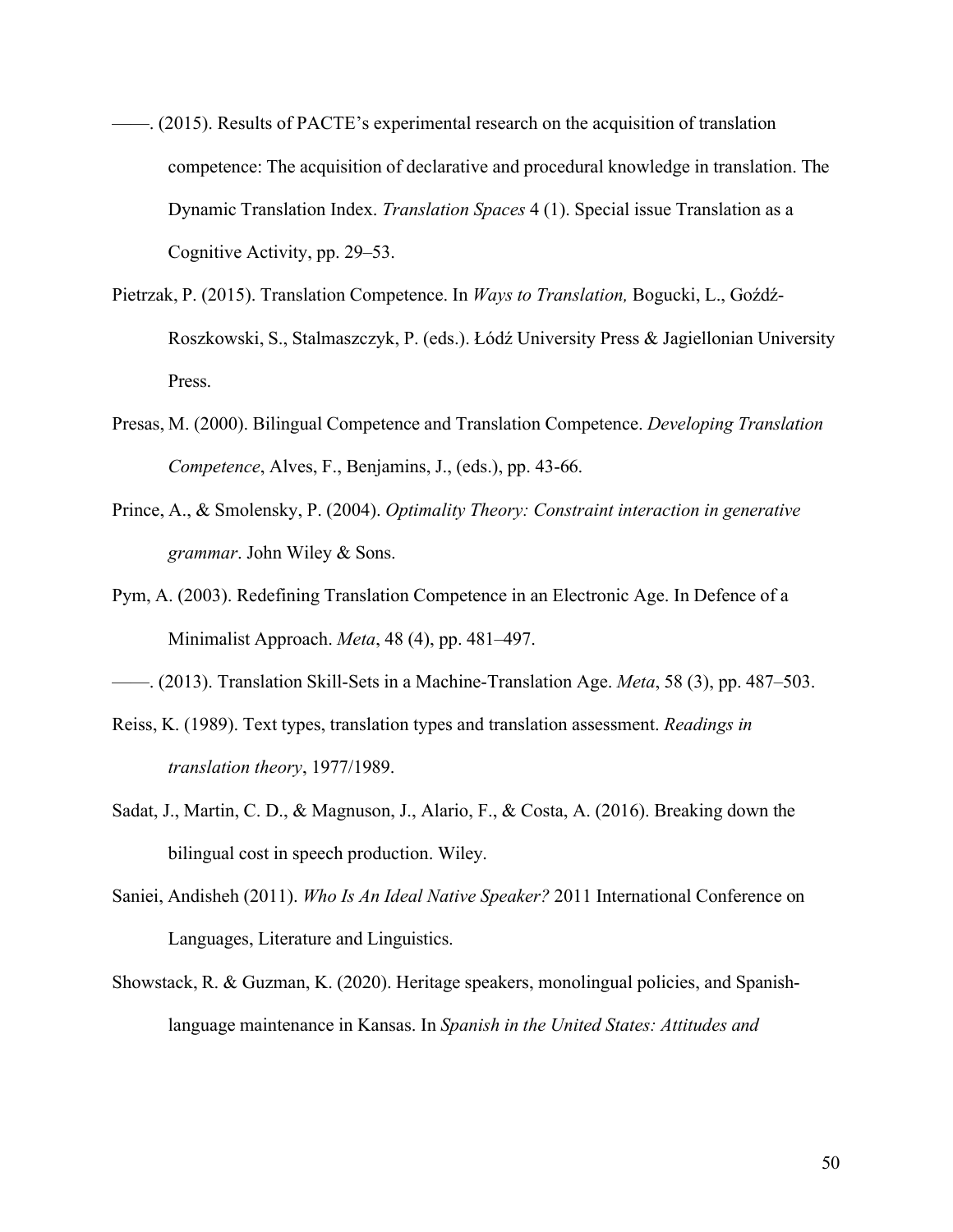*Variation*, Alvord, S., and Gregory L. Thompson, G. (eds.) Taylor & Francis Group, 2020. ProQuest Ebook Central.

- Shreeve, G. (1997). Cognition and the Evolution of Translation Competence. *Cognitive Processes in Translation and Interpreting*, eds. Danks, J. H., and Shreeve, G., M., Sage, pp.120-136.
- Silva-Corvalán, C. (2018). Simultaneous bilingualism: Early developments, incomplete later outcomes? *The International Journal of Bilingualism : Cross-Disciplinary, Cross-Linguistic Studies of Language Behavior*, 22(5), pp. 497-512.
- Thiery, C. (1978). True bilingualism and second-language learning. *In Language interpretation and communication*, pp. 145-153. Springer, Boston, MA.
- Thompson, G. L., & Alvord, S. M. (eds.) (2019). *Contact, community, and connections: Current approaches to Spanish in multilingual populations*. Wilmington, DE: Vernon Press.
- Thompson, G., & Lamboy, E. (2012). *Spanish in bilingual and multilingual settings around the world*. Boston, MA: Brill.
- Toury, G. (1991). Experimentation in Translation Studies: achievements, prospects and some pitfalls. In *Empirical Research in Translation and Intercultural Studies: Selected papers of the TRANSIF Seminar*, *Savonlinna, 1988*, S. Tirkkonen-Condit (ed.), pp. 45–66. Tübingen: Gunter Narr.

United States Census. (2019).

https://data.census.gov/cedsci/table?q=Language%20Spoken%20at%20Home&tid=ACS ST1Y2019.S1601

Valdés, G. (2003). *Expanding Definitions of Giftedness: The Case of Young Interpreters from Immigrant Communities,* Lawrence Erlbaum.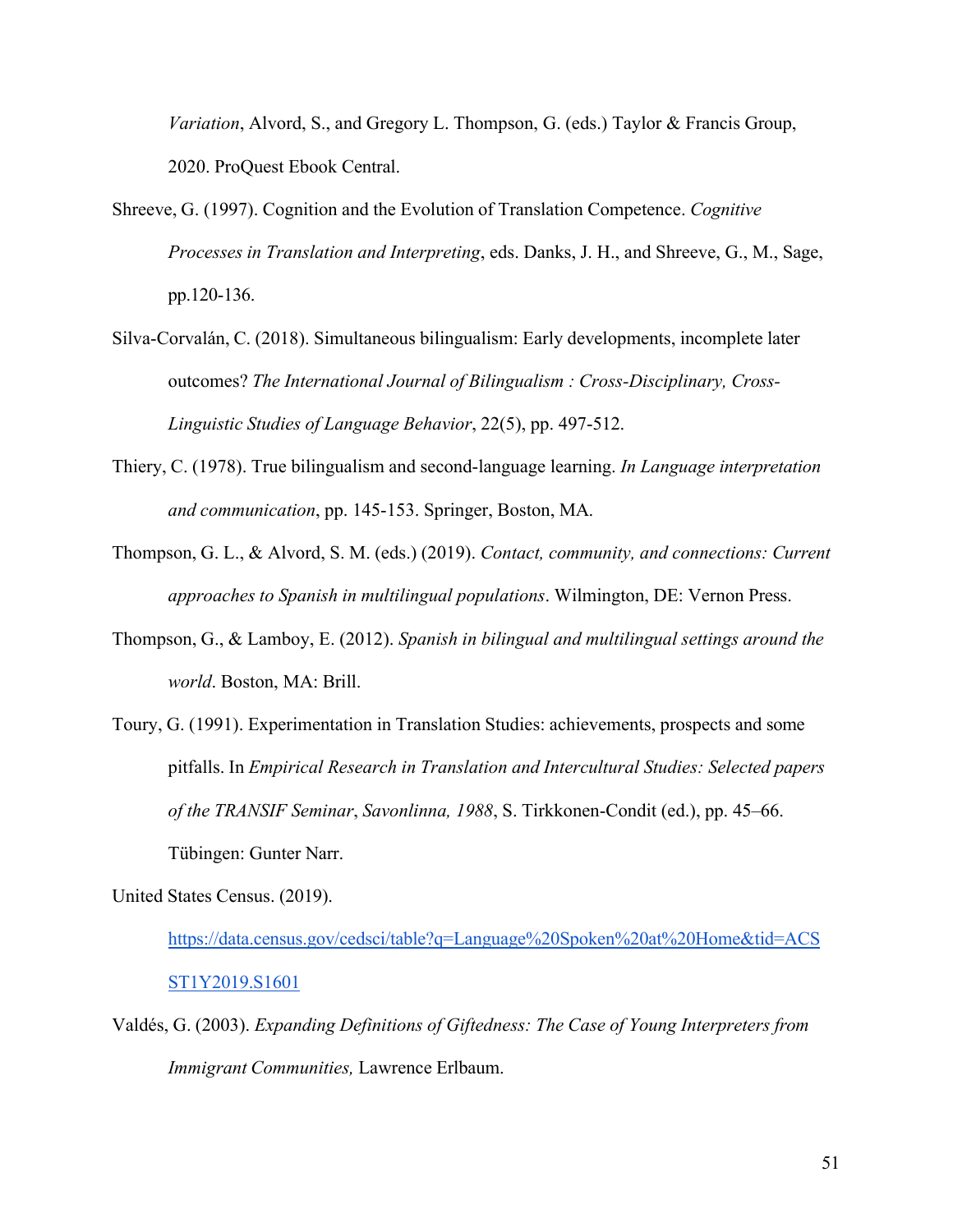- Valdés, G. et al. (2000). Bilingualism from Another Perspective: The Case of Young Interpreters from Immigrant Communities. In *Research on Spanish in the United States. Linguistic Issues and Challenges,* Roca, A., Cascadilla, pp. 42-81.
- Vermeer, H. J. (1978). "Ein Rahmen für eine allgemeine Translationstheorie". *Lebende Sprachen*, 23 (3), 99-102.
- Vinay, J.-P. and J. Darbelnet (1958/2004) 'A methodology for translation', trans. J. C. Sager and M.-J. Hamel, in L. Venuti (ed.) (2004) *The Translation Studies Reader*, 2nd edition, London and New York: Routledge, pp. 128–37.
- Volterra, V., & Taeschner, T. (1978). The acquisition and development of language by bilingual children. *Journal of child language*, 5(2), pp. 311-326.
- Waltermire, M., & Valtierrez, M. (2019). Spontaneous loanwords and the question of lexical proficiency among Spanish-English bilinguals. Hispania, 102(3), 409-422.
- Wilss, W. (1976). Perspectives and limitations of a didactic framework for the teaching of translation. In *Translation Applications and Research*, R. W. Brislin (ed.), pp. 117–137. New York: Gardner.
- ——. (1989). Towards a Multi-facet Concept of Translation Behavior. *Target* 34 (1), pp. 129– 149.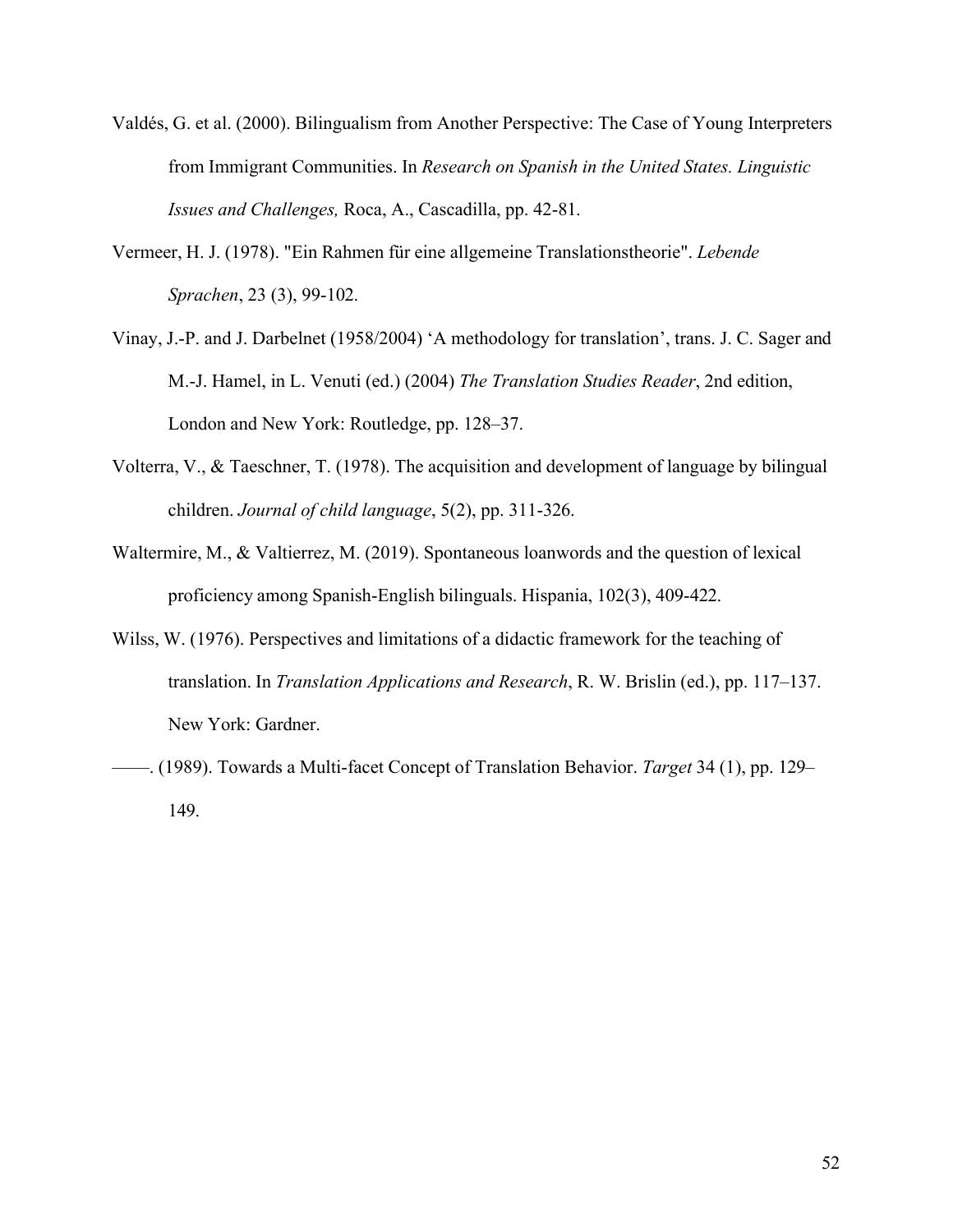# **Appendix A: Survey Questions Title of the Research Study: Bilingualism as a Translator's Competence**  IRB ID#: IRB2022-035

My name is Calvin Westfall, a graduate student at Brigham Young University, and I am conducting this research under the supervision of Professor Daryl Hague, from the Department of Spanish & Portuguese. You are being invited to participate in this research study about bilingualism and translation.

I am interested to learn more about what error types different groups of bilinguals make during translation, and how different language experiences, including formal training, affect translation ability. Being in this study is optional.

If you choose to be in the study, you will be asked to complete a survey, which should take approximately 5-15 minutes of your time. There are some questions about possibly sensitive topics like language use and migration. You can stop the survey at any time for any reason.

The data from the survey will be de-identified, meaning that no one will be able to link your answers back to you. Please only include your name or other information that could be used to identify you in the survey responses for questions that explicitly ask for your name and contact information.

At the end of the survey, you may indicate if you would like to complete a translation exam of a short text (approximately 350 words) from Spanish to English, which should take 30-60 minutes to complete. By entering your email, you agree to participate in the second stage of the study and you will be sent the translation test materials. If you complete the translation test, you will be compensated \$15 for your time.

Questions? Please contact Calvin Westfall at cjwest95@byu.edu. If you have questions or concerns about your rights as a research participant, you can call the BYU Human Research Protections Program at 801-422-1461 or BYU.HRPP@byu.edu.

# **Consent**

By selecting "yes", I am consenting to participation in this study, which includes the collection of personal information. If such information is used in the analysis, it will be de-identified and/or generalized during reporting. By consenting, I agree to the use of my personal information (such as language experiences and language habits) to be used in the analysis.

- Yes
- No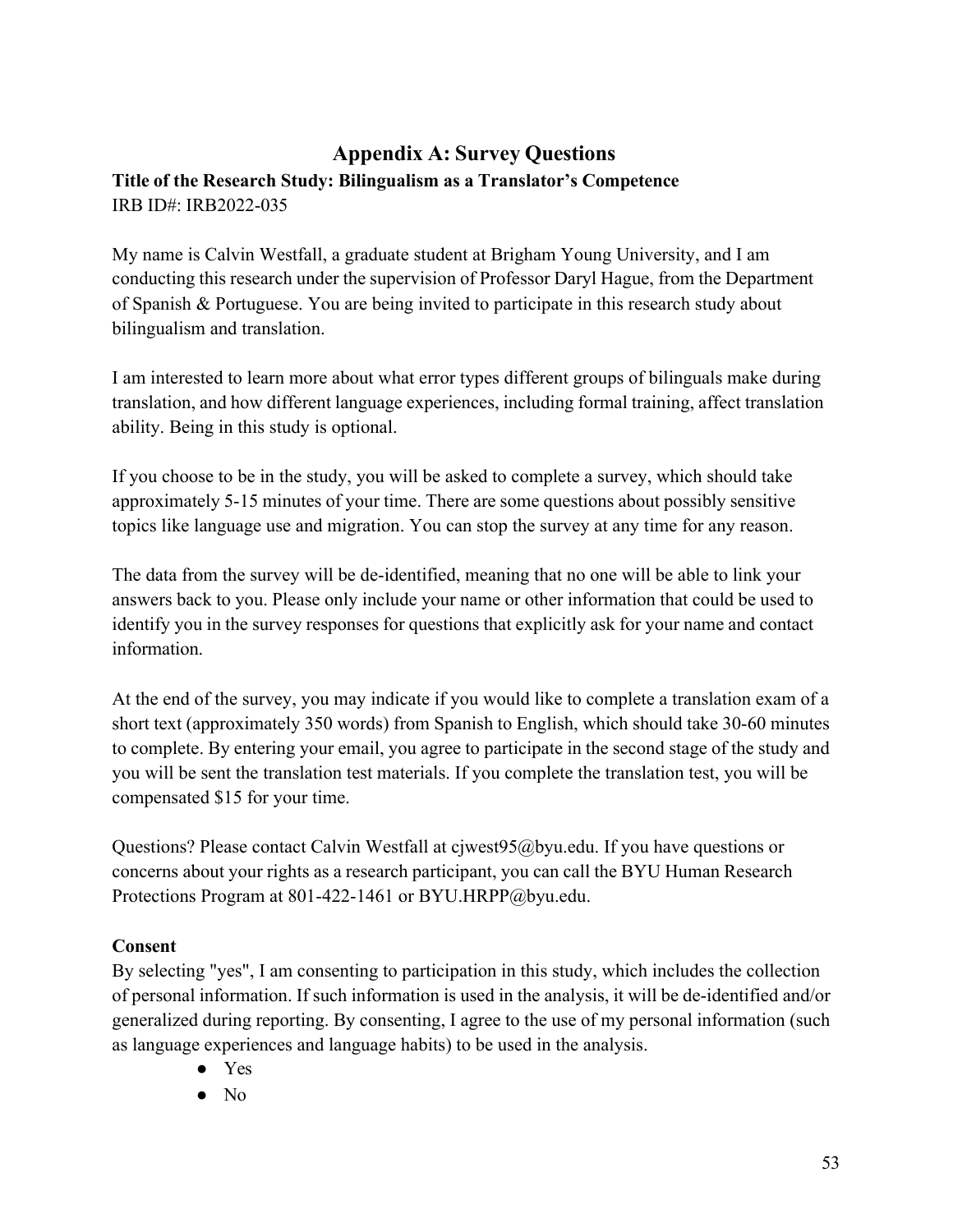# Q1. What is your name?

Q2. What is your gender?

- Female
- Male
- Non-binary
- Prefer not to say
- Other

Q3. What is your ethnicity? Check all that apply.

- Asian
- Black/African
- Causasian/White
- Hispanic/Latino
- Native American
- Pacific Islander
- Other

Q4. How old are you?

Q5. Where were you born?

Q6. If you were born outside of the United States, how old were you when you moved to the U.S.? (If you were born in the U.S., write N/A)

Q7. Where did you attend high school (or equivalent)?

# Q8. What best describes your current school year?

- 1st year/Freshman
- 2nd year/Sophomore
- 3rd year/Junior
- 4th year/Senior
- 5th year + undergraduate
- Graduate student
- Recent graduate (within the last 3 years) not enrolled in a university program
- Other

Q9. What is/was your major(s)?

Q10. What is/was your minor(s)?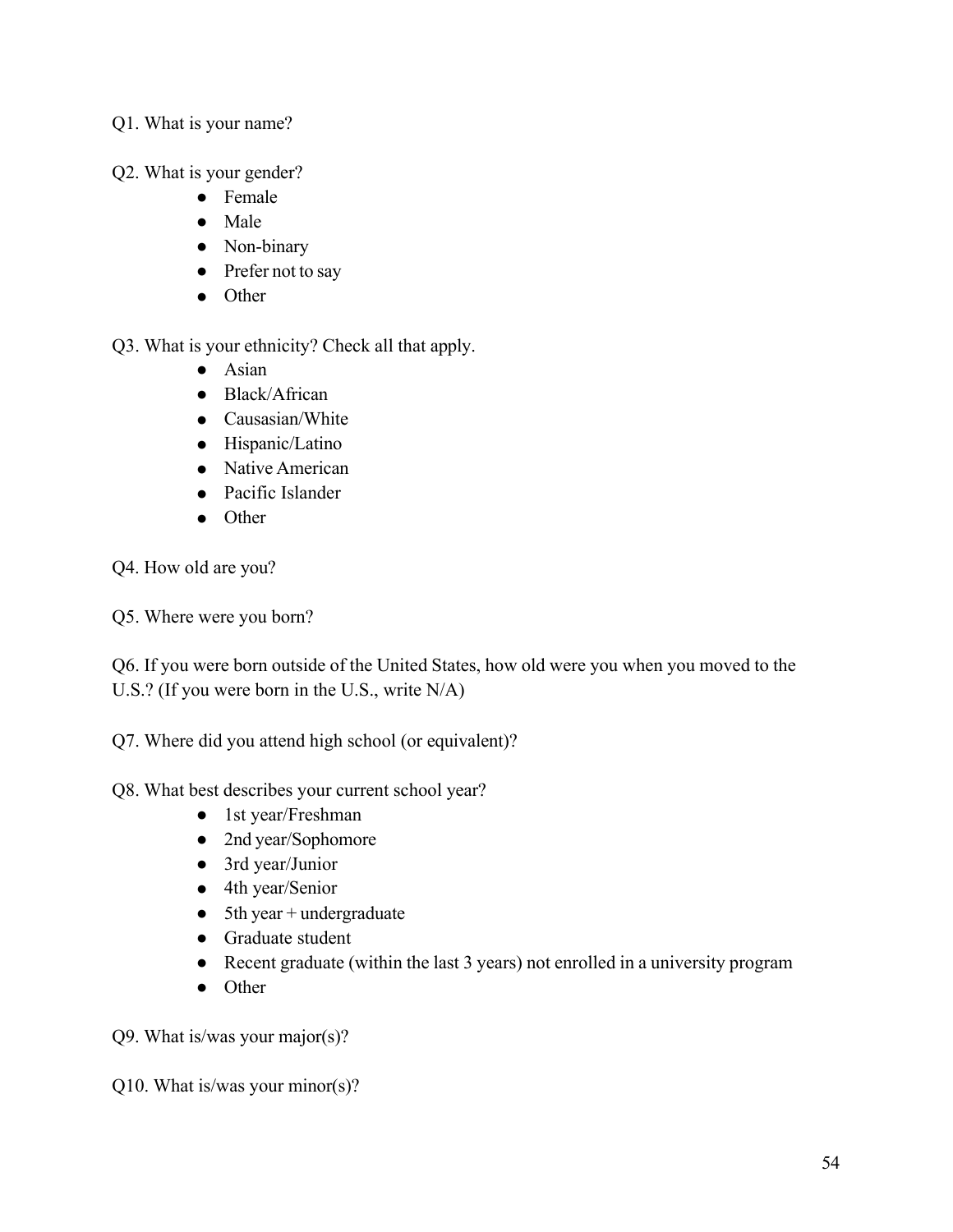Q11. What do you consider to be your native language $(s)$ ?

- English
- Spanish
- Both English and Spanish

 $\overline{a}$ 

● Other

Q12. Do you speak another language besides English and Spanish? If so, which one(s)?

- Yes
- $\bullet$  No

Q13. For this question, please indicate how much English you use or really understand in the following contexts. If you do not use or hear English in a certain context, mark "Not Applicable". *(Participants marked their use/understanding on a slider scale from 0 -100)* 

Family interactions Church or religious gatherings Listening to music **School** Work Reading printed materials Consuming digital media (TV, streaming, internet, etc.) Recreation (sports, hobbies, etc.) Community gatherings or events

Q14. For this question, please indicate how much Spanish you use or really understand in the following contexts. If you do not use or hear Spanish in a certain context, mark "Not Applicable". *(Participants marked their use/understanding on a slider scale from 0 -100)* 

Family interactions Church or religious gatherings Listening to music School Work Reading printed materials Consuming digital media (TV, streaming, internet, etc.) Recreation (sports, hobbies, etc.) Community gatherings or events

Q15. What is your experience with Spanish in Spanish speaking countries or Spanish speaking areas of the U.S.? Please mark all that apply.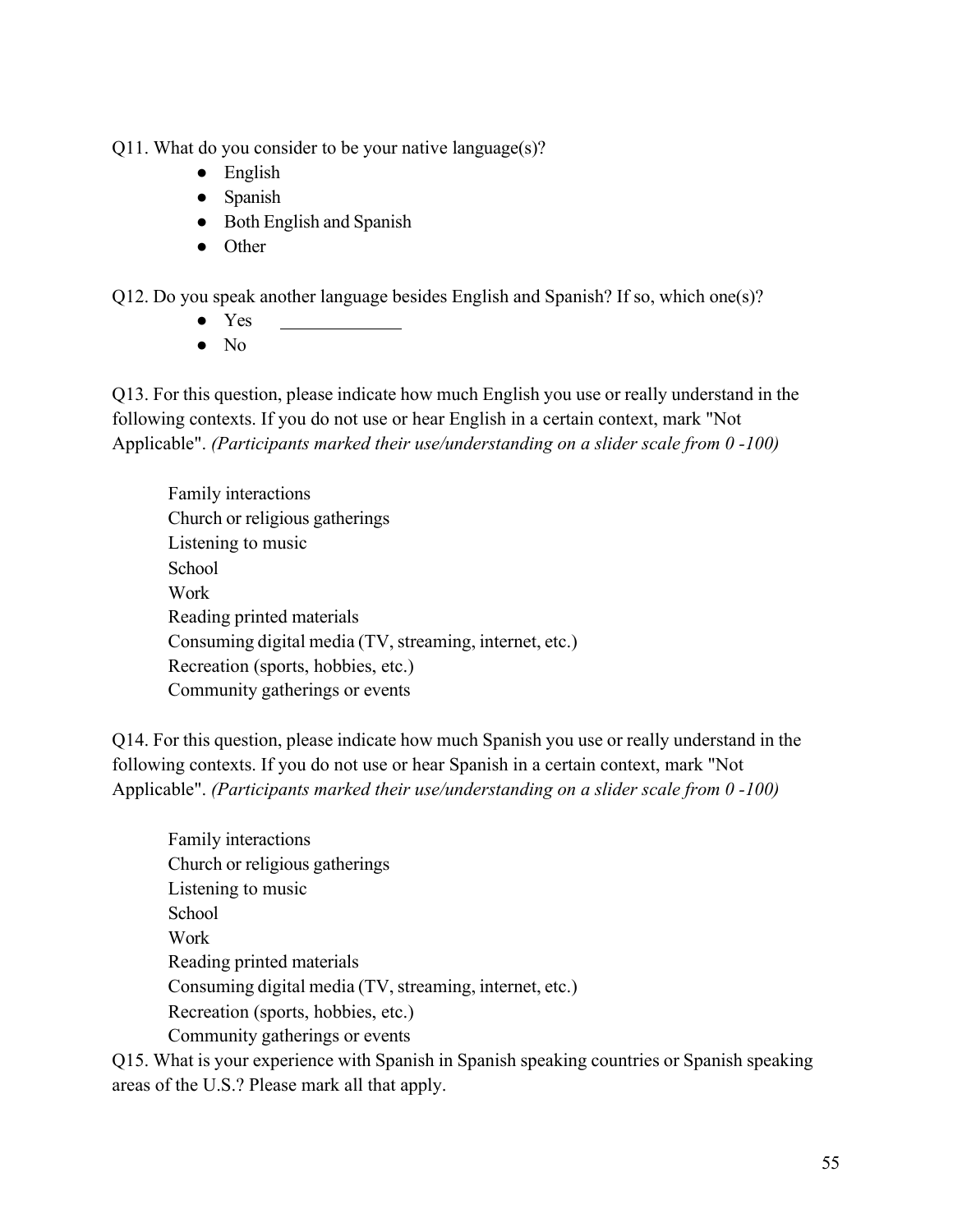- Grew up speaking Spanish at home
- Grew up speaking Spanish in the community
- Grew up in Spanish speaking country/ies that is/are not the U.S.
- From the U.S., but lived abroad with family in Spanish speaking country/ies
- Personal or family travel to Spanish speaking country/ies
- Foreign Exchange/Study Abroad in Spanish speaking country/ies
- LDS mission in a Spanish speaking area in the U.S.
- LDS mission in a Spanish speaking country/ies
- My only experience with Spanish is from school
- Other

Q16. Have you formally studied Spanish in school?

- Yes
- No

Q17. If you answered yes to the previous question, in which of the following settings have you formally studied Spanish? Mark all that apply.

- School in a Spanish speaking country
- Dual immersion program in the U.S. (specify what grades)
- Junior High/Middle School
- High School (or equivalent)
- College/University

Q18. If you have studied or currently are studying Spanish at the College/University level, in which of the following settings have you formally studied Spanish? Mark all that apply.

- Traditional in-person classroom
- Online courses
- Hybrid courses (part in-person, part online)
- Study Abroad program(s)
- $\bullet$  N/A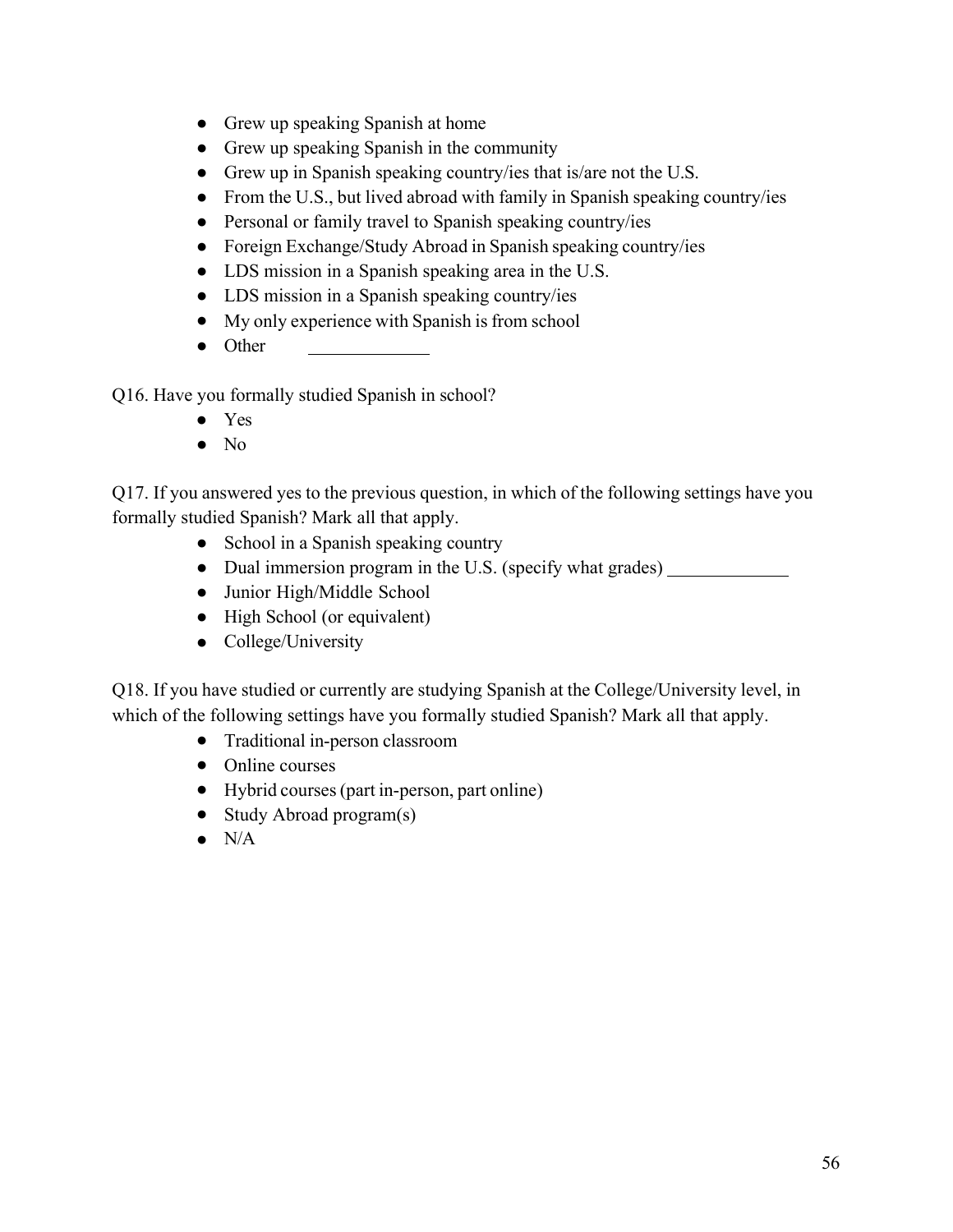Q19. Please carefully review the following list of SPAN courses offered at BYU. Then, indicate what Spanish classes have you taken, meaning completed (do not mark classes in which you are currently enrolled), at BYU (or equivalents at another college/university). Please mark all that apply.

- N/A: I have not nor am not currently studying Spanish at the university level.
- 100-Level SPAN Courses (101, 102, 105, 106, etc.)
- 200-Level SPAN Courses (205, 206, 211R, 212R, etc.)
- 300-Level SPAN Conversation Courses (311R, 312R)
- 400-Level SPAN Conversation Course (411)
- SPAN 321 Third-Year Spanish Reading, Grammar, and Culture
- SPAN 322 Third-Year Spanish Composition
- SPAN 323A/B/C Spanish for the Professions
- SPAN 325 Survey of Hispanic Linguistics
- SPAN 326 Spanish Phonetics and Pronunciation
- SPAN 421 Fourth-Year Grammar
- SPAN 423- Border Spanish
- SPAN 520 Problems in Spanish Grammar
- SPAN 521 Romance Philology
- SPAN 522 History of the Spanish Language
- SPAN 529R Special Topics in Spanish Linguistics
- SPAN 330 Introduction to Hispanic Literature (formally 339)
- SPAN 335 Survey of Hispanic Literature for Spanish Teachers
- 300/400 Level SPAN Literature Courses (341/441, 351/451, 437, 439, 440, 444, 450, 452, etc.)
- 300 Level SPAN Culture Courses (345, 355, 395, etc.)
- 300/400 Level SPAN Pedagogy Courses (376, 377, 378, 380, 376, 378, 496, 577, 585)
- SPAN 399R/599R Academic Internship: Spanish Language Field Experience/Internship
- SPAN 480R Directed Research in Spanish
- SPAN Capstone Related Courses (491, 493)
- SPAN 480R/581R/582R/583R/680R Minicourse
- SPAN 360 Introduction to Translation (formally 414)
- SPAN 462A/B Beginning Translation and Interpretation (formally 415A/B)
- SPAN 463A/B Intermediate Translation and Interpretation (formally 416A/B)
- SPAN 464A/B Advanced Translation and Interpretation (formally 417A/B)
- SPAN 465 Spanish for Medical Interpretation (formally 365)
- SPAN 469 Translation and Interpretation Project (formally 418)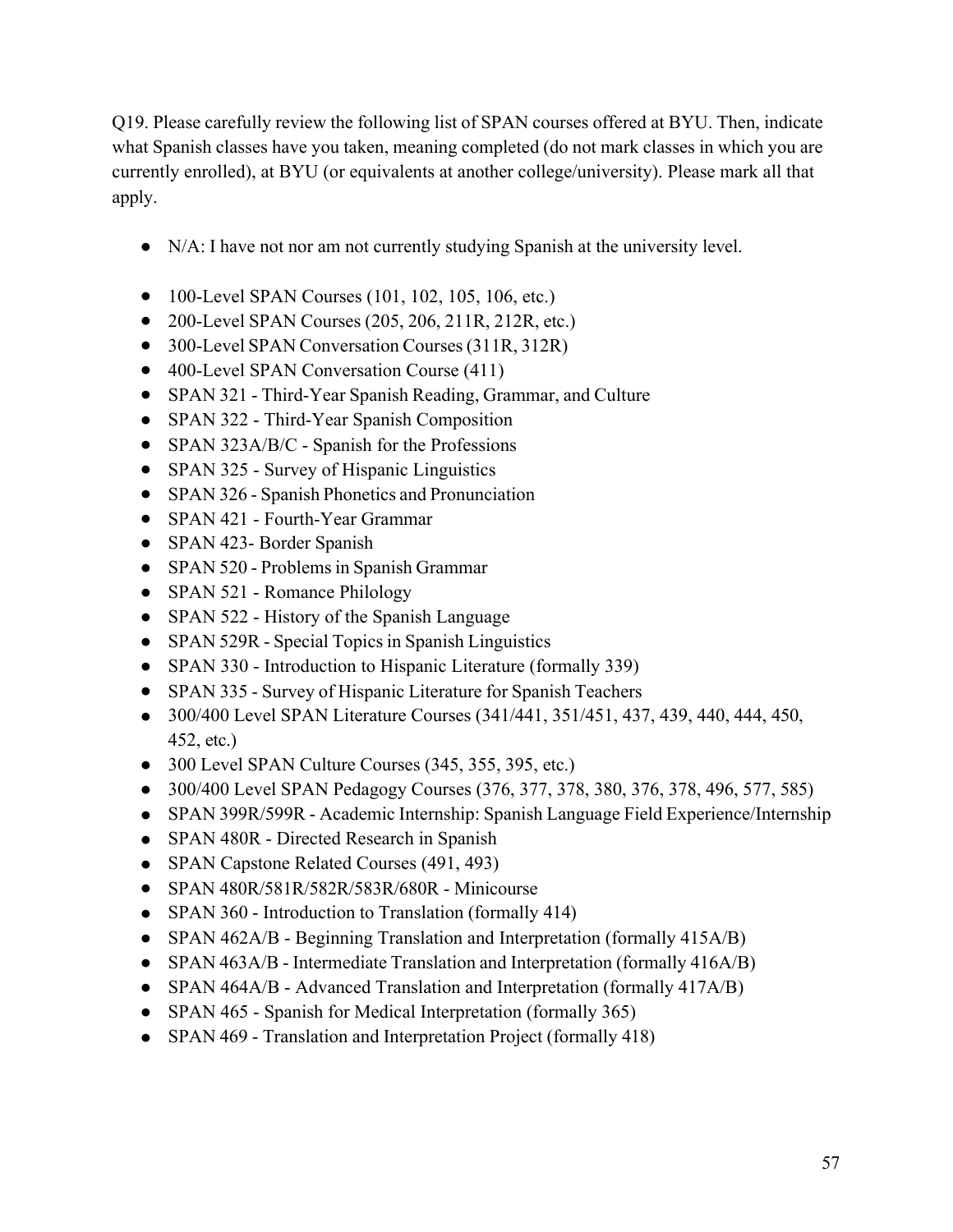Q20. Have you completed any other Translation specific courses at university? Please mark all that apply.

- PLANG 380 Computer-Assisted Translation (formally cross-listed as SPAN 419/LING 480)
- PLANG 399R Translation & Localization Internship
- PLANG 414 Introduction to Translation
- PLANG 460 Software Localization
- PLANG 470 Web Localization
- PLANG 480 Advanced Computer-Assisted Translation
- PLANG 540 Professional Language: Project Management

Q21. Please indicate your experience with translation and interpretation. Mark all that apply.

- No experience with either
- Informal translation/interpretation
- Volunteer work with translation
- Volunteer work with interpretation
- Internship work with translation
- Internship with interpretation
- Paid work/employment as translator
- Paid work/employment as interpreter
- Other

Q22. Thank you for completing the survey, which is the first part of the study. If you would like to participate in the next phase of research, which will include a translation test from Spanish to English, please enter your email below. The test will be approximately 350 words and should take about 30-60 minutes to complete. Those that participate in the translation test will be compensated.

Email: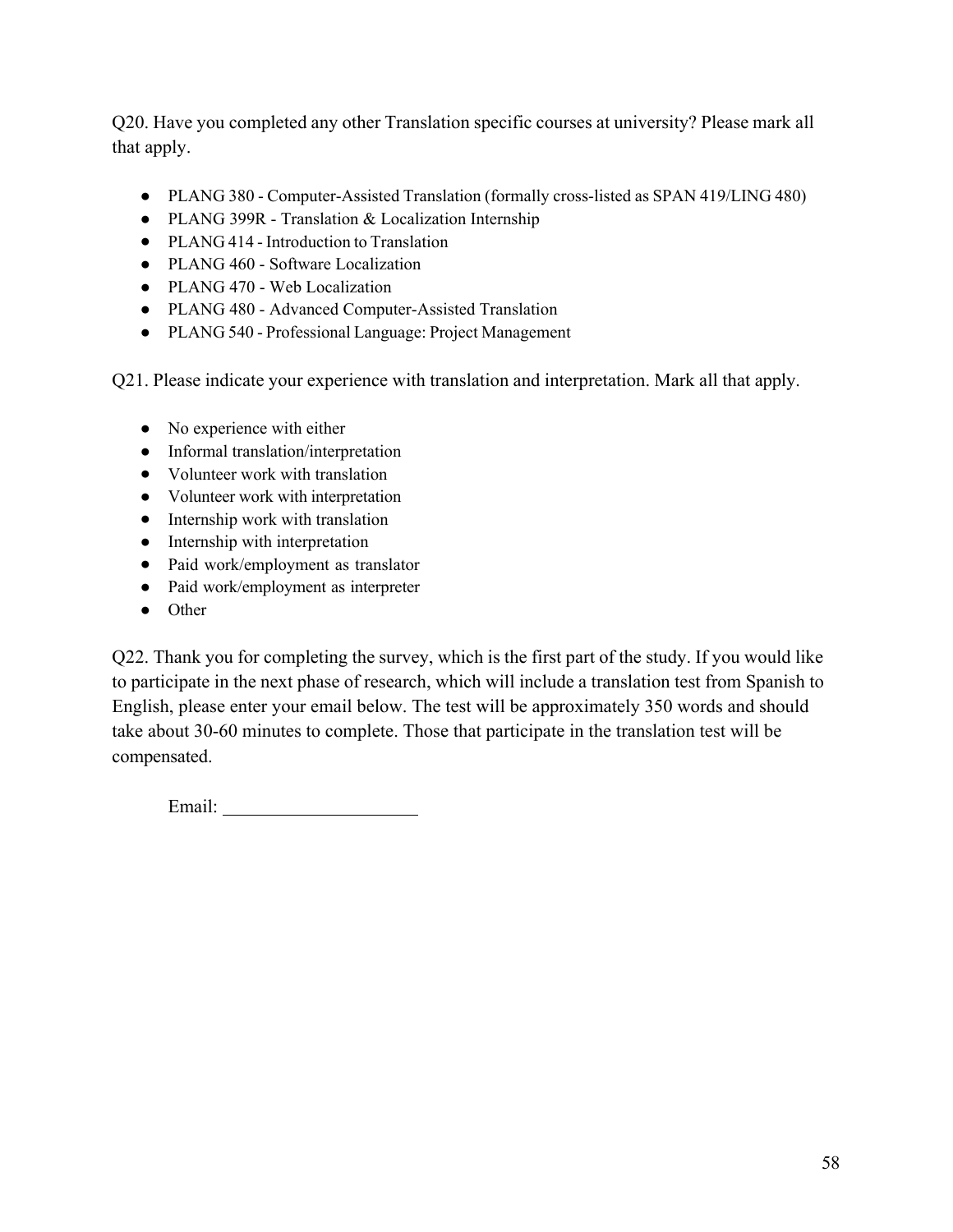# *Tacos espaciales*

El pasado 5 de noviembre, la astronauta de la NASA Megan McArthur publicó en su cuenta de Twitter un emocionante mensaje. "Después de meses sin tener alimentos frescos era momento de una ¡noche de tacos!"

McArthur compartió que todos los integrantes de la tripulación estaban entusiasmados por probar los chiles de su propia cosecha en el espacio. La astronauta al fin logró preparar sus "mejores tacos", los cuales tenían fajitas de res, tomates deshidratados, alcachofas y chiles Hatch frescos.

La sugerencia para preparar unos deliciosos tacos fue de los terrícolas, pues semanas atrás la astronauta McArthur les preguntó que, a pesar de tener pocas opciones culinarias, cuál sería la mejor forma en que podrían comer los chiles espaciales que llevaban meses cultivando.

Luego del anuncio de la emocionante noche de fiesta con tacos en el espacio, la NASA puntualizó que tomó más de dos años seleccionar un tipo de chile y pimiento para cultivarlo, pero al final se eligió al chile Hatch, una especie cultivada por primera vez en Nuevo México. Pero ¿por qué cultivar chiles? La NASA detalló que los pimientos, pertenecientes a la familia de los chiles, son una fuente de nutrientes clave y de vitamina C, además de tener características que aumentan la posibilidad de que crezcan con éxito en la microgravedad.

Por otra parte, el chile Hatch es una de las pocas verduras que se pueden consumir en su etapa de crecimiento, ya sea cuando está de color verde o rojo. Una de las curiosidades del experimento fue que los astronautas pueden llegar a perder su sentido del gusto y olfato, por lo que los alimentos picantes son buena opción para estimularlos.

Cabe decir que normalmente los astronautas consumen alimentos envasados y liofilizados (deshidratados) para reducir su tamaño y volumen. No obstante, si se requiere llegar a realizar misiones espaciales más prolongadas (como un viaje a Marte que tomaría hasta tres años) será necesario contar con alimentos que no pierdan su valor nutrimental.

La llegada de los tacos al espacio se convirtió en un motivo más para enorgullecerse de uno de los antojitos característicos de México y que ahora podrán ser disfrutados por astronautas preparados como en la Tierra: ¡con ingredientes frescos!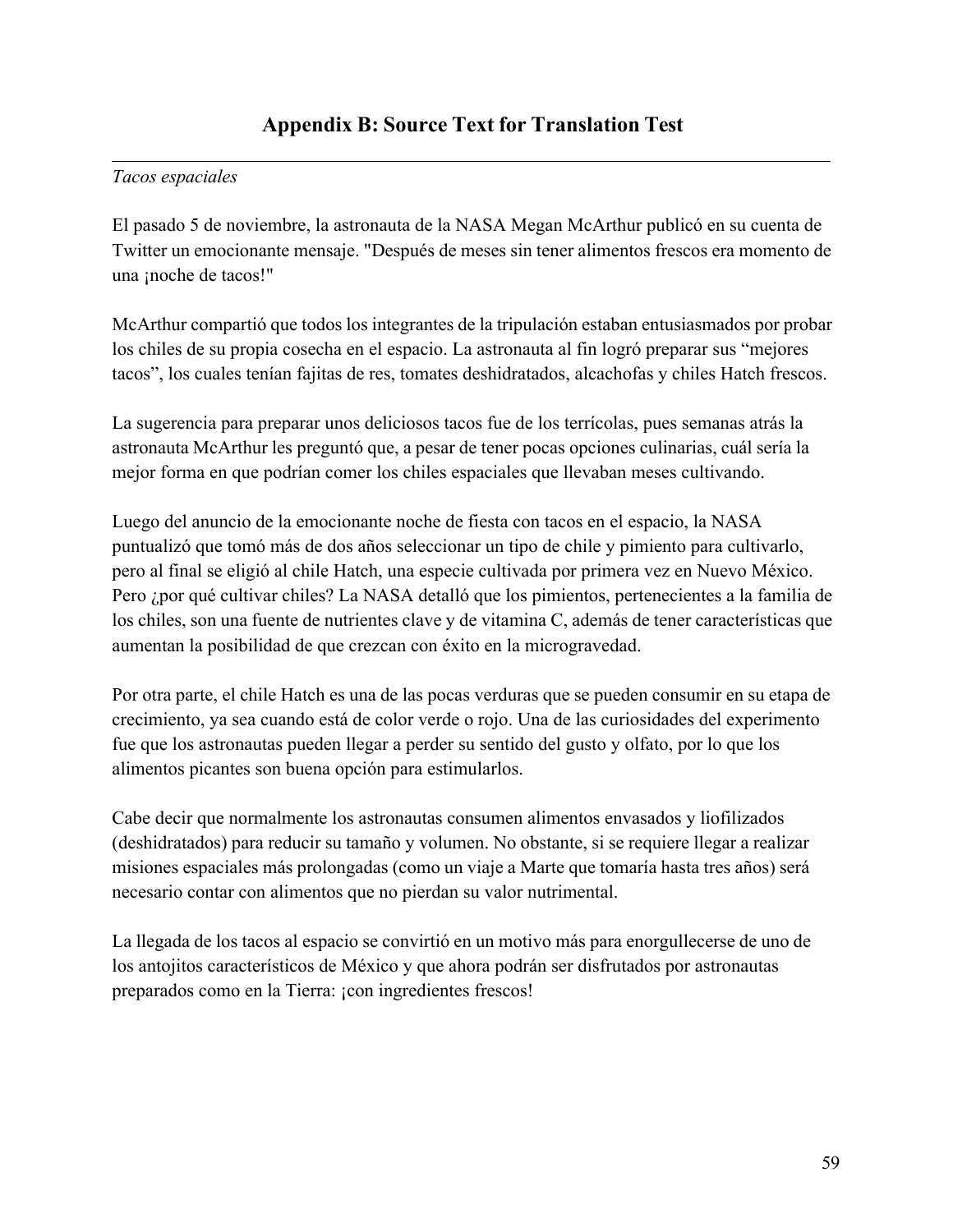# **Appendix C: Translation Specifications, MQM Metric & Severity Levels**

These materials were used by the evaluators in their evaluation and annotation of target texts.

# **Standardized Translation Specifications**

**A. Linguistic work product parameters [1–13]** 

**Source-content information [1–5]** 

# **1. General characteristics**

**(a) source language**: es-MX (Mexican Spanish from Mexico City)

**(b) text type**: adaptation of informative newspaper article accessible through digital platform

**(c) audience**: general Mexican audience

**(d) purpose**: to inform the public about advances related to living organisms in space

# **2. Specialized language**

**(a) subject field**: mostly general with some agriculture/space travel terminology **(b) terminology**: n/a

# **3. Volume**: 368 words

**4. Complexity**: average, written by native Spanish speaker for other native Spanish speakers

**5. Origin**: newspaper article

# **Target content requirements [6–13]**

# **6. Target language requirements**

**(a) target language:** en-US (American English) **(b) target terminology:** -Spelling of *chiles* as *chilis* or *chiles*, as long as they are consistent. NOT *chilies*. -However, for the specific name *Hatch chile*, it must be spelled *chile*. -*NASA* does not need to be written out, since it is a common acronym, but it should be

in all caps every time. -Since *la Tierra* is capitalized as a proper noun, *Earth* (the planet) should also be capitalized.

**7. Audience:** U.S. university students that speak English

**8. Purpose**: 1. To be scored and evaluated as part of MA thesis on bilingualism and translation, as such there is no specific score threshold, and 2. (implied, same as ST purpose) to inform the public about advances related to living organisms in space

**9. Content correspondence:** full segment-by segment translation, no special localization required

**10. Register**: familiar

**11. Format:** Word document

**12. Style**: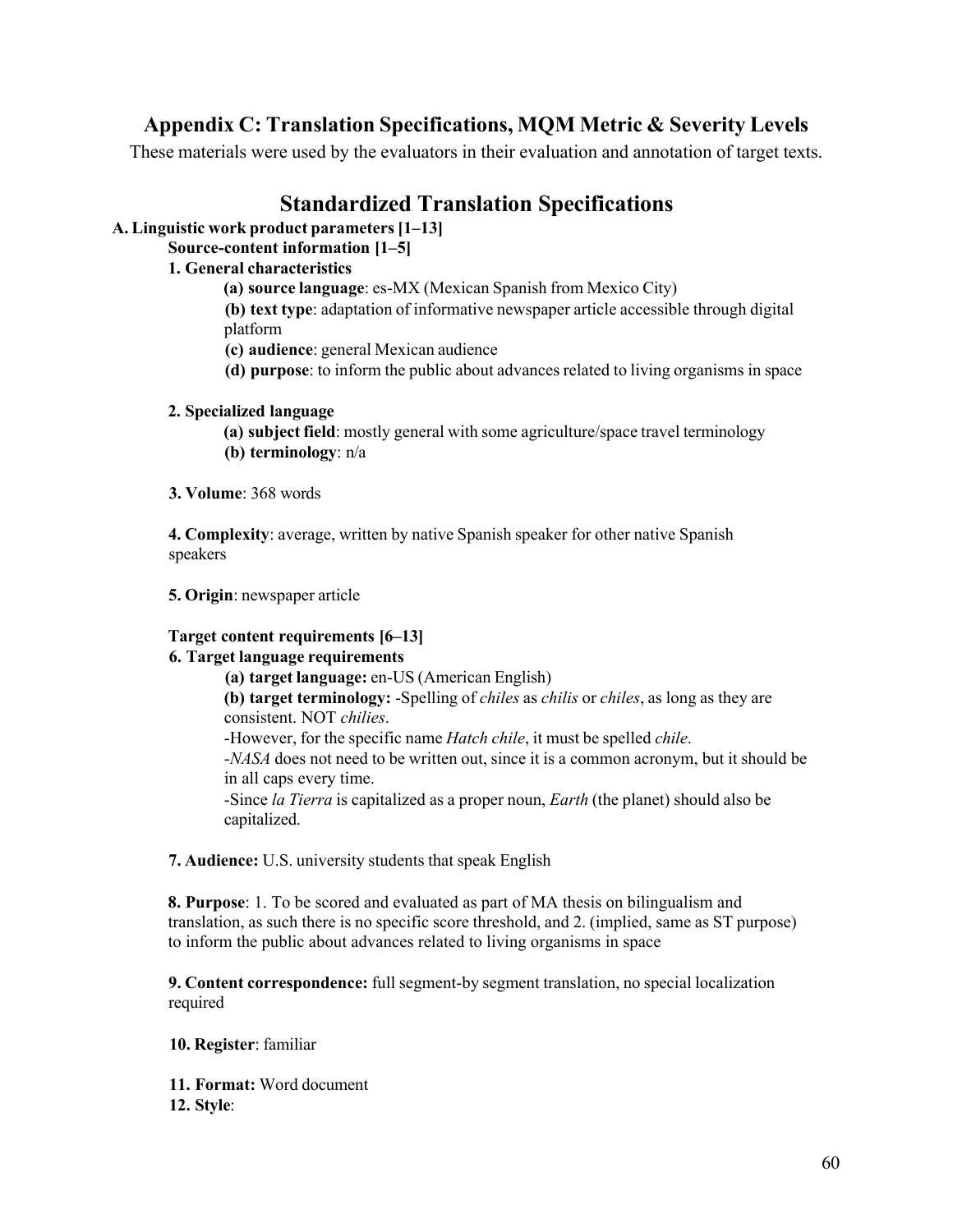- (a) style guide:  $n/a/$
- (b) style relevance: high degree of readability is important

**13. Layout:** standard Word layout as presented in source file

### **B. Process tasks [14–15]**

#### **14. typical tasks**

- **(a) Preparation of files**: already completed by lead investigator
- **(b) Initial translation**: human translation performed by study participants
- **(c) Quality inspection steps after initial translation**: n/a

**15. Additional tasks**: Analysis by graders using MQM Scorecard to analyze types of errors among different groups of participants.

### **C. Other parameters**

**Project Environment [16–18]** 

**16. Technology**: Use of CAT tools is explicitly prohibited. Translation should be produced in Word and delivered through email

**17. Reference materials**: The only permitted reference material for this project is Linguee

### **18. Workplace requirements**: Remote.

### **Stakeholder Relationships [19–21]**

### **19. Permissions**

**(a) Legal factors**: Target texts are to only be used for analysis for MA thesis of lead investigator.

**(b) Recognition**: Translations will not be published, although some de-identified segment examples may be used in analysis.

**(c) Restrictions:** No translation memory files will be produced.

### **20. Submissions**

**(a) Qualifications:** Participants must be BYU students or recent graduates and have completed the language survey prior to translation

**(b) Deliverables:** Word document

**(c) Delivery method:** Email lead investigator, Calvin Westfall cjwest95@byu.edu

**(d) Delivery deadline(s) or turnaround time:** Translation should take about an hour to complete, hopefully within one week of survey completion. Final deadline for delivery will be around March 1 in order to be included in MA thesis analysis.

#### **21. Expectations**

**(a) Compensation**: Participants will be compensated \$15 for their translation.

**(b) Communication:** Email lead investigator Calvin Westfall cjwest95@byu.edu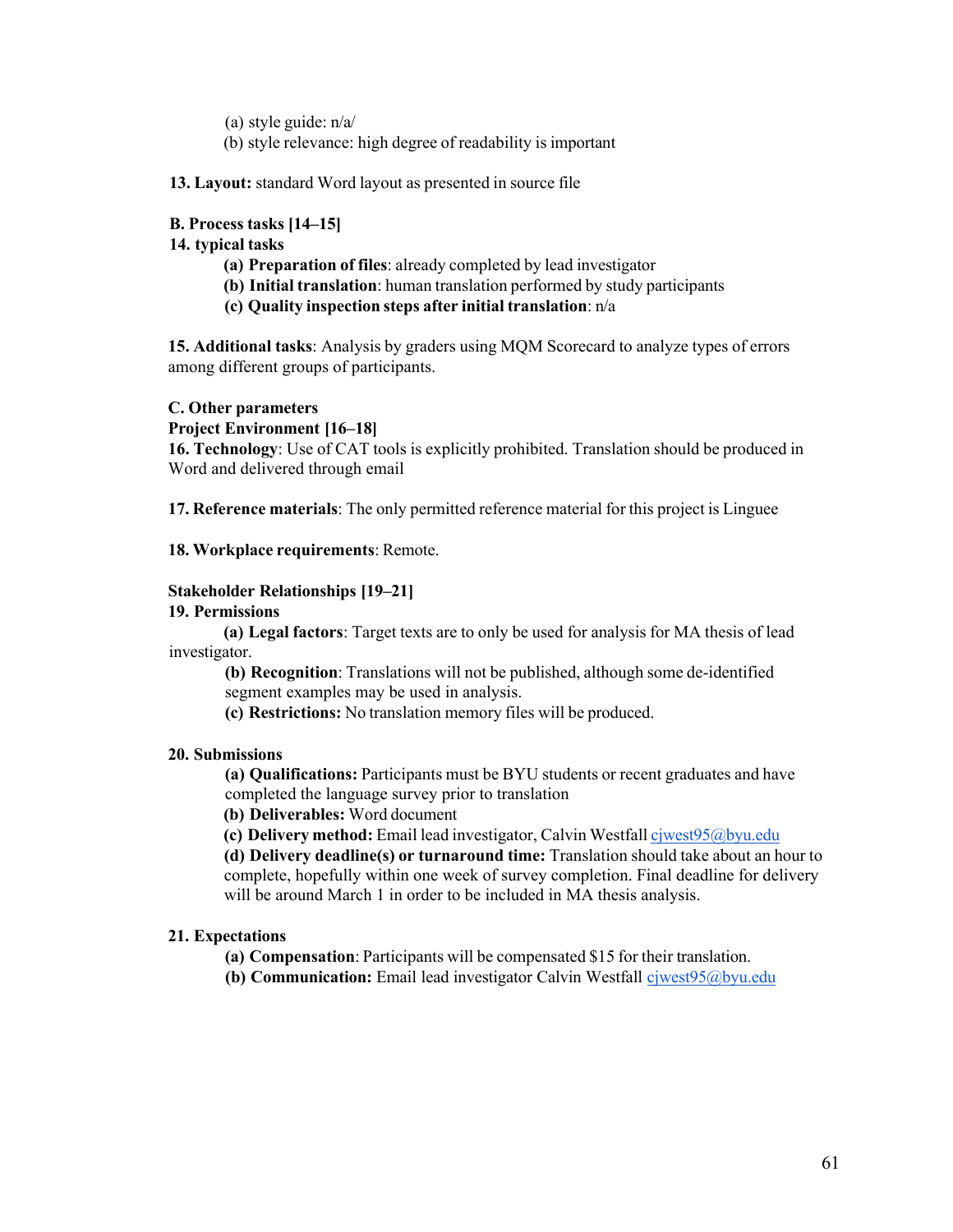# **Taco Text MQM Metric**

**Terminology**: Errors arising when a term does not conform to normative domain or organizational terminology standards or when a term in the target text is not the correct, normative equivalent of the corresponding term in the source text.

-Inconsistent use of terminology (INC TERM): Use of multiple terms for the same concept in cases where consistency is desirable. Example: The text refers to a component as the brake release lever, brake disengagement lever, manual brake release, and manual disengagement release.

-Wrong term  $(WT)$ : Use of term that is not the term a domain expert would use or because it gives rise to a conceptual mismatch. Example: The word *river* in an English source text is translated into French as *rivière*. But the river in question flows into the sea, not into a lake or another river, so the correct French translation should have been *fleuve*.

**Accuracy**: Errors occurring when the target text does not accurately correspond to the propositional content of the source text, introduced by distorting, omitting, or adding to the message.

-Mistranslation (MT): Target content that does not accurately represent the source content. Example: A source text states that a medicine should not be administered in doses greater than 200 mg, but the translation states that it should be administered in doses greater than 200 mg (i.e., negation has been omitted).

-Over-translation (OT): The target text is inappropriately more specific than the source text. Example: The source text refers to a boy, but is translated with a word that applies only to young boys rather than the more general term.

-Under-translation (UT): The target text is inappropriately less specific than the source text. Example: The source text uses words that refer to a specific type of military officer, but the target text refers to military officers in general.

-Addition (A): Target content that includes content not present in the source. Example: A translation includes portions of another translation that were inadvertently pasted into the document.

-Omission (O): Target content that does not include content present in the source. Example: A paragraph present in the source is missing in the translation.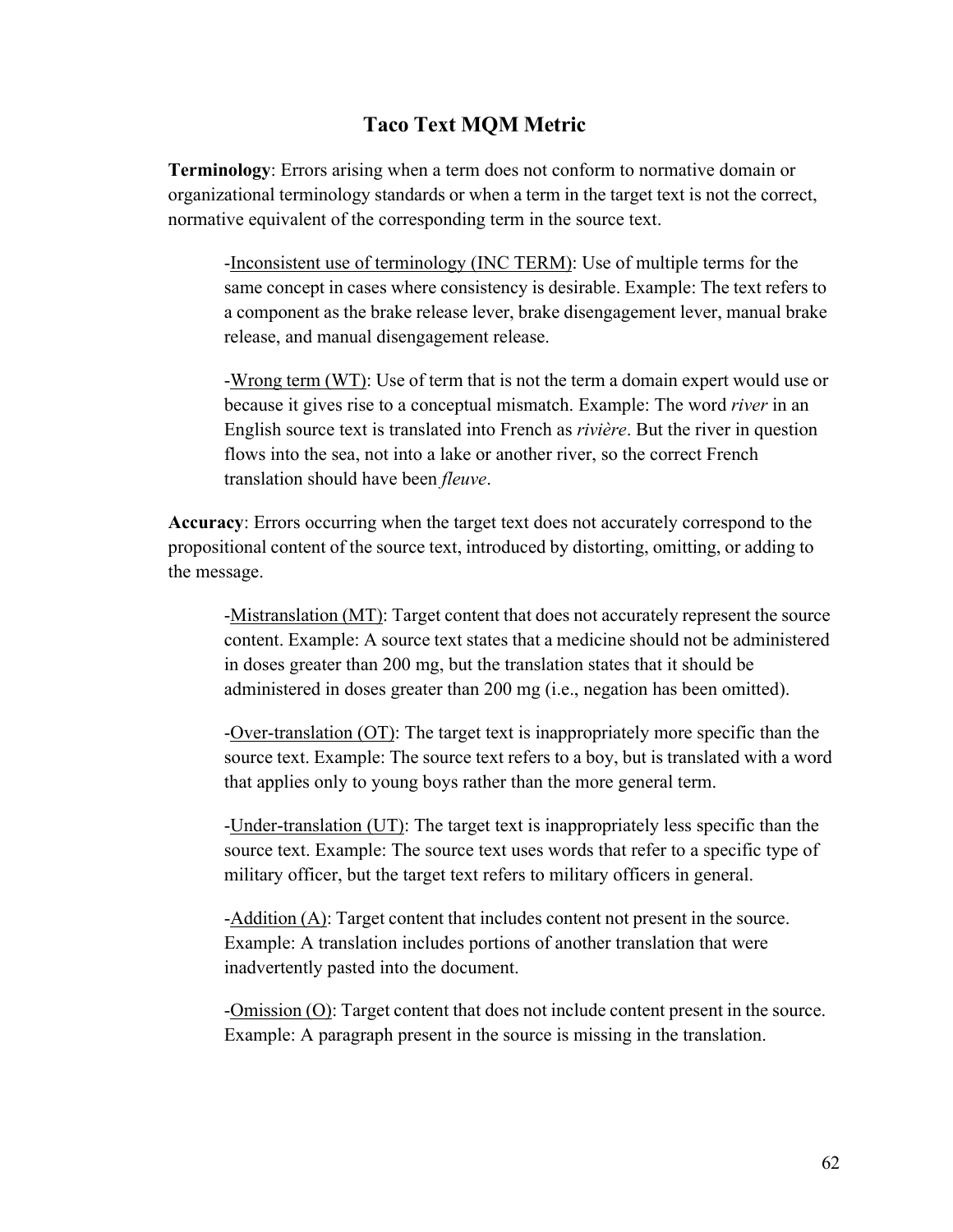-Untranslated (UT): Errors occurring when a text segment that was intended for translation is left untranslated in the target content. Example: A sentence in a Japanese document translated into English is inappropriately left in Japanese.

**Linguistic conventions**: Errors related to the linguistic well-formedness of the text, including problems with, for instance, grammaticality and mechanical correctness.

-Grammar (GR): Error that occurs when a text string (sentence, phrase, other) in the translation violates the grammatical rules of the target language. Example: An English text reads: The man was seeing *the his wife*.

-Punctuation (PU): Punctuation incorrect for the locale or style. Example: An English text uses a semicolon where a comma should be used.

-Spelling (SP): Error occurring when the letters in a word in an alphabetic language are not arranged in the normally specified order. Example: The German word *Zustellung* is spelled *Zustetlugn*.

**Style**: Errors occurring in a text that can be grammatical but are inappropriate because they deviate from organizational style guides or exhibit inappropriate language style.

-Register (R): Errors occurring when a text uses a level of formality higher or lower than required by the specifications or by common language conventions. Examples: A translation refers to a court decision but does not accurately reflect the language of the decision; A target text translates text that should have been quoted from an existing text.

-Inconsistent style (INC STYLE): Style that varies inconsistently throughout the text, often due to multiple translators contributing to the target text. Example: One part of a text is written in a light and terse style while other sections are written in a more wordy style.

-Unidiomatic style (UNI STYLE): Style that is grammatical, but unnatural, often due to interference from the source language. Example: The following text appears in an English translation of a German letter: "We thanked him with heart" where "with heart" is an understandable, but non-idiomatic rendering, better stated as "heartily".

**Locale conventions**: Errors occurring when the translation product violates localespecific content or formatting requirements for data elements.

-Date format (DF): Inappropriate date format for its locale. Example: A German text has 06/07/2012 for 7 June 2012 instead of 07.06.2012.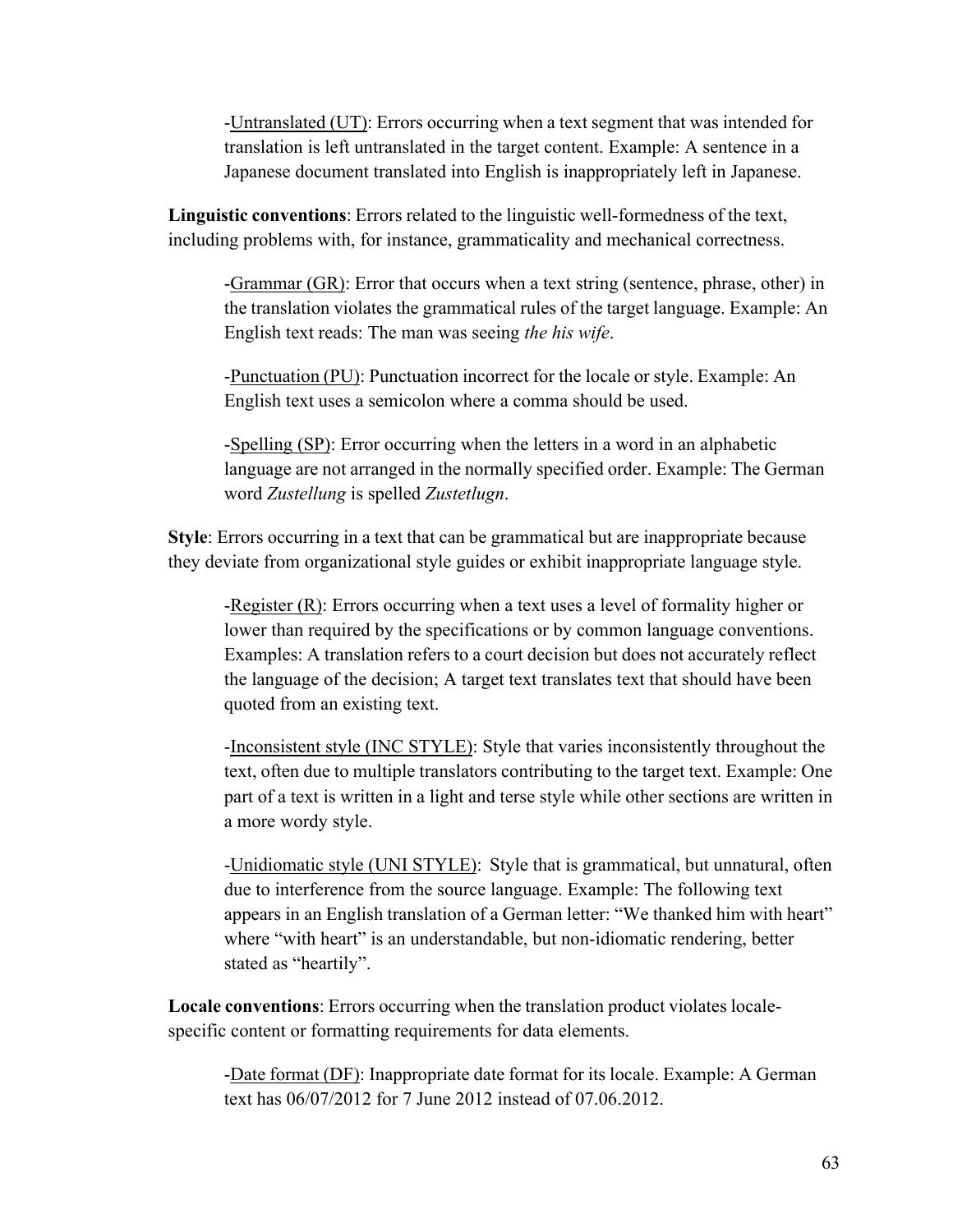# **Definitions of Severity Levels from MQM Training Materials**

Each error instance is assigned a severity level. The descriptions of each severity level is included in this section.

**Neutral**: Issues with the severity level none are items that need to be noted for further attention or fixing but which should not count against the translation. This severity level can be conceived of as a flag for attention that does not impose a penalty. It should be used for "preferential errors" (i.e, items that are not wrong, per se, but where the reviewer or requester would like to see a different solution), systematic repeated errors that can be easily fixed (e.g., a translator has systematically used an incorrect domain term but it is a simple matter of search and replace to correct them all). Because no penalty is assessed for this level, it is not discussed in the scoring formulae.

**Minor**: Minor issues are issues that do not impact usability or understandability of the content. For example, if an extra space appears after a full stop, this may be considered an error, but does not render the text difficult to use or problematic (even if it should be corrected). If the typical reader/user is able to correct the error reliably and it does not impact the usability of the content, it SHOULD be classified as minor. Since minor errors do not impact the usability of the content, resolution of them is at the discretion of those responsible for the content.

**Major**: Major issues are issues that impact usability or understandability of the content but which do not render it unusable. For example, a misspelled word may require extra effort for the reader to understand the intended meaning, but do not make it impossible. If an error cannot be reliably corrected by the reader/user (e.g., the intended meaning is not clear) but it does not render the content unfit for purpose, it SHOULD be categorized as major. While it is generally advisable to fix major errors prior to use of the content, the inclusion of major errors may not, by themselves, render the text unfit for purpose.

**Critical**: Critical issues are issues that render the content unfit for use. For example, a particularly bad grammatical error that changes the meaning of the text would be considered critical. If the error prevents the reader/user from using the content as intended or if it presents incorrect information that could result in harm to the user it MUST be categorized as critical. In general, critical errors have to be fixed prior to use of the text since even a single critical error is likely to cause serious problems.